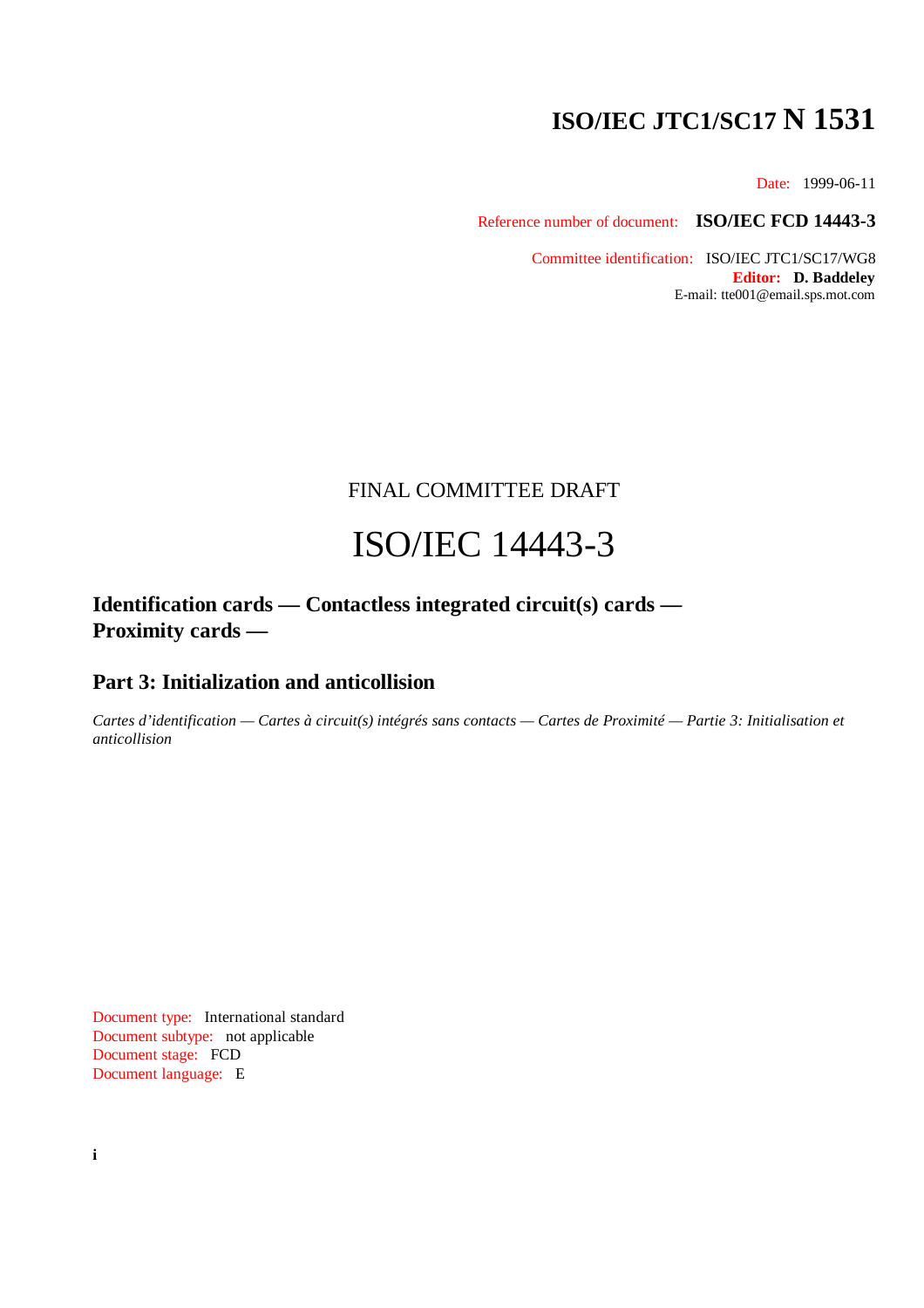# ISO/IEC FCD 14443-3: 1999(E)

# **Contents**

| Appendix A (informative): Communication example Type A                     |  |
|----------------------------------------------------------------------------|--|
| Appendix B (informative): CRC A and CRC B encoding                         |  |
| Appendix C (informative): Type A times ot initialization and anticollision |  |
| Appendix D (informative): Detailed PICC Type A state diagram               |  |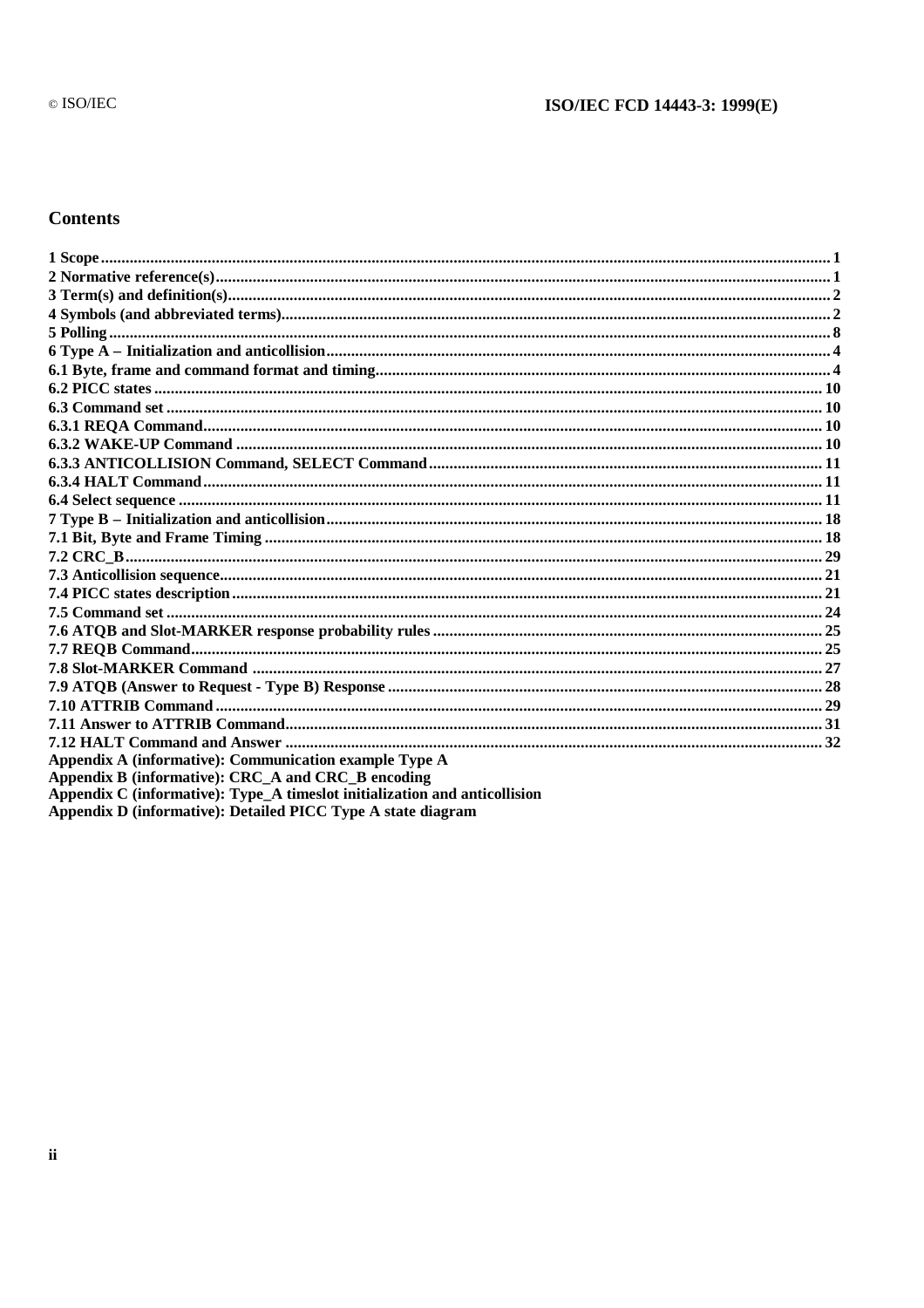# **Foreword**

ISO (the International Organization for Standardization) and IEC (the International Electrotechnical Commission) form the specialized system for worldwide standardization. National bodies that are members of ISO or IEC participate in the development of International Standards through technical committees established by the respective organization to deal with particular fields of technical activity. ISO and IEC technical committees collaborate in fields of mutual interest. Other international organizations, governmental and non-governmental, in liaison with ISO and IEC, also take part in the work. In the field of information technology, ISO and IEC have established a joint technical committee, ISO/IEC JTC1. Draft International Standards adopted by the joint technical committee are circulated to national bodies for voting. Publication as an International Standard requires approval by at least 75 % of the national bodies casting a vote. International Standard ISO/IEC 14443-3 was prepared by Joint Technical Committee ISO/IEC JTC1/SC17, Information technology, Subcommittee SC17, *Identification cards and related devices.*

ISO/IEC 14443 consists of the following parts, under the general title *Identification cards - Contactless integrated circuit(s) cards - Proximity cards:*

- *- Part 1: Physical characteristics*
- *- Part 2: Radio frequency power and signal interface*
- *- Part 3: Initialization and anticollision*
- *- Part 4: Transmission protocols*

Annexes A, B, C and D of this part of ISO/IEC 14443 are for information only.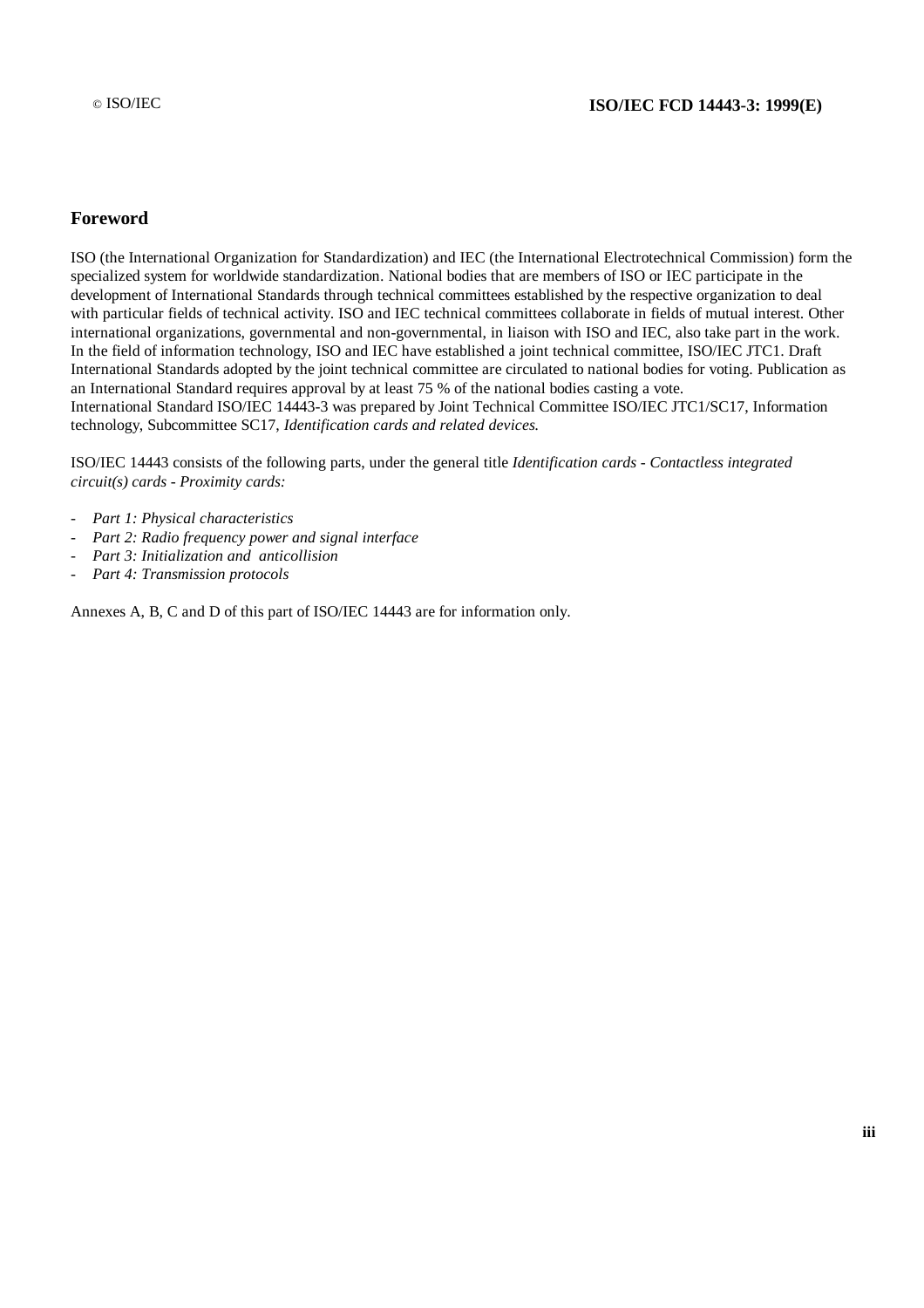# **Introduction**

ISO/IEC 14443 is one of a series of International Standards describing the parameters for identification cards as defined in ISO/IEC 7810, and the use of such cards for international interchange.

This part of ISO/IEC 14443 describes polling for PICCs entering the field of a PCD, the byte format and framing, the initial REQ and ATQ command content, methods to detect and communicate with one card among several cards (anticollision) and other parameters required to initialize communications between a proximity card and a proximity coupling device. Protocols and commands used by higher layers and by applications and which are used after the initial phase are described in ISO/IEC 14443-4.

ISO/IEC 14443 is intended to allow operation of proximity cards in the presence of other contactless cards conforming to ISO/IEC 10536 and ISO/IEC 15693.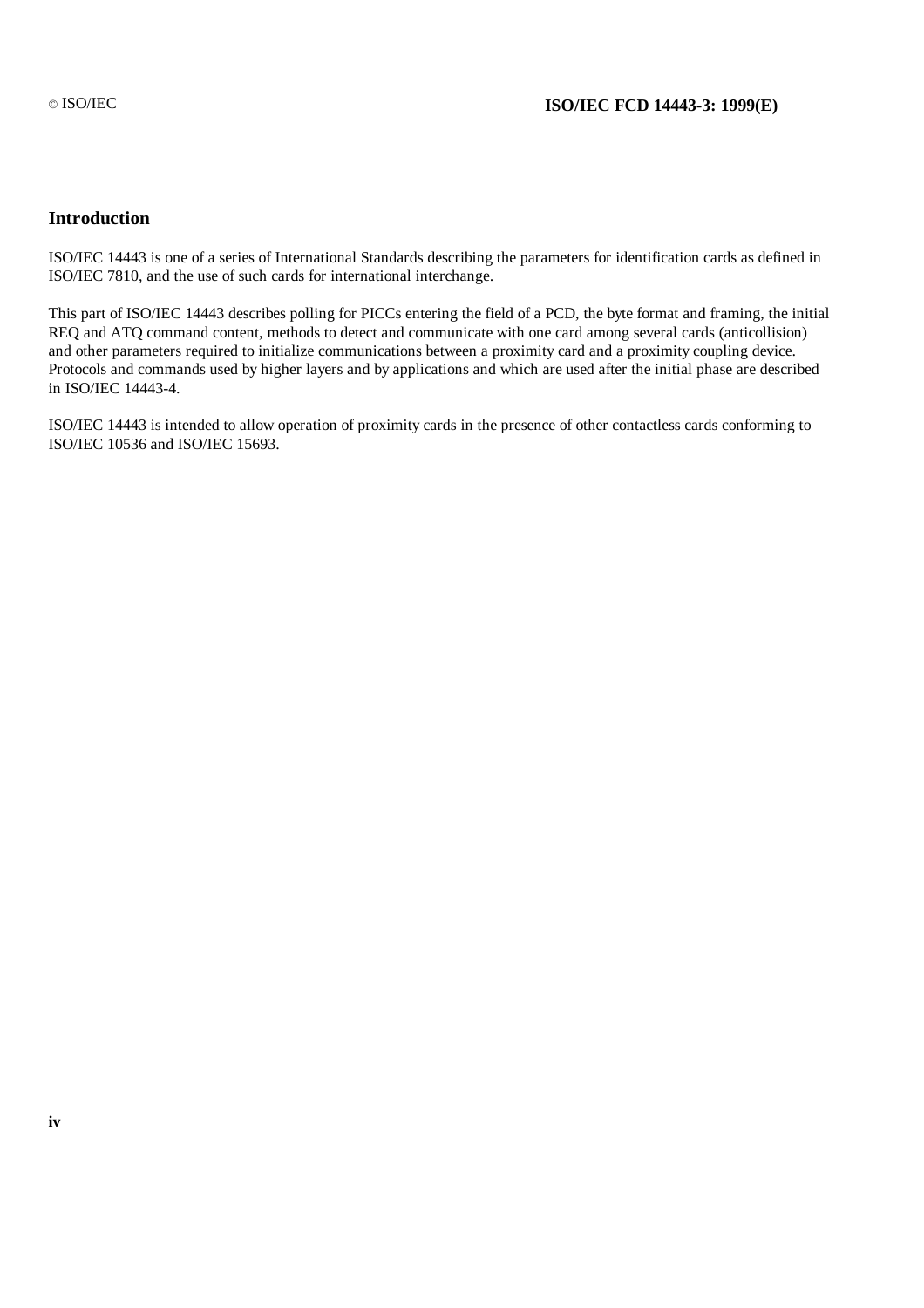# **Identification cards — Contactless integrated circuit(s) cards — Proximity cards —**

# **Part 3:** Initialization and anticollision

# **1 Scope**

This part of ISO/IEC 14443 describes:

- polling for PICCs entering the field of a PCD
- the byte format, the frames and timing used during the initial phase of communication between proximity coupling devices (PCDs) and proximity integrated circuit(s) cards (PICCs)
- the initial REQ and ATQ command content
- methods to detect and communicate with one card among several cards (anticollision)
- other parameters required to initialize communications between a proximity card and a proximity coupling device
- optional means to ease and speed up the selection of one among several cards based on application criteria i.e. the one it most likely has to transact with.

Protocols and commands used by higher layers and by applications and which are used after the initial phase will be described in ISO/IEC 14443-4.

This part of ISO/IEC 14443 is applicable to PICCs of Type A and of Type B (as described in ISO/IEC 14443-2).

# **2 Normative reference(s)**

The following normative documents contain provisions which, through reference in this text, constitute provisions of this International Standard. For dated references, subsequent amendments to, or revisions of, any of these publications do not apply. However, parties to agreements based on this International Standard are encouraged to investigate the possibility of applying the most recent editions of the normative documents indicated below. For undated references, the latest edition of the normative document referred to applies. Members of ISO and IEC maintain registers of currently valid International Standards.

ISO/IEC 3309: 1993, *Information technology - Telecommunications and information exchange between systems - Highlevel data link control (HDLC) procedures - Frame structure*

ISO/IEC 7816-3: 1997, *Identification cards - Integrated circuit(s) cards with contacts - Part 3: Electronic signals and transmission protocols*

ISO/IEC 14443-2: *Identification cards - Contactless integrated circuit(s) cards - Proximity cards - Part 2: Radio frequency power and signal interface*

ITU-T Recommendation V.41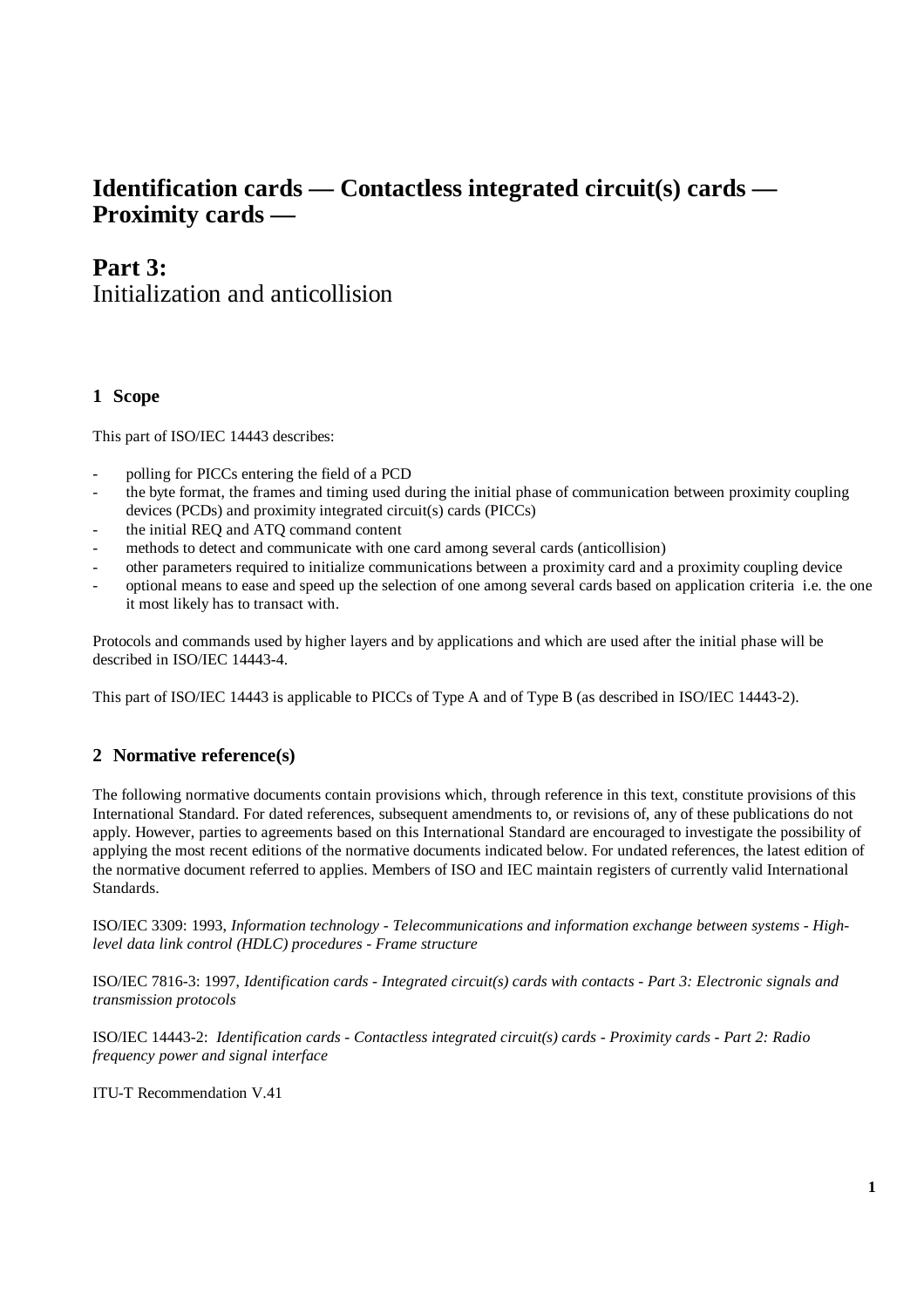# **3 Term(s) and definition(s)**

For the purposes of this International Standard, the terms and definitions given in ISO/IEC 14443-2, ISO/IEC 7816-3 and the following apply.

# **3.1**

# **anticollision loop**

Algorithm used to prepare for dialogue between PCD and one or more PICCs out of several in its energizing field.

# **3.2**

# **bit collision detection protocol**

Anticollision method employing collision detection at bit level within a frame. A collision occurs when at least two PICCs transmit complementary bit patterns (see ISO/IEC 14443-2 section 8.4.2) to the PCD. In this case the bit patterns are merged and the carrier is modulated with the subcarrier for the whole (100%) bit duration. The PCD detects the collision bits and in cascading order recognizes all PICC IDs.

# **3.3**

# **byte**

A byte consist of 8 bits of data designated b1 to b8, from the most significant bit (MSB, b8) to the least significant bit (LSB, b1).

# **3.4**

# **collision**

Transmission by two PICCs in the same PCD energizing field and during the same time period, such that the PCD is unable to distinguish from which PICC the data originated.

# **3.5**

# **elementary time unit (etu)**

For this part of ISO/IEC 14443, one etu is defined as

1 etu =  $128$ /fc (i.e. 9,4 µs nominal)

#### **3.6 frame**

A Frame is a series of data bits and optional error detection bits, with frame delimiters at start and end.

# **3.7**

# **higher layer**

Belonging to the application or higher layers of protocol that is not described in this part of ISO/IEC 14443.

# **3.8**

# **time slot protocol**

Method whereby a PCD establishes logical channels with one or more PICCs, which makes use of timeslot allocation for PICC response, similar to the slotted-Aloha method.

# **3.9**

# **Unique identifier UID**

UID is a number which is needed for the anticollision algorithm of type A

# **4 Symbols (and abbreviated terms)**

For the purposes of this part of ISO/IEC 14443, the following abbreviations are used:

| AFI | Application Familly Identifier. Card preselection criteria by application |
|-----|---------------------------------------------------------------------------|
|     |                                                                           |

- APa Anticollision Prefix a, used in ATQB
- APc Anticollision Prefix c, used in Attribute
- APf Anticollision Prefix f, used in REQB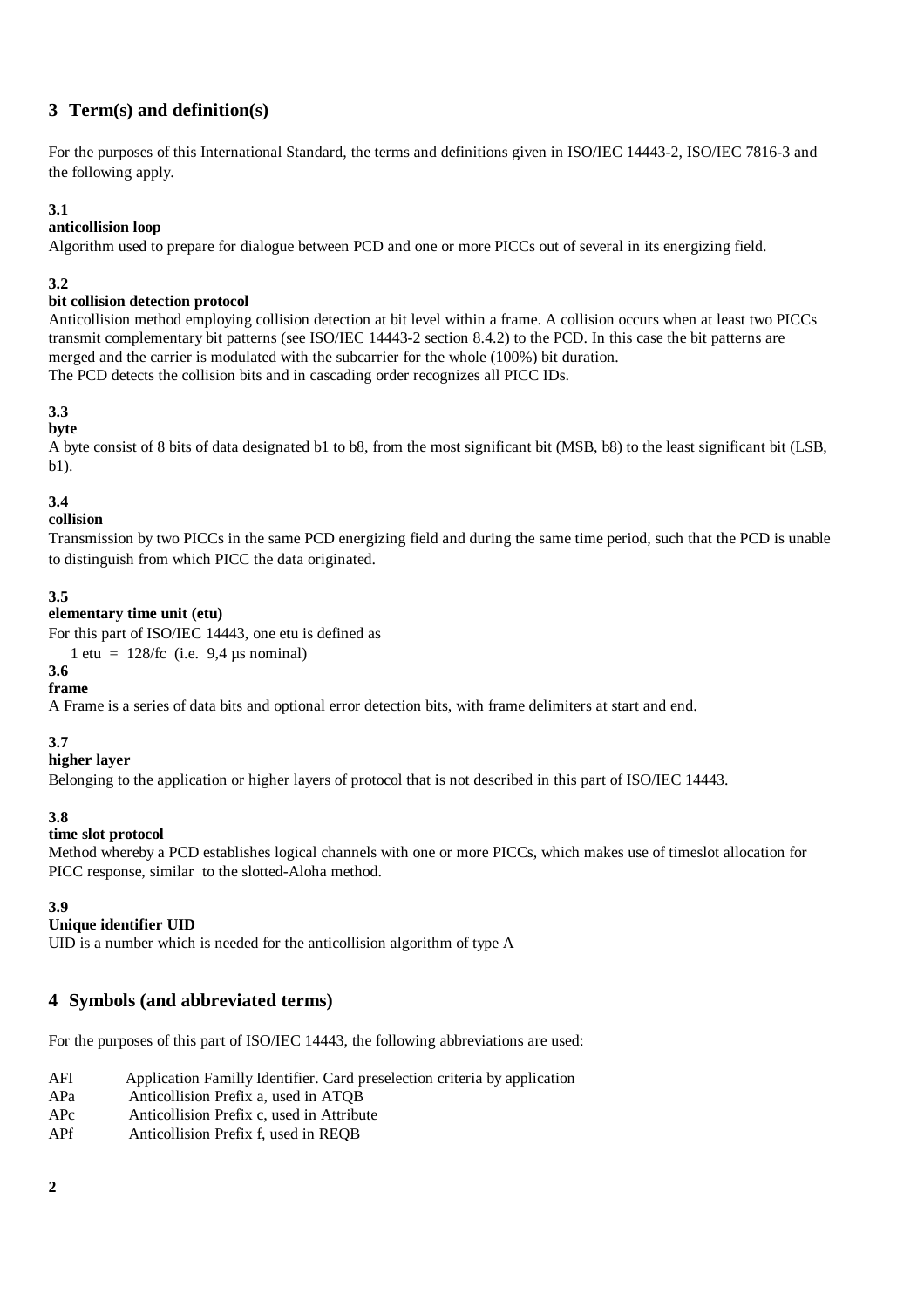| APn             | Anticollision Prefix n, used in Slot-MARKER Command                         |
|-----------------|-----------------------------------------------------------------------------|
| ATA             | Answer To Attrib                                                            |
| ATQ             | Answer To Request                                                           |
| <b>ATQA</b>     | Answer To Request of Type A                                                 |
| <b>ATQB</b>     | Answer To Request of Type B                                                 |
| <b>ATTRIB</b>   | PICC selection command                                                      |
| <b>BCC</b>      | UID CLn checkbyte, calculated as exclusive-or over the 4 previous bytes     |
| CLn             | Cascade level $n, 3 \ge n \ge 1$                                            |
| <b>CT</b>       | Cascade Tag, '88'                                                           |
| $CRC_A$         | Cyclic Redundancy Check error detection code defined in 6.1.10              |
| $CRC_B$         | Cycilc Redundancy Check error detection code defined in 7.2                 |
| <b>DESEL</b>    | <b>Deselect Command</b>                                                     |
| Ε               | End of communication, Type A                                                |
| <b>EGT</b>      | <b>Extra Guard Time</b>                                                     |
| <b>EOF</b>      | End Of Frame, Type B                                                        |
| etu             | elementary time unit. Duration of 1 bit of data transmission.               |
| FGT             | Frame Guard Time                                                            |
| fc              | carrier frequency (13,56 MHz)                                               |
| fs              | subcarrier frequency                                                        |
| ID              | IDentification number                                                       |
| INF             | INFormation field belonging to higher layer                                 |
| <b>LSB</b>      | Least Significant Bit                                                       |
| <b>MSB</b>      | Most Significant Bit                                                        |
| N               | Number of anticollision slots or PICC response probability in each slot     |
| n               | Variable integer value as defined in the specific clause                    |
| <b>NAD</b>      | Node ADdress                                                                |
| <b>NVB</b>      | Number of Valid Bits                                                        |
| P               | Odd parity bit                                                              |
| <b>PARAM</b>    | Parameter in Attribute format                                               |
| PCD             | Proximity Coupling Device (Reader)                                          |
| <b>PICC</b>     | Proximity Card                                                              |
| <b>PUPI</b>     | Pseudo-Unique PICC Identifier                                               |
| R               | Slot number chosen by the PICC during the anticollision sequence            |
| <b>REQA</b>     | Request Command, Type A                                                     |
| <b>REQB</b>     | Request Command, Type B                                                     |
| <b>RFU</b>      | Reserved for Future ISO/IEC Use                                             |
| S               | Start of communication, Type A                                              |
| <b>SAK</b>      | Select AcKnowledge                                                          |
| SEL             | <b>Select Command</b>                                                       |
| SOF             | Start Of Frame, Type B                                                      |
| TR <sub>0</sub> | Minimum delay of silence between PCD off and PICC on. (Type B only)         |
| TR1             | Minimum subcarrier on duration before PICC data transmission. (Type B only) |
| UID             | Unique IDentification                                                       |
| UIDn            | Byte number <i>n</i> of unique identification, $n \ge 0$                    |
|                 |                                                                             |

For the purposes of this part of ISO/IEC 14443, the following notation applies:  $(xxxxx)_b$  Data bit representation<br>'XY' hexadecimal notation, hexadecimal notation, equal to XY to the base 16

# **5 Polling**

When a PICC is exposed to a non-modulated operating field (see ISO/IEC 14443-2) it shall be able to accept a request within 5 ms.

Example: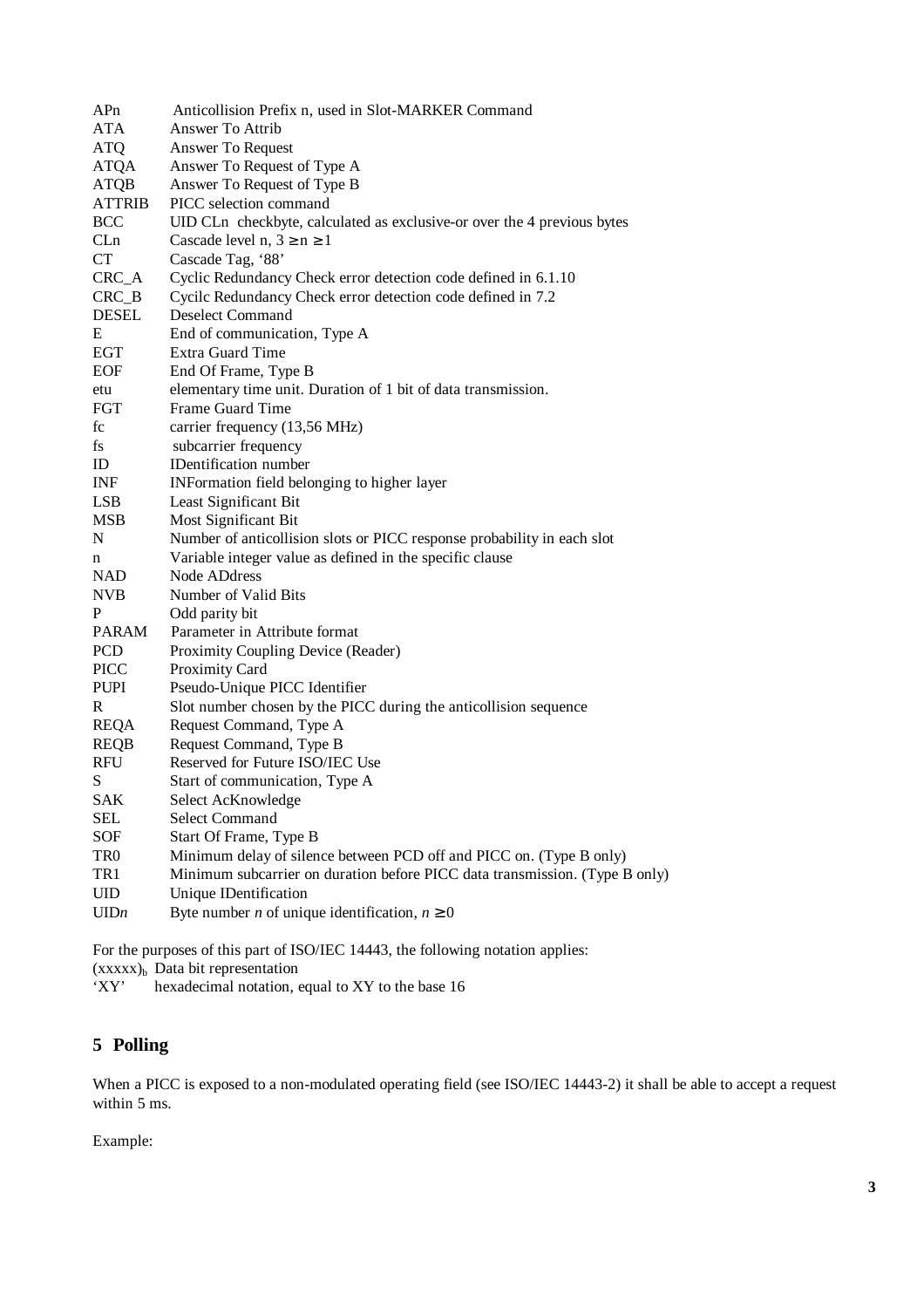When a PICC type A receives any type B command it shall be able to accept a REQA within 5 ms. When a PICC type B receives any type A command it shall be able to accept a REQB within 5 ms.

In order to detect PICCs which enter its energizing field, a PCD sends repeated Request commands and looks for an ATQ. The Request commands shall use REQA and REQB described herein in any sequence and in addition may use other coding(s) described in Annex C. This process is designated "Polling".

# **6 Type A – Initialization and anticollision**

This section describes the bit collision detection protocol applicable for PICCs of type A.

#### **6.1 Byte, frame and command format and timing**

This section defines the byte, frame and command formats and timing used during communication initialization and anticollision. For bit representation and coding refer to ISO/IEC 14443-2.

#### **6.1.1 Frame delay time**

The frame delay time FDT is defined as the time between two frames transmitted in opposite directions.

#### **6.1.2 Frame guard time**

The frame guard time FGT is defined as the minumum frame delay time.

#### **6.1.3 Frame delay time PCD to PICC**

This is the time between the end of the last pause transmitted by the PCD and the first modulation edge within the startbit transmitted by the PICC and shall respect the timing defined in figure 6.1, where *n* is an integer value.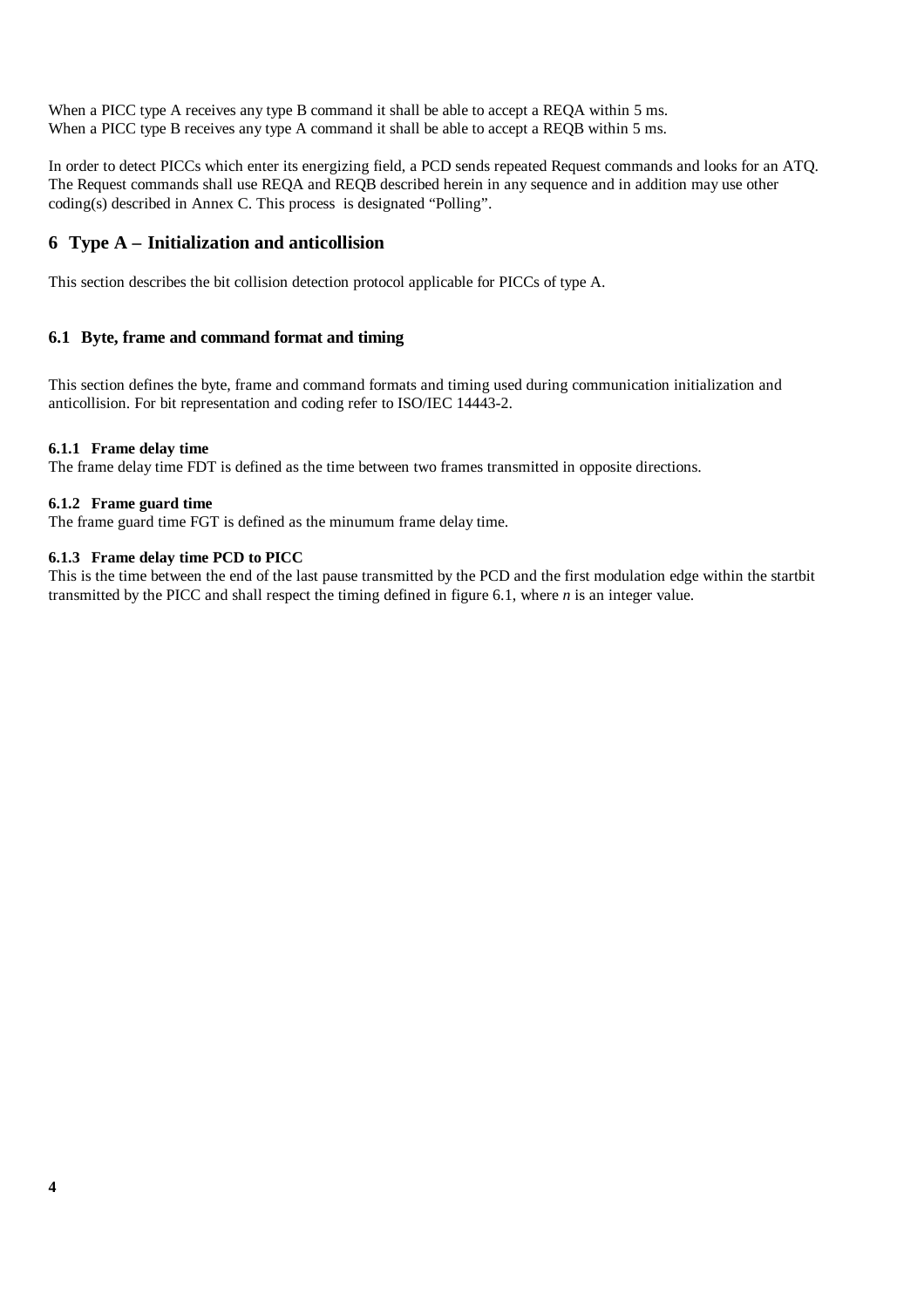

**Figure 6.1 - Frame delay time PICC to PCD**

Table 6.1 defines values for *n* and FDT depending on the command type and the logic state of the last transmitted data bit in this command.

| Command type                 |                 | <b>FDT</b>            |                       |  |  |
|------------------------------|-----------------|-----------------------|-----------------------|--|--|
|                              | (integer value) |                       |                       |  |  |
|                              |                 | last bit $= (1)b$     | last bit $= (0)b$     |  |  |
| <b>REQA Command</b>          |                 | 1236 / f c            | 1172 / fc             |  |  |
| <b>WAKE-UP Command</b>       |                 |                       |                       |  |  |
| <b>ANTICOLLISION Command</b> |                 |                       |                       |  |  |
| <b>SELECT Command</b>        |                 |                       |                       |  |  |
| All other commands           | $\geq 9$        | $(n * 128 + 84)$ / fc | $(n * 128 + 20)$ / fc |  |  |

#### **Table 6.1 - Frame delay time PICC to PCD**

**Note:** The value n = 9 means that all PICCs in the field shall respond in a synchronous way which is needed for anticollision.

For all other commands the PICC shall ensure that the first modulation edge within the startbit is aligned to the bit-grid defined in figure 6.1.

#### **6.1.4 Frame delay time PICC to PCD**

This is the time between the last modulation transmitted by the PICC and the first pause transmitted by the PCD and shall be at least 1172 / fc.

#### **6.1.5 Request Guard Time**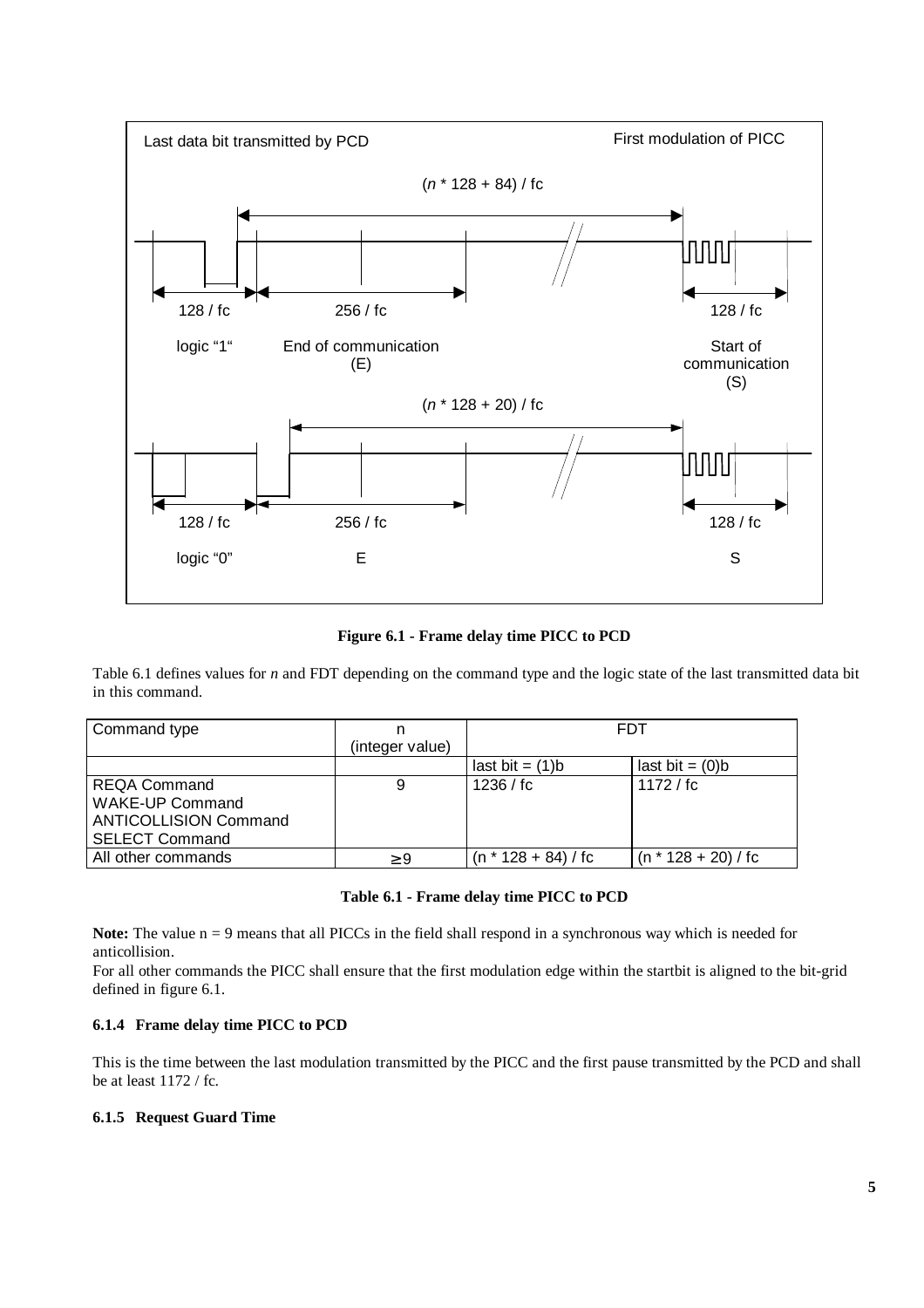The Request Guard Time is defined as the minimum time between the start bits of two consecutive Request commands. It has the value 7000/fc.

### **6.1.6 Frame formats**

The following frame types are defined for the bit collision detection protocol.

# **6.1.7 REQA and WAKE-UP frames**

Request and wake-up frames are used to initiate communication and consist of, in the following order:

- Start of communication
- 7 data bits transmitted LSB first. (The data content is '26' for a standard REQA and '52' for a WAKE-UP Request).
- End of communication
- No parity bit is added.

|        | <b>LSB</b> |      |  |  |  |  | <b>MCR</b><br><b>IVIN</b> |  |
|--------|------------|------|--|--|--|--|---------------------------|--|
| n<br>ມ |            |      |  |  |  |  |                           |  |
|        |            | '26' |  |  |  |  |                           |  |

First bit transmitted

#### **Figure 6.2 – REQA Frame**

#### **6.1.8 Standard frame**

Standard frames are used for data exchange and consist of

- Start of communication
- $n * (8$  data bits + odd parity bit). with  $n \ge 1$ . The LSB of each data byte is transmitted first. Each data byte is followed by an odd parity bit.
- End of communication

 $n*(8$  data bits + odd parity bit)



# **Figure 6.3 – Standard Frame**

#### **6.1.9 Bit oriented anticollision frame**

A collision is detected when at least two PICCs transmit different bit patterns to the PCD. In this case the carrier is modulated with the subcarrier for the whole bit duration for at least one bit.

Bit oriented anticollision frames are only used during bit frame anticollision loops and are in fact standard frames with a length of 7 data bytes, split into two parts: part 1 for transmission from PCD to PICC and part 2 for transmission from PICC to PCD.

For the length of part 1 and part 2, the following rules shall apply:

Rule 1: The sum of data bits shall be 56

- Rule 2: The minimum length of part 1 shall be 16 data bits
- Rule 3: The maximum length of part 1 shall be 55 data bits

Consequently, the minimum length of part 2 shall be 1 data bit and the maximum length shall be 40 data bits.

Since the split can occur at any bit position within a data byte, two cases are defined:

Case FULL BYTE: Split after a complete data byte. A parity bit is added after the last data bit of part 1.

Case SPLIT BYTE: Split within a data byte. No parity bit is added after the last data bit of part1.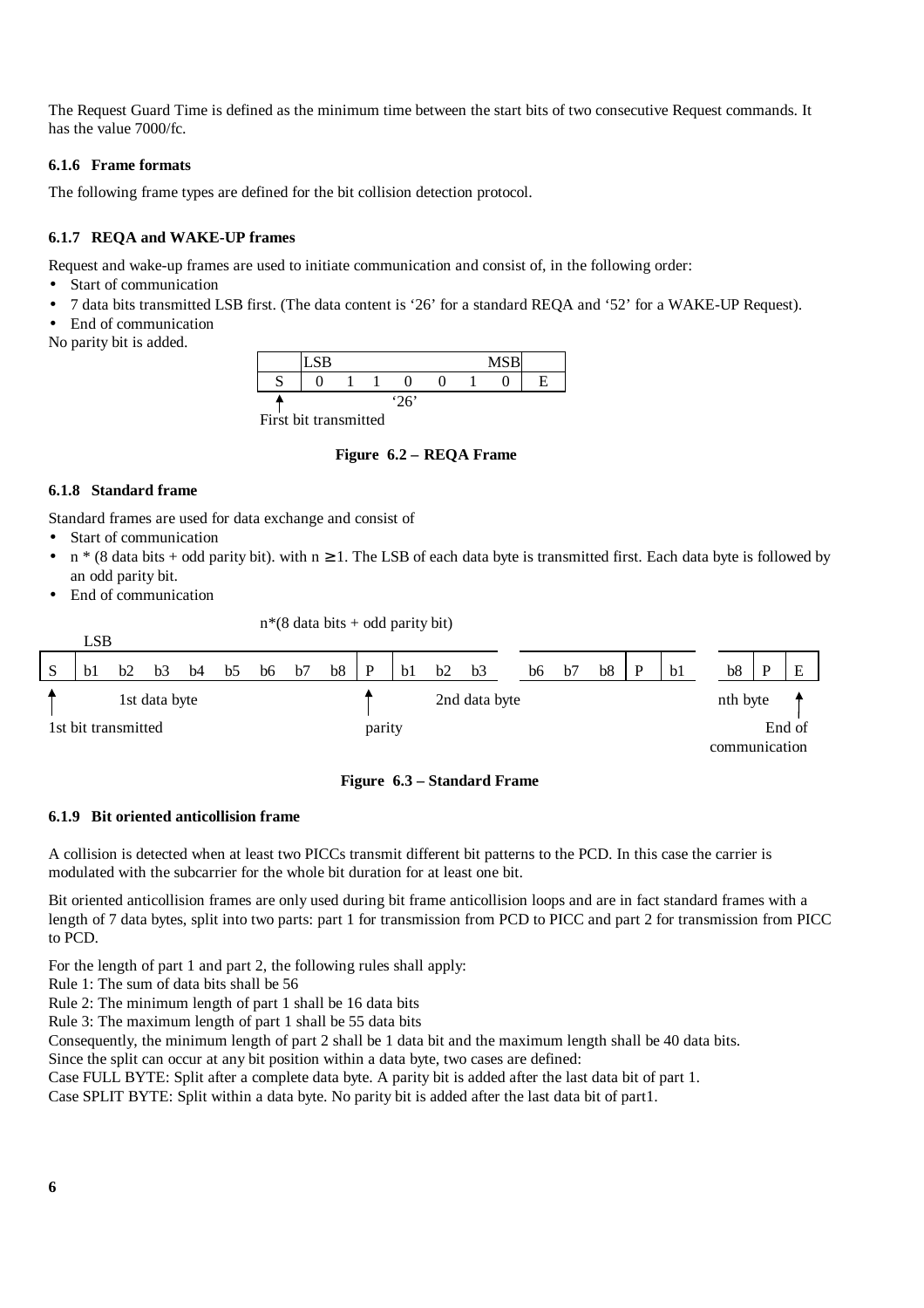The following examples for case FULL BYTE and case SPLIT BYTE define the bit organization and order of bit transmission.

**Note:** These examples include proper values for NVB and BCC.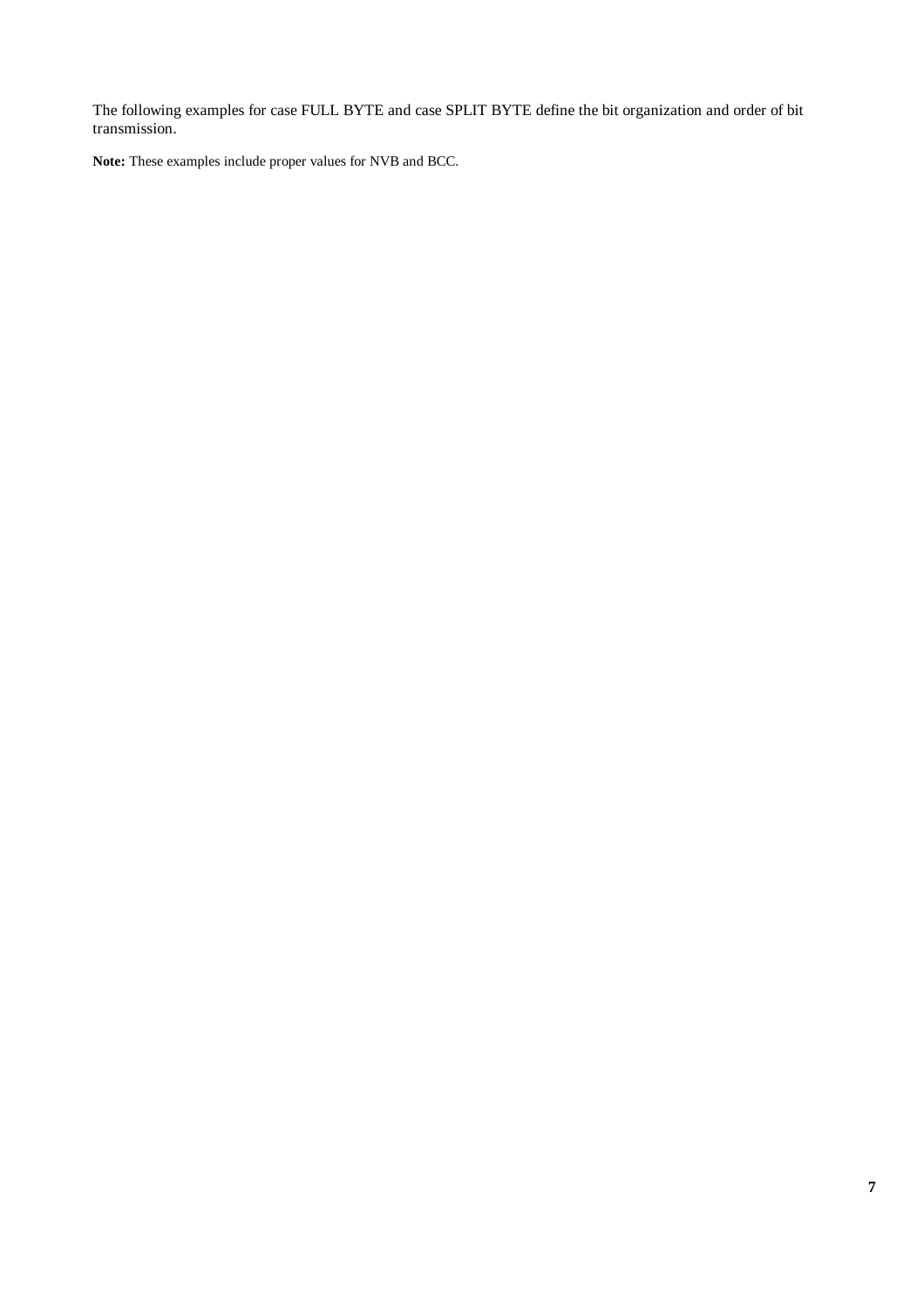





**Figure 6.5 – Bit organization and transmission of bit oriented anticollision frame, case SPLIT BYTE**

For a SPLIT BYTE, the first parity bit of part 2 shall be ignored by the PCD.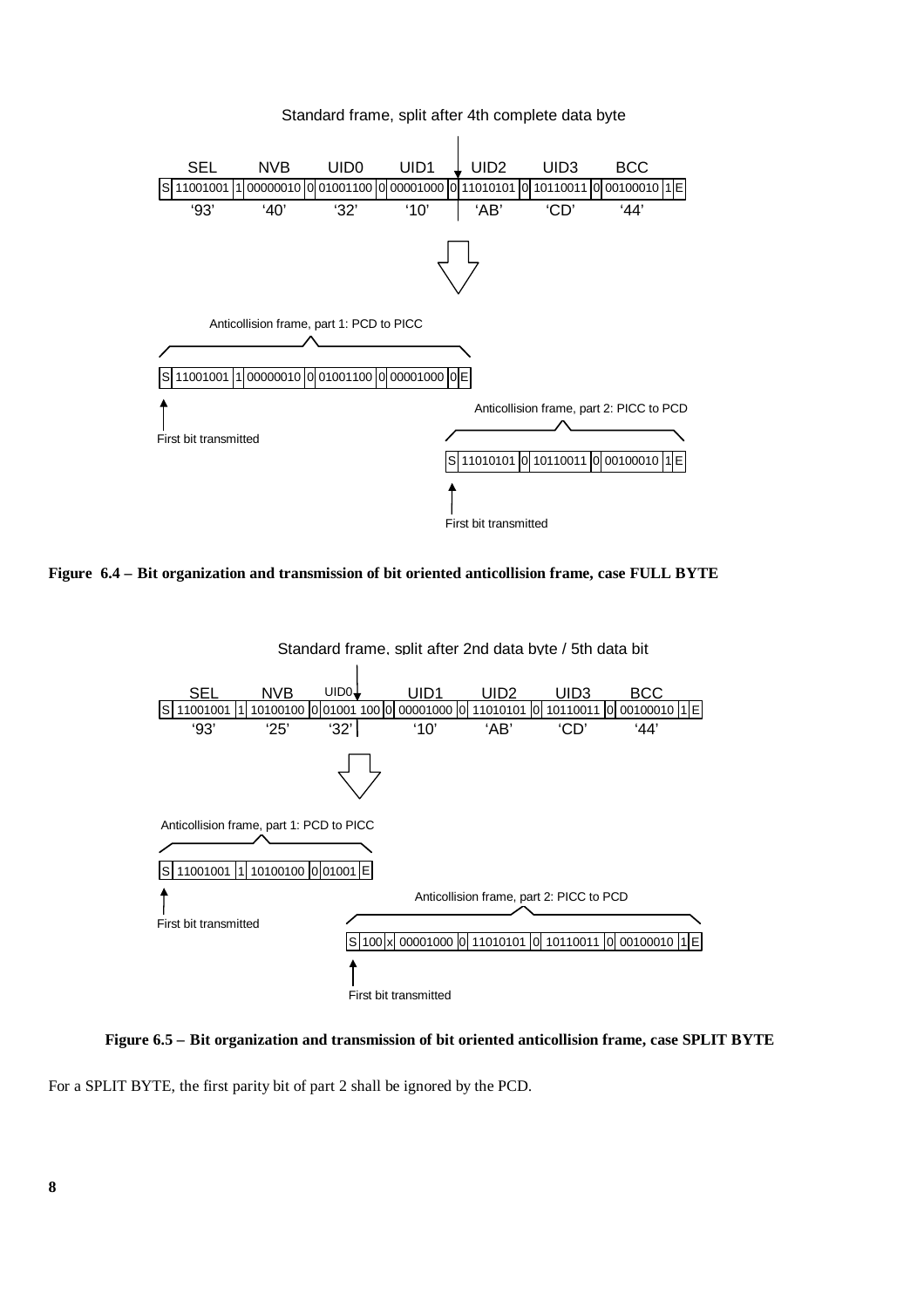#### **6.1.10 CRC\_A**

The CRC\_A encoding and checking process is defined in ITU-T Recommendation V.41, paragraph 2. The generator polynomial used to generate the check bits is  $x^{16} + x^{12} + x^5 + 1$ . The initial value shall be '6363'. The CRC\_A shall be appended to the data bytes and shall be transmitted via standard frames.

**Note:** An other description can be derived from ISO/IEC 3309 with considering the following modifications:

- initial value: '6363' instead of 'FFFF'
- register content shall not be inverted after calculation.

For an example refer to Annex B.

# **6.2 PICC states**

The following sections provide descriptions of the states for a PICC of type A specific to the bit collision detection protocol.



**Figure 6.6 – PICC Type A state diagram** (informative)

**Note:** A more detailed PICC Type A state diagram is available in Annex D.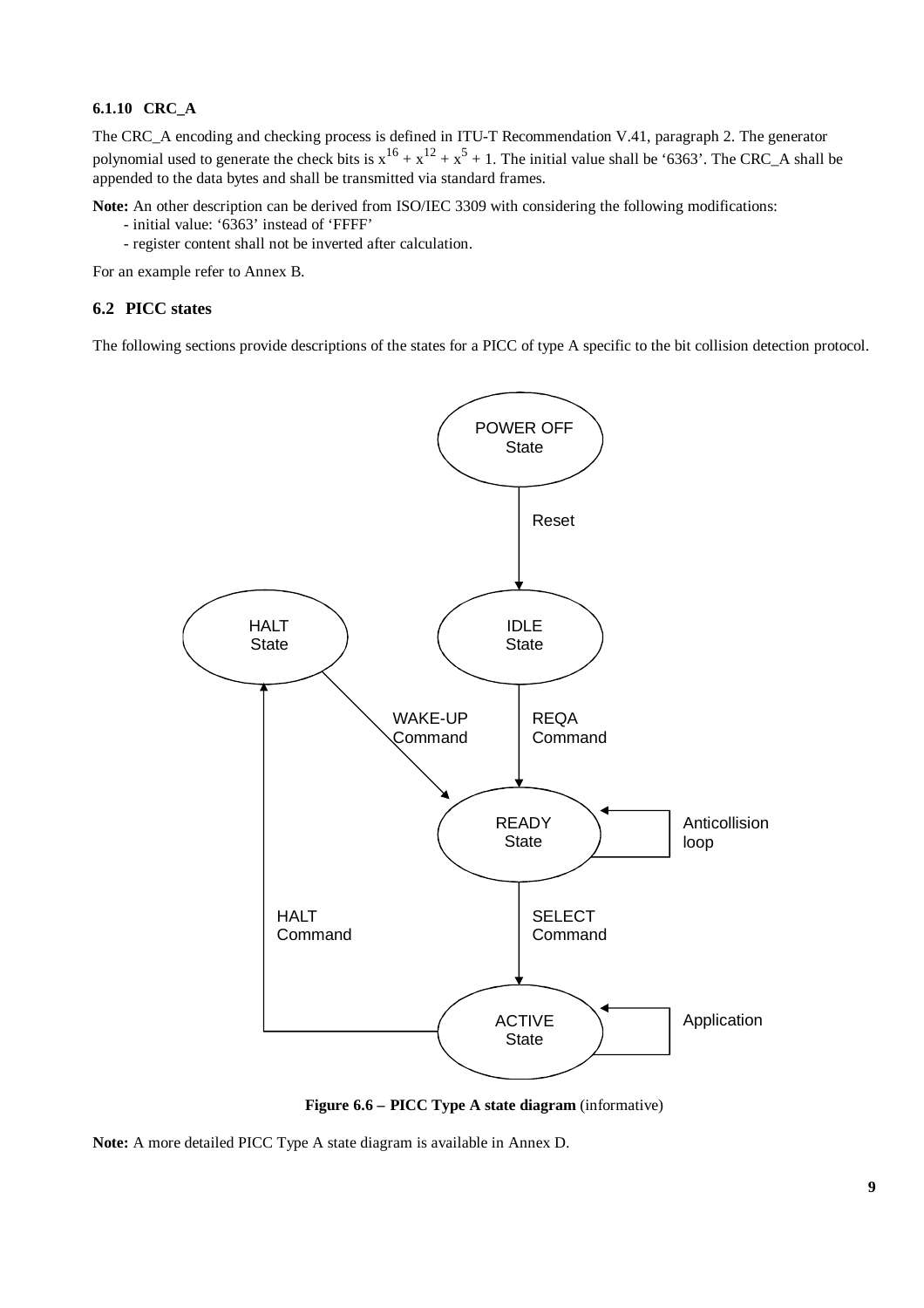#### **6.2.1 POWER-OFF state**

In the POWER-OFF state, the PICC is not energized due to lack of carrier energy and shall not emit subcarrier.

#### **6.2.2 IDLE state**

After the field has been active for a maximum delay defined in clause 5, the PICC shall enter its IDLE state. In this state, the PICC is powered on, and is capable of demodulating and recognizing valid REQA and WAKE-UP Commands from the PCD.

#### **6.2.3 READY state**

This state is entered as soon as a valid REQA or WAKE-UP message has been received and exited when the PICC is selected with its UID. In this state either the bit frame anticollision or other optional anticollision method can be applied. Cascade levels are handled inside this state to get all UID CLn.

# **6.2.4 ACTIVE state**

This state is entered by selecting the PICC with its complete UID.

#### **6.2.5 HALT state**

This state is entered by either the HALT Command defined in 6.3.4 or by an application specific command not defined in this part of ISO/IEC 14443. In this state a PICC shall respond only to a WAKE-UP Command, which transits the PICC to its READY State.

**Note:** PICCs that are in HALT State will not participate in any further communication unless a WAKE-UP Command is applied.

### **6.3 Command set**

The commands used by the PCD to manage communication with several PICCs are:

- REQA
- WAKE-UP
- ANTICOLLISION
- SELECT
- HALT

The commands use the byte and frame formats described above.

# **6.3.1 REQA Command**

The REQA Command is sent by the PCD to probe the field for PICCs of Type A

#### **6.3.2 WAKE-UP Command**

The WAKE-UP Command is sent by the PCD to put PICCs which have entered the HALT State back into the READY State. They shall then participate in further anticollision and selection procedures.

Table 6.2 shows the coding of REQA and WAKE-UP Commands which use the Request frame format.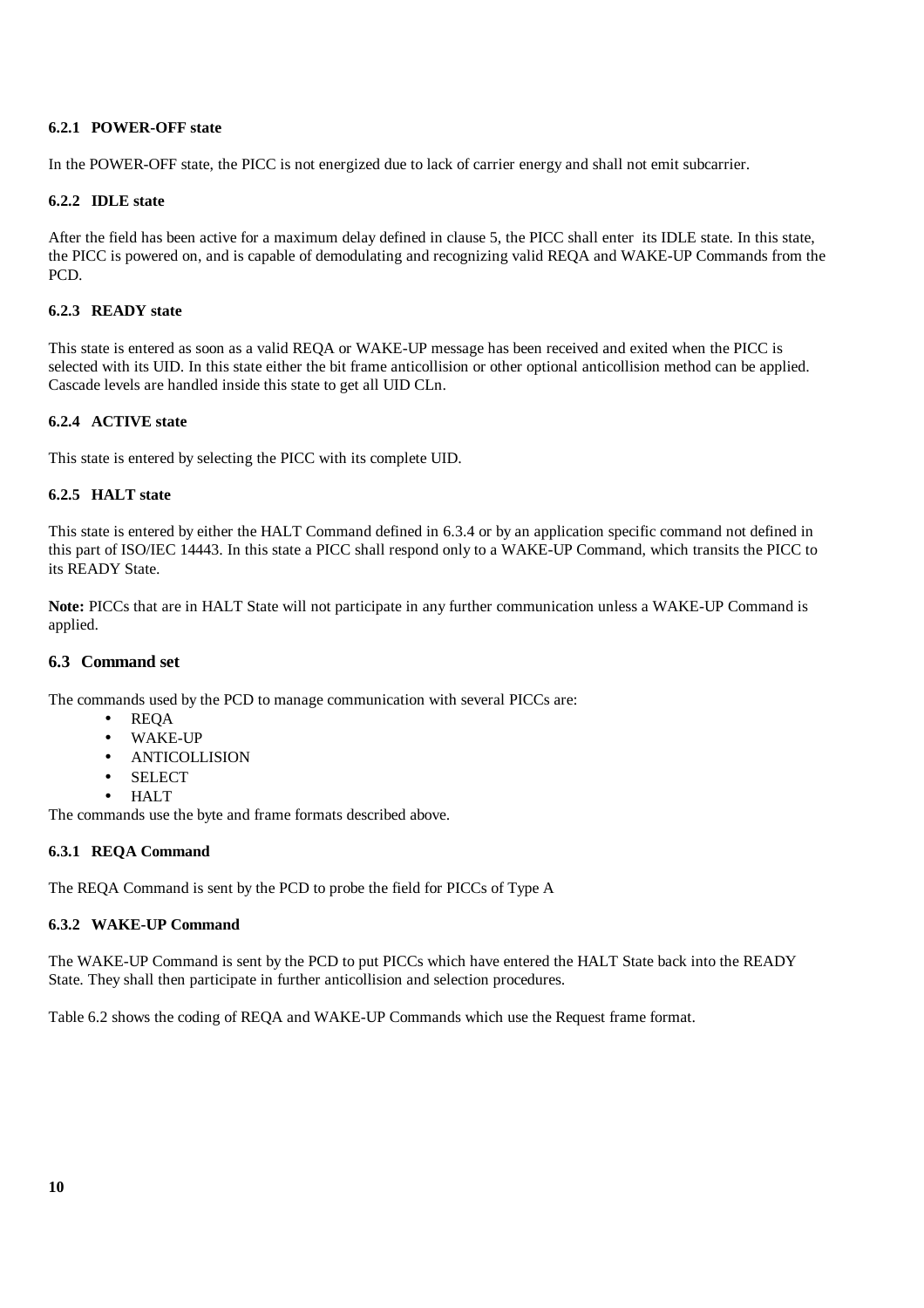|           |  |  | h4           | b3           | b2 b1        |   | Meaning                    |
|-----------|--|--|--------------|--------------|--------------|---|----------------------------|
|           |  |  |              |              |              |   | ' $26'$ = REQA             |
|           |  |  |              | $\theta$     |              |   | ' $52$ ' = WAKE-UP         |
|           |  |  |              |              |              |   | '35' = Optional time slot  |
|           |  |  |              |              |              |   | method, see Annex C        |
|           |  |  | $\mathbf{X}$ | $\mathbf{X}$ | $\mathbf{x}$ | X | '40' to '4F' = Proprietary |
|           |  |  |              | $\mathbf{x}$ | $\mathbf{x}$ | X | '78' to '7F' = Proprietary |
| all other |  |  |              |              |              |   | RFU                        |

 **Table 6.2 - Coding of Request Frame**

# **6.3.3 ANTICOLLISION Command, SELECT Command**

These commands are used during an anticollision loop. The ANTICOLLISION and SELECT Commands consist of:

- Select code SEL (1 byte)
- Number of valid bits NVB (1 byte)

• 0 to 40 data bits of UID CLn according to the value of NVB

SEL specifies the cascade level CL*n*.

NVB specifies the number of valid bits of UID CLn transmitted by the PCD.

**Note:** As long as NVB does not specify 40 valid bits, the command is called ANTICOLLISION Command, where the PICC remains in READY State.

If NVB specifies 40 data bits of UID CLn (NVB='70'), a CRC\_A shall be appended. This command is called SELECT Command. If the PICC has transmitted the complete UID, it transits from READY State to ACTIVE State and indicates in its SAK-response that UID is complete. Otherwise, the PICC remains in READY state and the PCD shall initiate a new anticollision loop with increased cascade level.

#### **6.3.4 HALT Command**

The HALT Command consists of four bytes and shall be transmitted using the Standard Frame.



**Figure 6.7 – HALT Command frame**

If the PICC responds with any modulation during a period of 1 ms after the end of the HALT Frame, this response shall be interpreted as 'not acknowledge'.

# **6.4 Select sequence**

The purpose of the select sequence is to get the UID from one PICC and to select this PICC for further communication.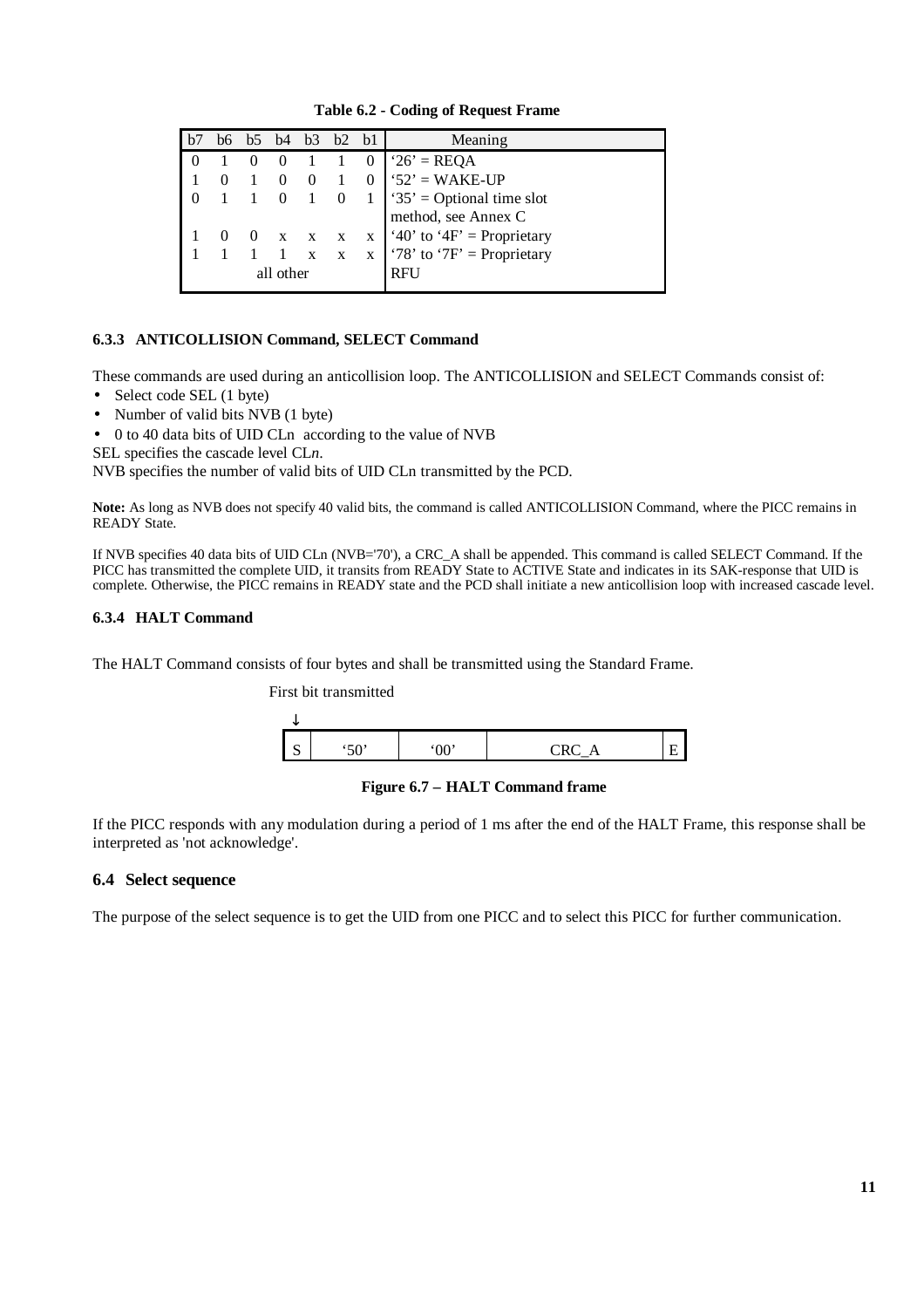# **6.4.1 Select sequence flowchart**



**Figure 6.8** – **Initialization and anticollision flow-chart for PCD**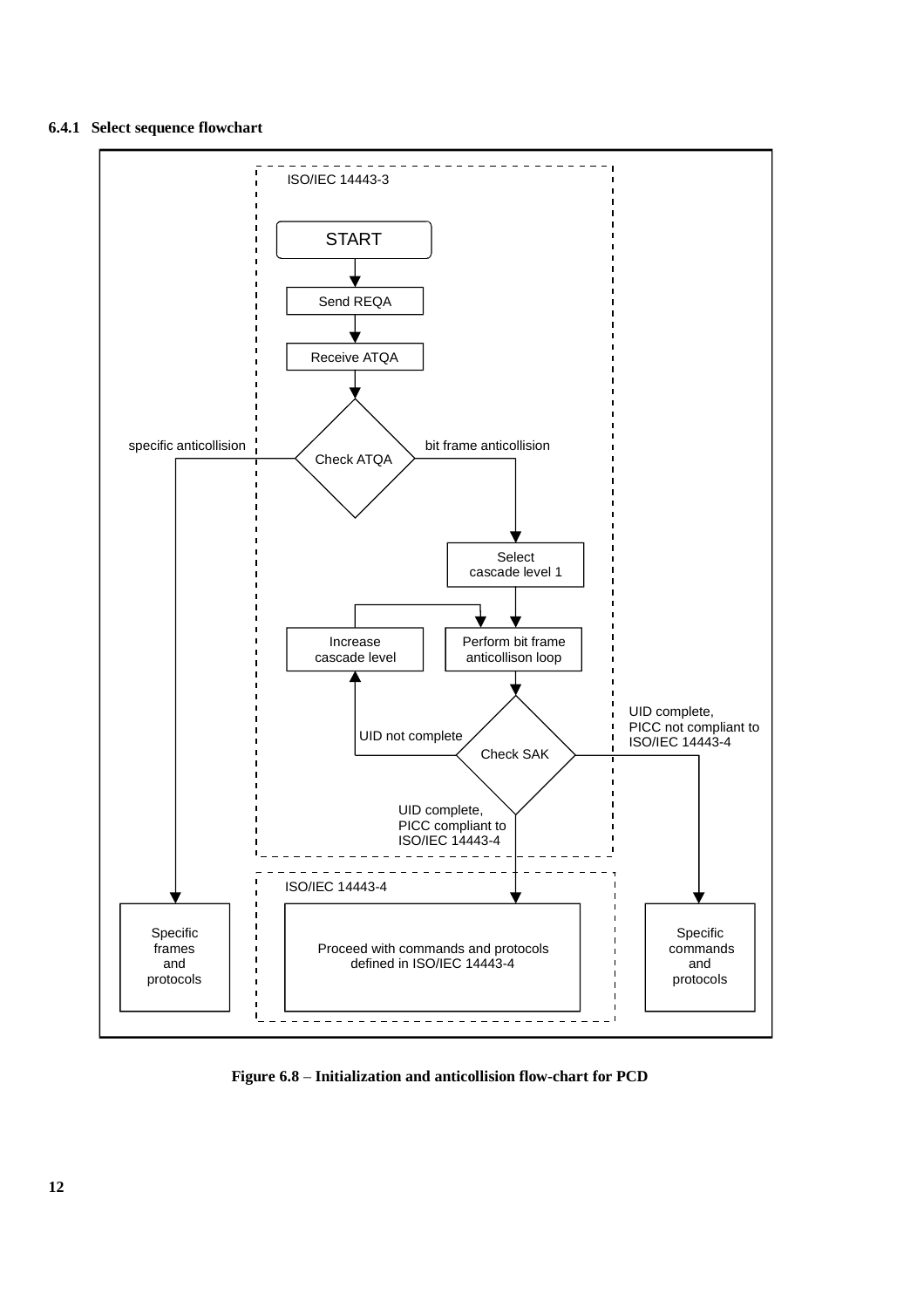#### **6.4.2 ATQA - Answer To Request**

After the Request command (REQA) is transmitted by the PCD, all PICCs respond synchronously with their Answer to Request (ATQA), which codes the applicable anticollision type in two data bytes.

If there are multiple PICC answers, collisions may occur. The PCD shall decode a collision inside ATQA as a  $(1)<sub>b</sub>$ . This results in a logical OR of all ATQAs.

An example is given in Annex D.

#### **6.4.2.1 Coding of ATQA**

| <b>MSB</b> |     |     |     |     |     |     |    |                 |            |    |                |    |                         |    | LSB |
|------------|-----|-----|-----|-----|-----|-----|----|-----------------|------------|----|----------------|----|-------------------------|----|-----|
| b16        | b15 | b14 | b13 | b12 | b11 | b10 | b9 | b <sub>8</sub>  | b7         | b6 | b <sub>5</sub> | b4 | b <sub>3</sub>          | b2 | b1  |
| RFU        |     |     |     |     |     |     |    | <b>UID</b> size | <b>RFU</b> |    |                |    | Bit frame anticollision |    |     |
|            |     |     |     |     |     |     |    |                 | bit frame  |    |                |    |                         |    |     |

#### **6.4.2.2 Coding rules for bit frame anticollision**

| Rule 1 | Bits b7 and b8 code the UID size (single, double or triple). |  |  |
|--------|--------------------------------------------------------------|--|--|
|        |                                                              |  |  |

Rule 2 One out of the five bits b1, b2, b3, b4 or b5 shall be set to  $(1)$ <sub>b</sub> to indicate bit frame anticollision

#### **Table 6.4 - Coding of b7, b8 for bit frame anticollision**

| b8 | h7 | Meaning          |
|----|----|------------------|
|    |    | UID size: single |
| 0  |    | UID size: double |
|    |    | UID size: triple |
|    |    |                  |

|  |  |  |  |  | Table 6.5 - Coding of b1 - b5 for bit frame anticollision |
|--|--|--|--|--|-----------------------------------------------------------|
|--|--|--|--|--|-----------------------------------------------------------|

| b5 | b4 | b3               | b2 | b1 | Meaning                 |
|----|----|------------------|----|----|-------------------------|
|    |    |                  |    |    | bit frame anticollision |
|    |    |                  |    |    | bit frame anticollision |
|    |    |                  |    |    | bit frame anticollision |
|    |    |                  |    |    | bit frame anticollision |
|    |    |                  |    |    | bit frame anticollision |
|    |    | All other values |    |    |                         |

#### **6.4.3 Anticollision and Select**

#### **6.4.3.1 Anticollision loop within each cascade level**

The following algorithm shall apply to the anticollision loop:

- Step 1: The PCD assigns SEL with the code for the selected anticollision type and cascade level.
- Step 2: The PCD assigns NVB with the value of '20'. **Note:** This value defines that the PCD will transmit no part of UID CLn. Consequently this command forces all PICCs in the field to respond with their complete UID CLn.
- Step 3: The PCD transmits SEL and NVB.
- Step 4: All PICCs in the field shall respond with their complete UID CLn.
- Step 5: Assuming the PICCs in the field have unique serial numbers, then if more than one PICC responds, a collision occurs. If no collision occurs, steps 6 to 10 are skipped.
- Step 6: The PCD shall recognize the position of the first collision.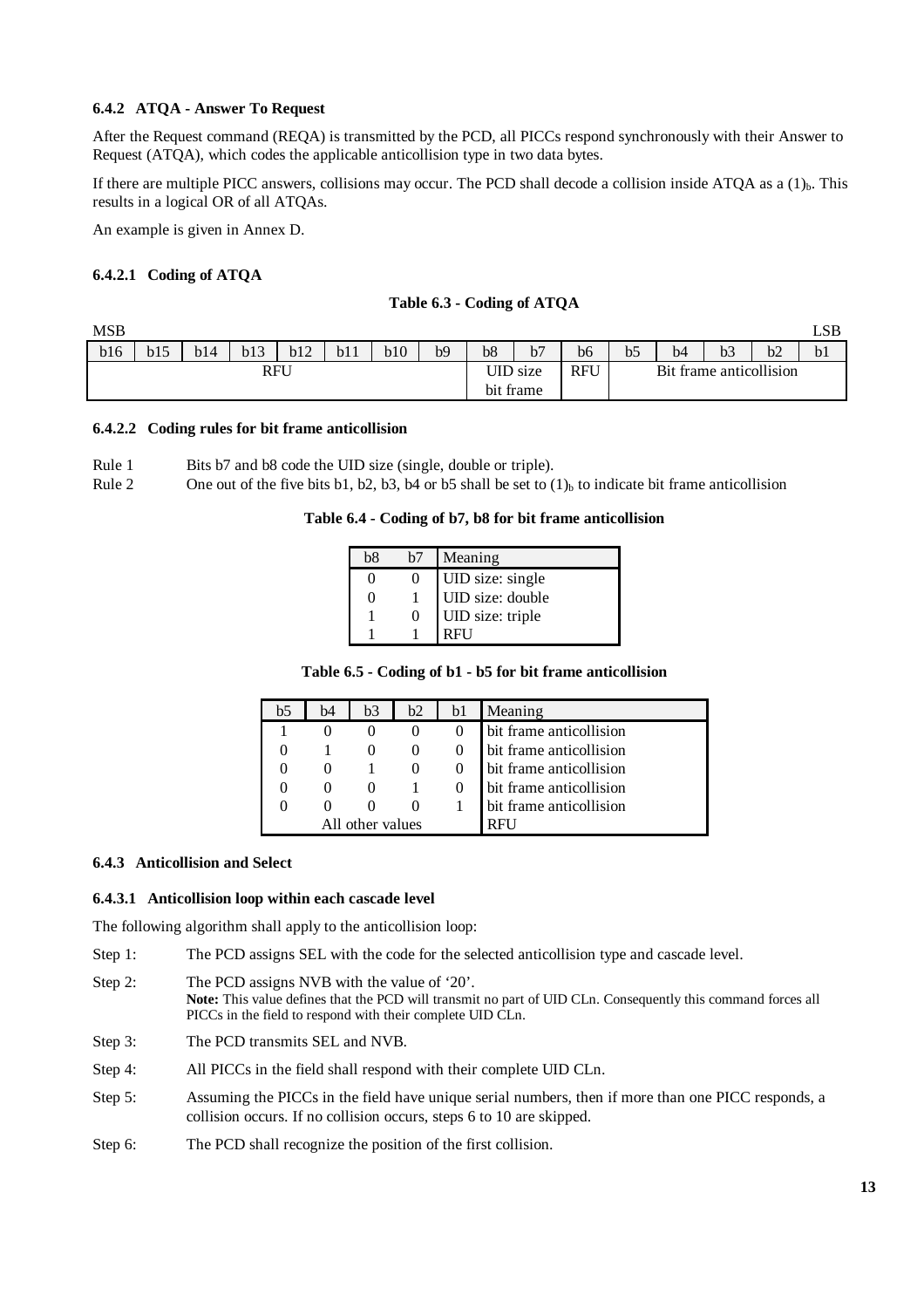- Step 7: The PCD assigns NVB with a value that specifies the number of valid bits of UID CLn. The valid bits shall be part of the UID CLn that was received before a collision occurred added by a (0)b or (1)b, decided by the PCD. A typical implementation adds a (1)b.
- Step 8: The PCD transmits SEL and NVB, followed by the valid bits itself.
- Step 9: Only PICCs of which the part of UID CLn is equal to the valid bits transmitted by the PCD shall transmit their remaining bits of the UID CLn.
- Step 10: If further collisions occur, steps 6 to 9 will be repeated. The maximum number of loops will be 32.
- Step 11: If no further collision occurs, the PCD assigns NVB with the value of '70'. **Note:** This value defines that the PCD will transmit the complete UID CLn.
- Step 12: The PCD transmits SEL and NVB, followed by all 40 bits of UID CLn, followed by CRC\_A checksum.
- Step 13: The PICC which UID CLn matches the 40 bits responds with its SAK.
- Step 14: If the UID is complete, the PICC shall transmit SAK with cleared cascade bit and transit from READY State to ACTIVE State.
- Step 15: The PCD shall check if the cascade bit of SAK is set to decide whether further anticollision loops with increased cascade level shall follow.

If the UID of a PICC is well known, the PCD may skip step 2 - step 10 to select this PICC without performing the anticollision loop.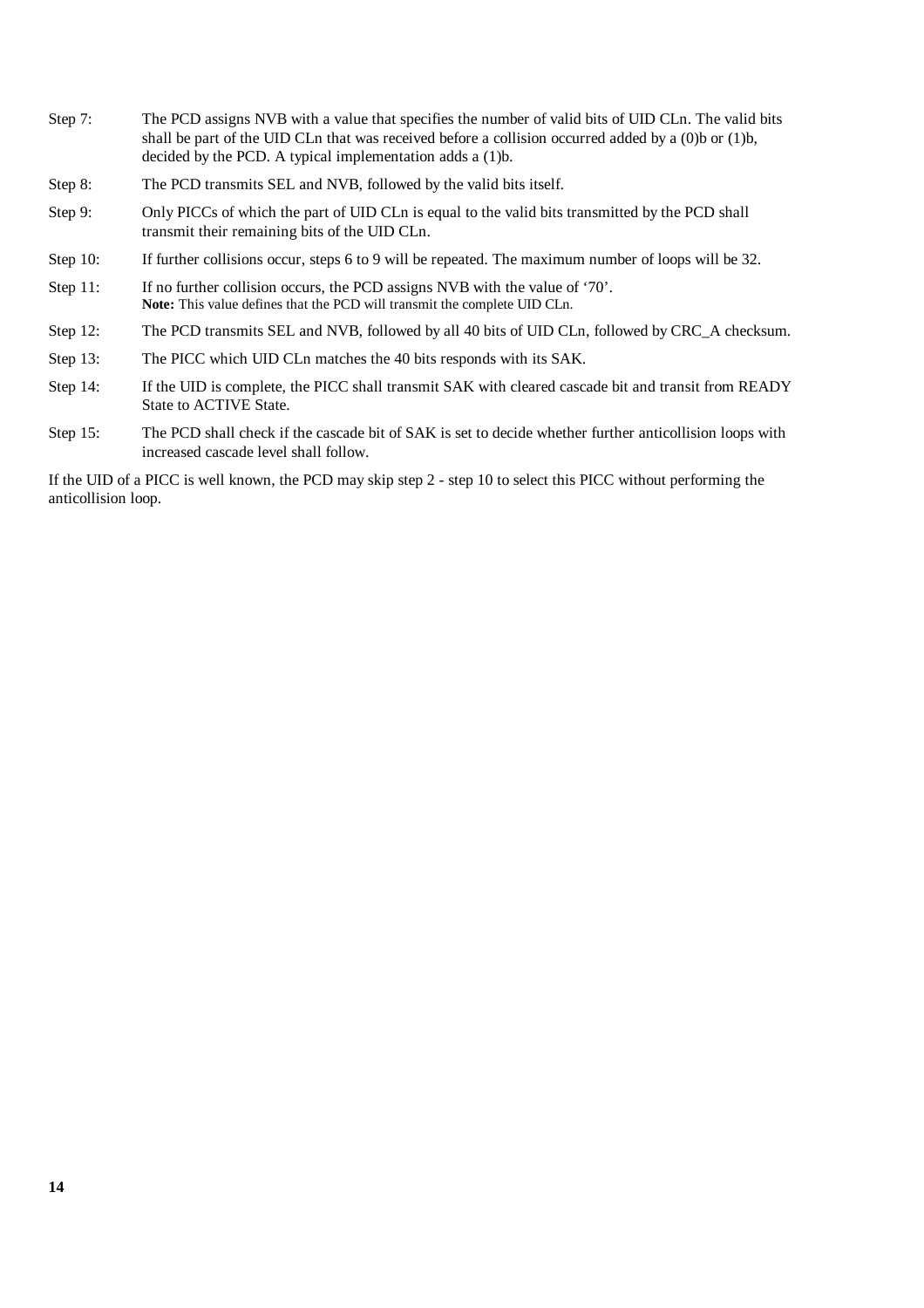

**Figure 6.9 - Anticollision loop, flow chart for PCD**

**Note:** The circled numbers correspond to the steps of the algorithm.

### **6.4.3.2 Coding of SEL (Select code)**

Length: 1 byte Possible values: '93', '95', '97'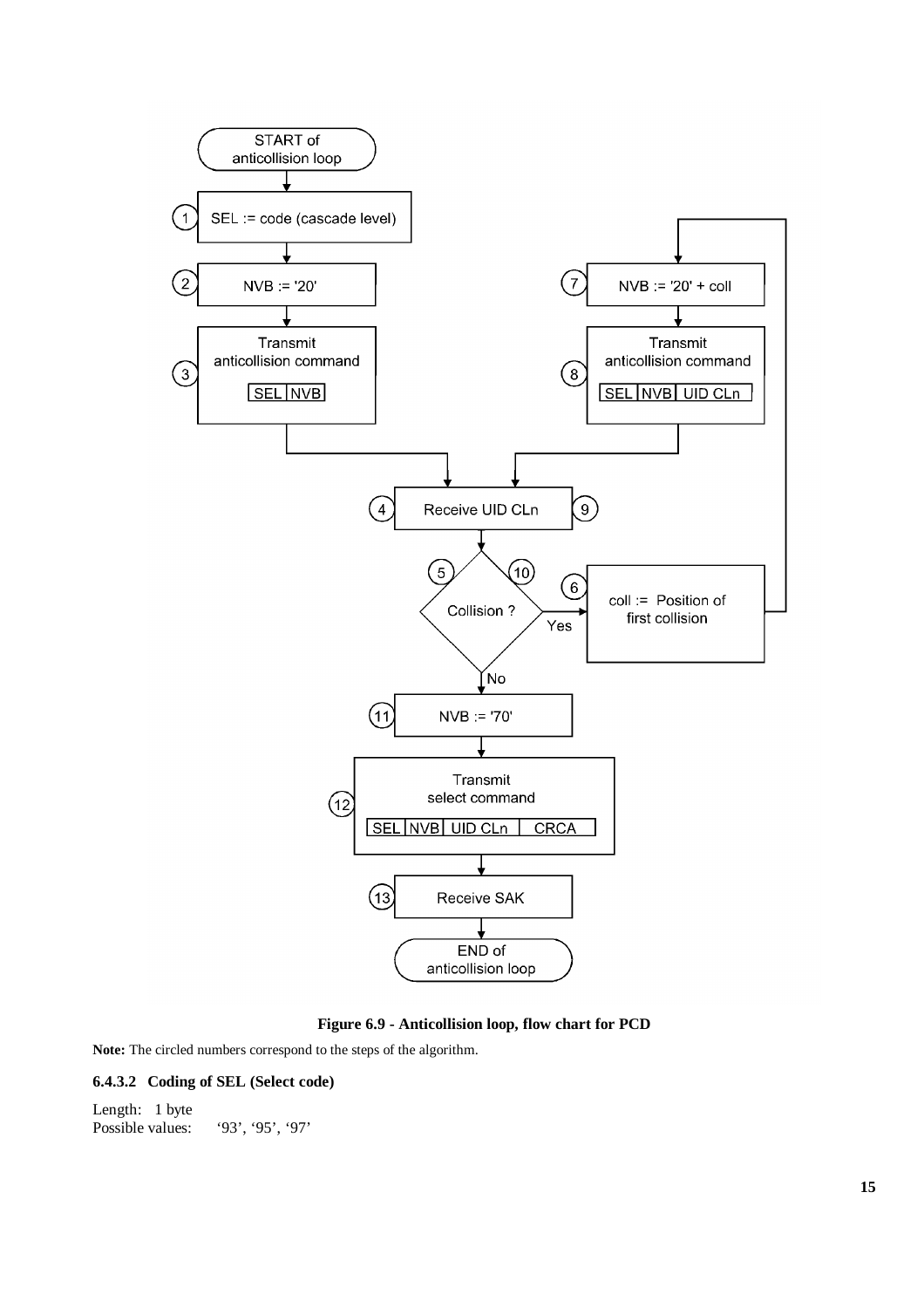**Table 6.6 - Coding of SEL**

| bb8 | b7 | b6             |                |                     |  | $b5$ $b4$ $b3$ $b2$ $b1$ Meaning                                                                 |
|-----|----|----------------|----------------|---------------------|--|--------------------------------------------------------------------------------------------------|
|     |    | $\overline{0}$ | $\overline{0}$ |                     |  | $0 \quad 1 \quad 1$ (93': Select cascade level 1)                                                |
|     |    |                |                | $0 \quad 1 \quad 0$ |  | 1 '95': Select cascade level 2                                                                   |
|     |    |                |                |                     |  | 0 1 1 1 $\frac{1}{3}$ 1 $\frac{1}{2}$ 1 $\frac{1}{2}$ 1 $\frac{1}{2}$ 97. Select cascade level 3 |
|     |    |                |                | other values        |  | <b>RFU</b>                                                                                       |

#### **6.4.3.3 Coding of NVB (Number of Valid Bits)**

Length: 1 byte

The upper 4 bits are called bytecount and specify the number of all valid data bits divided by 8 including SEL and NVB transmitted by the PCD. Consequently, the minimum value of bytecount is 2 and the maximum value is 7.

The lower 4 bits are called bitcount and specify the number of all valid data bits modulo 8 transmitted by the PCD.

| b8 | b7                | hб | b5 | Meaning         |
|----|-------------------|----|----|-----------------|
| 0  | $\mathbf{\Omega}$ |    |    | bytecount $= 2$ |
| 0  | 0                 |    |    | bytecount $=$ 3 |
| 0  |                   | 0  | 0  | bytecount $=$ 4 |
| 0  |                   | 0  |    | bytecount $=$ 5 |
| 0  |                   |    |    | bytecount $= 6$ |
| 0  |                   |    |    | bytecount $= 7$ |

| h4 | b3       | h2       | h1       | Meaning        |
|----|----------|----------|----------|----------------|
| 0  | 0        | $\Omega$ | $\Omega$ | $bitcount = 0$ |
| 0  | 0        | 0        | 1        | $bitcount = 1$ |
| 0  | 0        | 1        | $\Omega$ | bitcount $= 2$ |
| 0  | $\Omega$ | 1        | 1        | bitcount $=$ 3 |
| 0  | 1        | 0        | $\Omega$ | $bitcount = 4$ |
| 0  | 1        | $\Omega$ | 1        | bitcount $=$ 5 |
| 0  | 1        | 1        | 0        | $bitcount = 6$ |
| 0  | 1        | 1        | 1        | bitcount $= 7$ |

#### **6.4.3.4 Coding of SAK (Select acknowledge)**

SAK is transmitted by the PICC when NVB has specified 40 valid data bits and when all these data bits match with UID CLn.

SAK is transmitted via Standard frames, followed by CRC\_A.

| 5 A K  | URC A   |
|--------|---------|
| 1 byte | 2 bytes |

**Figure 6.10 - Select acknowledge (SAK)**

The PCD shall check bit b3 to decide if UID is complete. The coding of bits b3 and b6 is given in Table 6.8.

| b8 | b7 | b6 | b5 | b4 | b <sub>3</sub> | b2 | b <sub>1</sub> | Meaning                                              |
|----|----|----|----|----|----------------|----|----------------|------------------------------------------------------|
| X  |    |    |    | X  |                |    | X              | Cascade bit set: UID not complete                    |
| X  |    |    |    | X  |                |    |                | UID complete,<br>PICC compliant with ISO/IEC 14443-4 |

#### **Table 6.8 - Coding of SAK**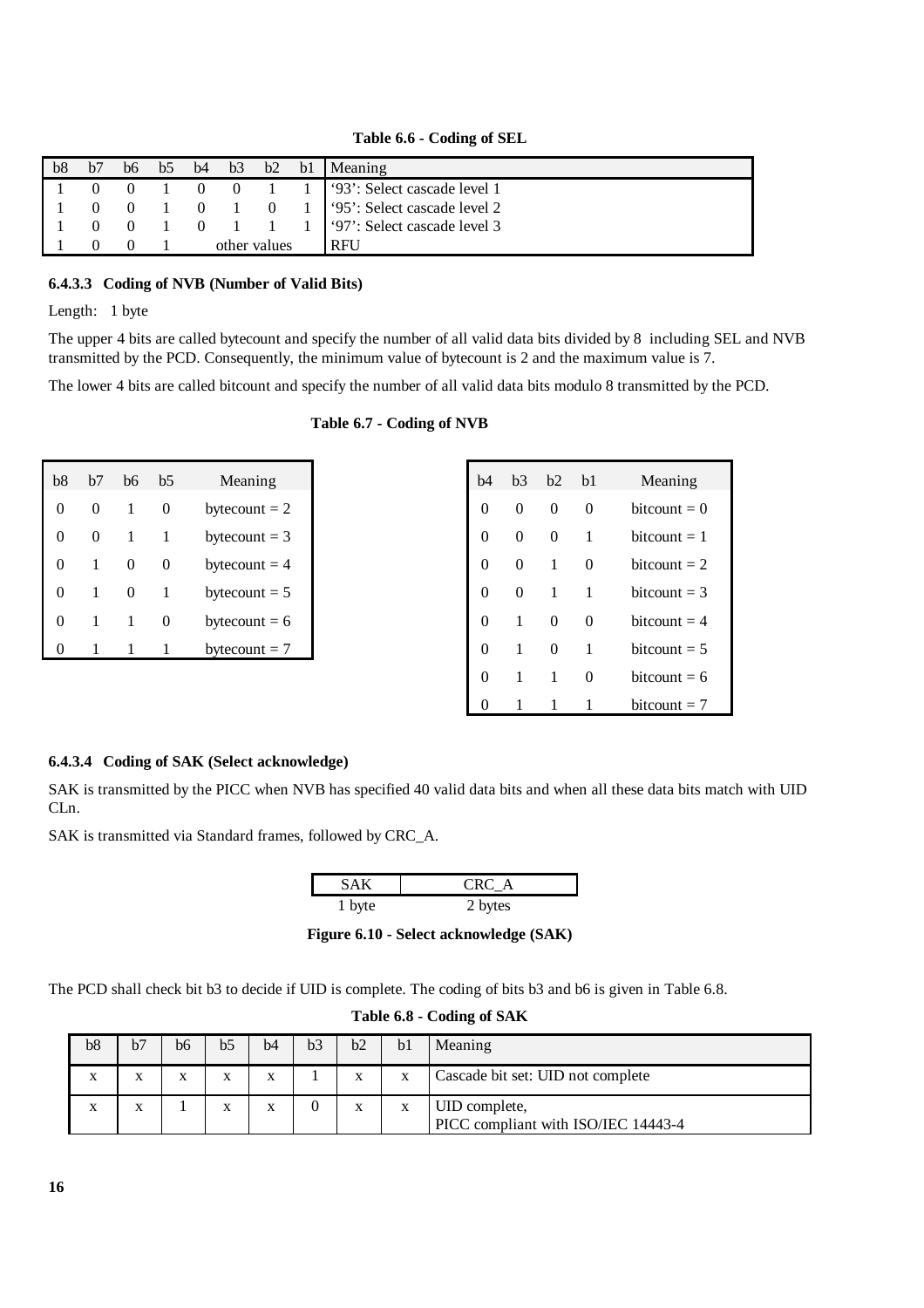| $\overline{\phantom{a}}$ | 77 | . . |  | $\mathbf{X}$ | <b>TITD</b><br>UID complete.                   |
|--------------------------|----|-----|--|--------------|------------------------------------------------|
|                          |    |     |  |              | <b>PICC</b> not compliant with ISO/IEC 14443-4 |

If UID is not complete, the PICC shall remain in READY State and the PCD shall initiate a new anticollision loop with increased cascade level.

If the UID is complete, the PICC shall transmit SAK with cleared cascade bit and transit from READY State to ACTIVE State. The PICC shall set bit b6 of SAK when additional information is available.

The definition of the additional information is not subject of this part of the standard and will be defined in ISO/IEC 14443- 4.

#### **6.4.4 UID contents and cascade levels**

The UID consists of 4, 7 or 10 UID bytes. Consequently, the PICC shall handle up to 3 cascade levels to get all UID bytes. Within each cascade level, a part of UID consisting of 5 data bytes shall be transmitted to the PCD. According to the maximum cascade level, three types of UID size are defined. This UID size has to be consistent with table 6.4.

|  |  | <b>Table 6.9 - UID size</b> |  |
|--|--|-----------------------------|--|
|--|--|-----------------------------|--|

| Maximum cascade level | <b>JID</b> size | Number of UID bytes |
|-----------------------|-----------------|---------------------|
|                       | single          |                     |
|                       | double          |                     |
|                       | triple          |                     |

For the contents of UID, the following definitions apply:

UID CLn Part of UID according to cascade level *n*, consists of 5 bytes,  $3 \ge n \ge 1$ 

UID*n* Byte #*n* of UID,  $n \ge 0$ 

BCC UID CLn checkbyte, calculated as exclusive-or over the 4 previous bytes

CT Cascade tag, '88'

The UID is a fixed unique number or a random number which is dynamically generated by the PICC. The first byte (uid0) of the UID assigns the content of the following bytes of the UID.

#### Single size UIDs

| uid <sub>0</sub> | Description                                                    |
|------------------|----------------------------------------------------------------|
| '08'             | uid1 to uid3 is a random number which is dynamically generated |
| $x0' - x7'$      | proprietary fixed number                                       |
| $'x9' - 'xE'$    |                                                                |
| $'18' - 'F8'$    | <b>RFU</b>                                                     |
| 'xF'             |                                                                |

The value '88' of the cascade tag CT shall not be used for uid0 in single size UID.

#### Double and triple size UIDs

| uid()                                   | Description                                                                            |
|-----------------------------------------|----------------------------------------------------------------------------------------|
| Manufacturer ID                         | Each manufacturer is responsible for the uniqueness of the value of the other bytes of |
| according to ISO/IEC the unique number. |                                                                                        |
| 7816-6/AM1                              |                                                                                        |

The values '81' to 'FE', which are marked for 'Private use' in ISO/IEC 7816-6/AM1 shall not be allowed in this context.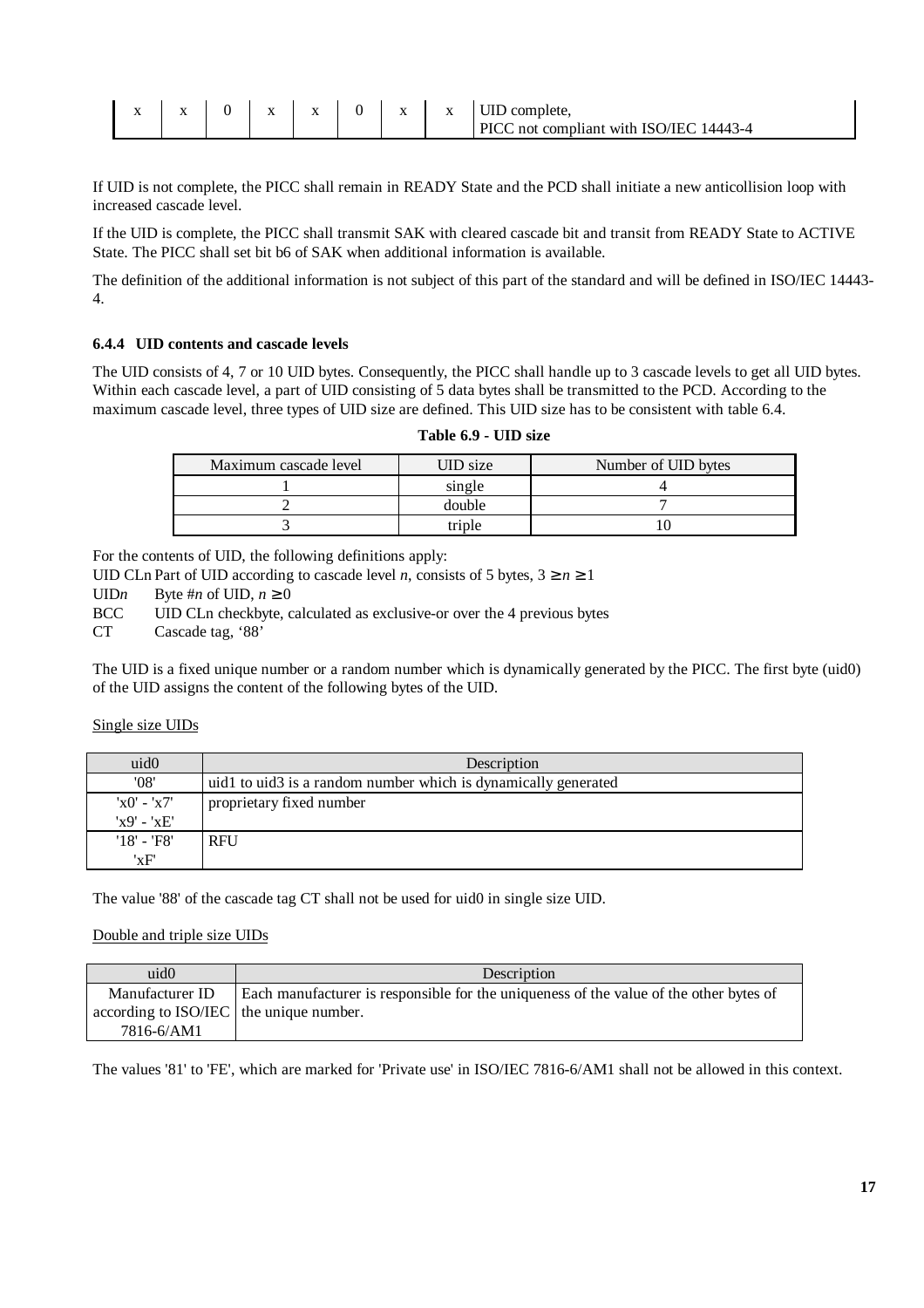

**Figure 6.11 - Usage of cascade levels**

**Note:** The purpose of the cascade tag is to force a collision with PICCs that have a smaller UID size. Consequently, neither UID0 nor UID3 shall have the value of the cascade tag.

The following algorithm shall apply to the PCD to get the complete UID:

- Step 1: The PCD selects cascade level 1
- Step 2: The anticollison loop shall be performed
- Step 3: The PCD shall check the cascade bit of SAK
- Step 4: If the cascade bit is set, the PCD shall increase the cascade level and initiate a new anticollision loop
- Step 5: When a PICC is selected with its complete UID it shall transmit SAK with a cleared cascade bit and transit from the READY State to the ACTIVE State.

# **7 Type B – Initialization and anticollision**

# **7.1 Bit, byte, and frame timing**

This section defines the byte, frame and command timing used during communication initialization and anticollision for PICCs of Type B. For bit representation and coding refer to ISO/IEC 14443-2.

#### **7.1.1 Character transmission format**

Data bytes are transmitted and received between PICCs and a PCD by characters, the format of which during the Anticollision sequence is as follows:

- One start bit at Low
- 8 data bits transmitted, LSB first
- 1 stop bit at High

The transmission of one byte is performed with a character requiring 10 etu as illustrated below

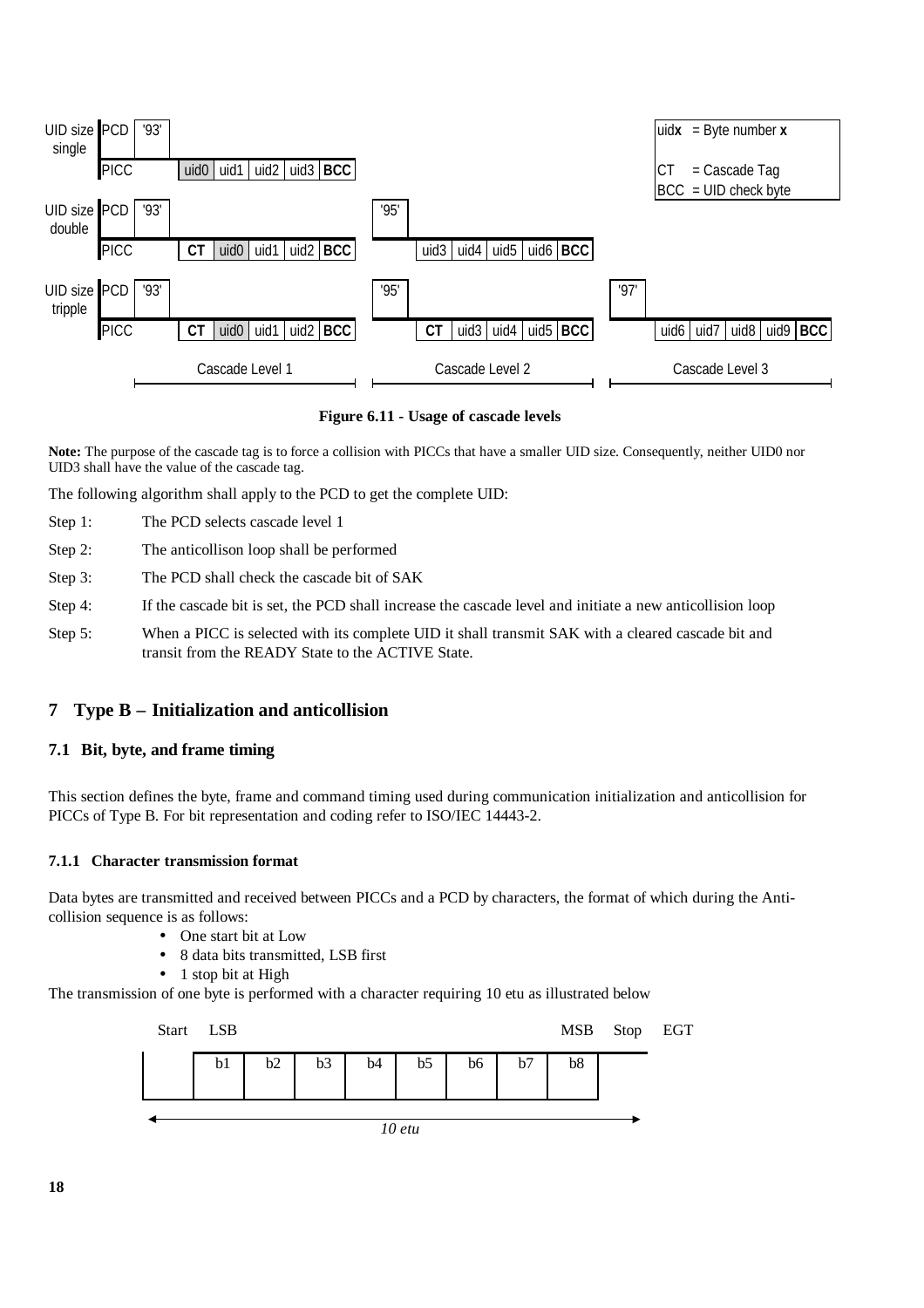#### **Figure 7.1 – Character format**

Bit boundaries within a character shall occur between  $(n - 0.125)$  etu and  $(n + 0.125)$  etu where n is the number of bit boundaries after the start bit falling edge  $(1\leq n\leq 9)$ .

### **7.1.2 Character spacing**

A character is separated from the next sent one by the extra guard time EGT.

The EGT between 2 consecutive characters sent by the PCD to the PICC shall be any value between 0 and 57 µs. The EGT between 2 consecutive characters sent by the PICC to the PCD shall have any value between 0 and 19 µs.

# **7.1.3 Frame delimiters**

PCD and PICC send characters as frames. The frame is normally delimited by SOF (Start Of Frame) and by EOF (End Of Frame). See 7.10.2 for exceptions.





# **7.1.4 SOF**

SOF is composed of

- one falling edge,
- followed by 10 etu with a logical 0,
- followed by one single rising edge located anywhere within the following etu,
- followed by at least 2 etu (but no more than 3 etu) with a logical 1.



**Figure 7.3 – SOF**

# **7.1.5 EOF**

EOF is composed of

- one falling edge,
- followed by 10 etu with a logical 0,
- followed by one single rising edge located anywhere within the following etu,



# **Figure 7.4 – EOF**

Note: The probability of receiving a false EOF is low and corresponds to the transmission of a '00' character with a wrong reception of the stop bit.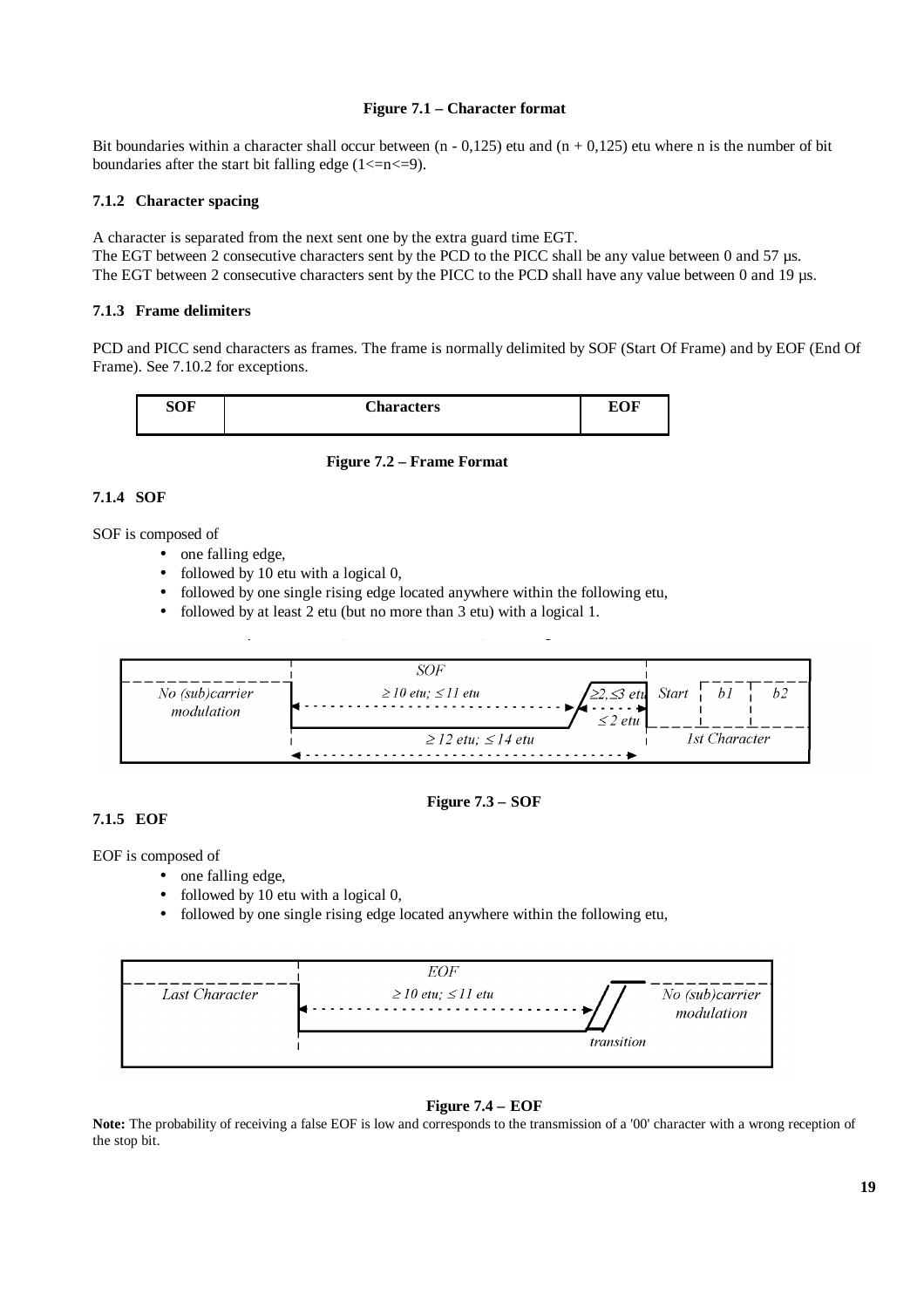### **7.1.6 PICC to PCD subcarrier and SOF**

PICC start of communication after a PCD data transmission shall respect the timing defined in figure 7.4. Minimum delays TR0 (between PCD EOF and PICC subcarrier on) and TR1 (between PICC subcarrier on and first bit transmission) can be defined at the start of an anticollision session (see coding of ATTRIB Command). The minimum values of TR0 and TR1 are defined in ISO/IEC 14443-2. The maximum value of TR1 is 200/fs. The maximum value of TR0 is defined in clause 7.10.



# **Figure 7.5 – PICC subcarrier SOF**

A PICC may turn on the subcarrier only if it intends to begin transmitting information.

# **7.1.7 PICC to PCD subcarrier and EOF**

PCD start of communication after a PICC data transmission and EOF shall respect the timing in figure 7.5. The PICC shall turn off its subcarrier after the transmission of the EOF. The subcarrier signal shall

- not be stopped before the end of the EOF
- be stopped no later than 2 etu after the end of the EOF.

The minimum delay between the PICC EOF start (falling edge) and the PCD SOF start (falling edge) is 14 etu.



 **Figure 7.6 – PICC to PCD EOF**

# **7.2 CRC\_B**

| Data bytes | CRC B              |
|------------|--------------------|
| (n Bytes)  | $(2 \text{Bytes})$ |

 **Figure 7.7 – Position of a CRC\_B within a frame**

A frame shall only be considered correct if it is received with a valid CRC\_B value.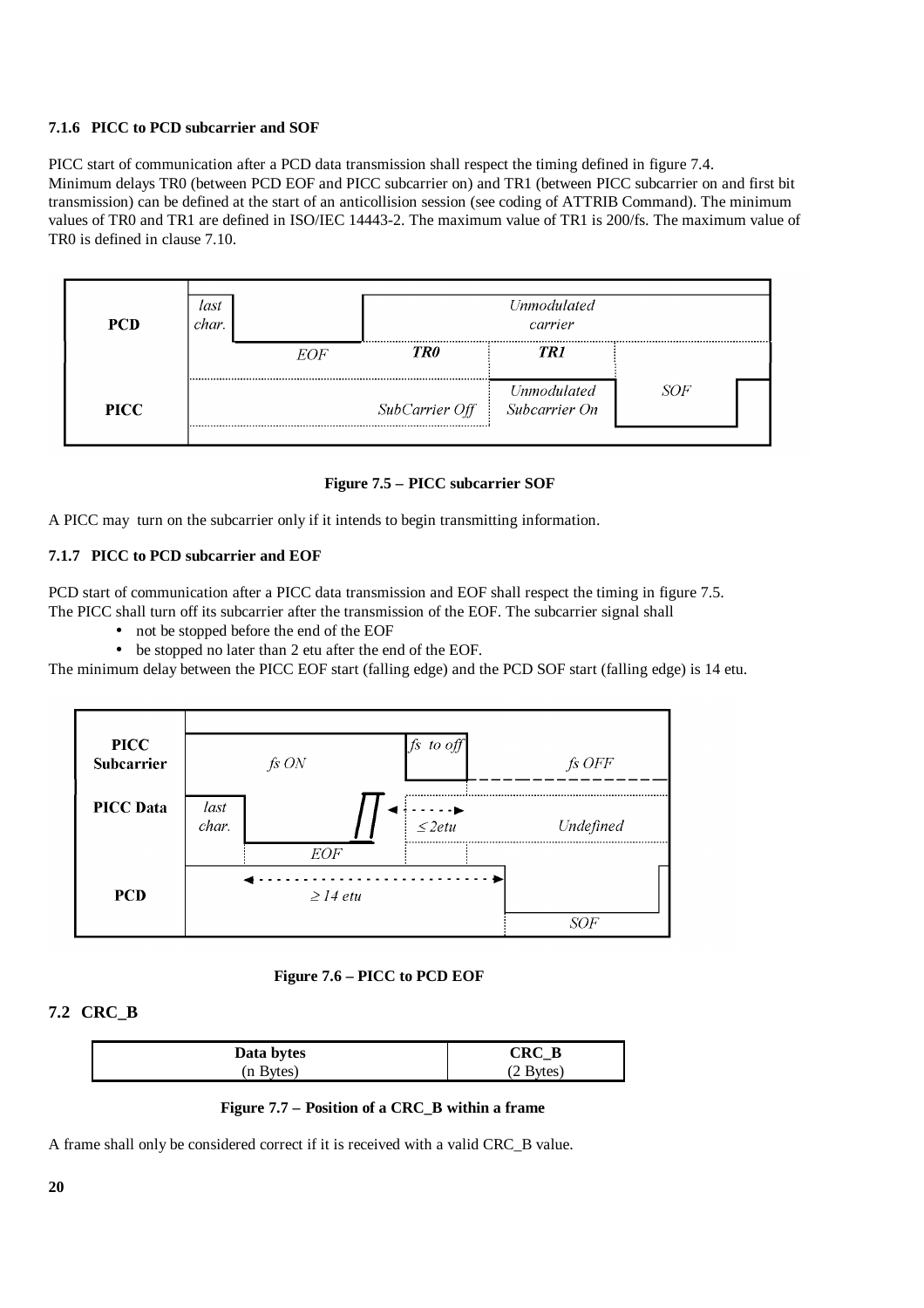The frame CRC B is a function of k data bits, which consist of all the data bits in the frame, excluding start bits, stop bits, delays between bytes, SOF and EOF, and the CRC\_B itself. Since data is encoded in bytes, the number of bits k is a multiple of 8.

For error checking, the two CRC\_B bytes are included in the frame, after the data bytes and before the EOF. The CRC\_B is as defined in ISO/IEC 3309. The initial register content shall be all ones: 'FFFF'. These two CRC\_B bytes occur after the k/8 data bytes and before the EOF.

For example refer to Annex B.

# **7.3 Anticollision sequence**

An anticollision sequence is managed by the PCD through a set of commands detailed in this section.

The PCD is the master of the communication with one or multiple PICCs. It initiates card communication activity by issuing a REQB command to prompt for PICCs to respond.

During the anticollision sequence it may happen that two or more PICCs respond simultaneously: this is a collision. The command set allows the PCD to handle sequences to separate PICC transmissions in time.

Having completed the anticollision sequence, PICC communication will fully be under control of the PCD, allowing only one PICC to talk at a time.

The Anticollision scheme is based on definition of time slots in which PICCs are invited to answer with minimum identification data. The number of slots is parametrized and can vary from 1 to some integer number. PICC response probability in each time slot is also controllable. PICCs are allowed to answer only once in the anticollision sequence. Consequently, even in case of multiple PICCs present in the PCD field, there will probably be a slot in which only one PICC answers and where the PCD is able to capture the identification data. Based on the identification data the PCD is able to establish a communication channel with the identified PICC.

An anticollision sequence allows selection of one or more PICCs for further communication at any time.

The set of commands allows implementation of different anticollision management strategies at the PCD level. This strategy is under the control of the application designer and can include:

- probabilistic (repetitive single slot prompt with response probability less than or equal to 1),
- pseudo-deterministic (multiple slots with scanning of all of them to have during the anticollision sequence the maximum probability that all present PICCs answer)
- any combination of these methods that can be conducted dynamically.

# **7.4 PICC states description**

The PICC detailed behaviour during the anticollision sequence is defined by different states and transition conditions between states.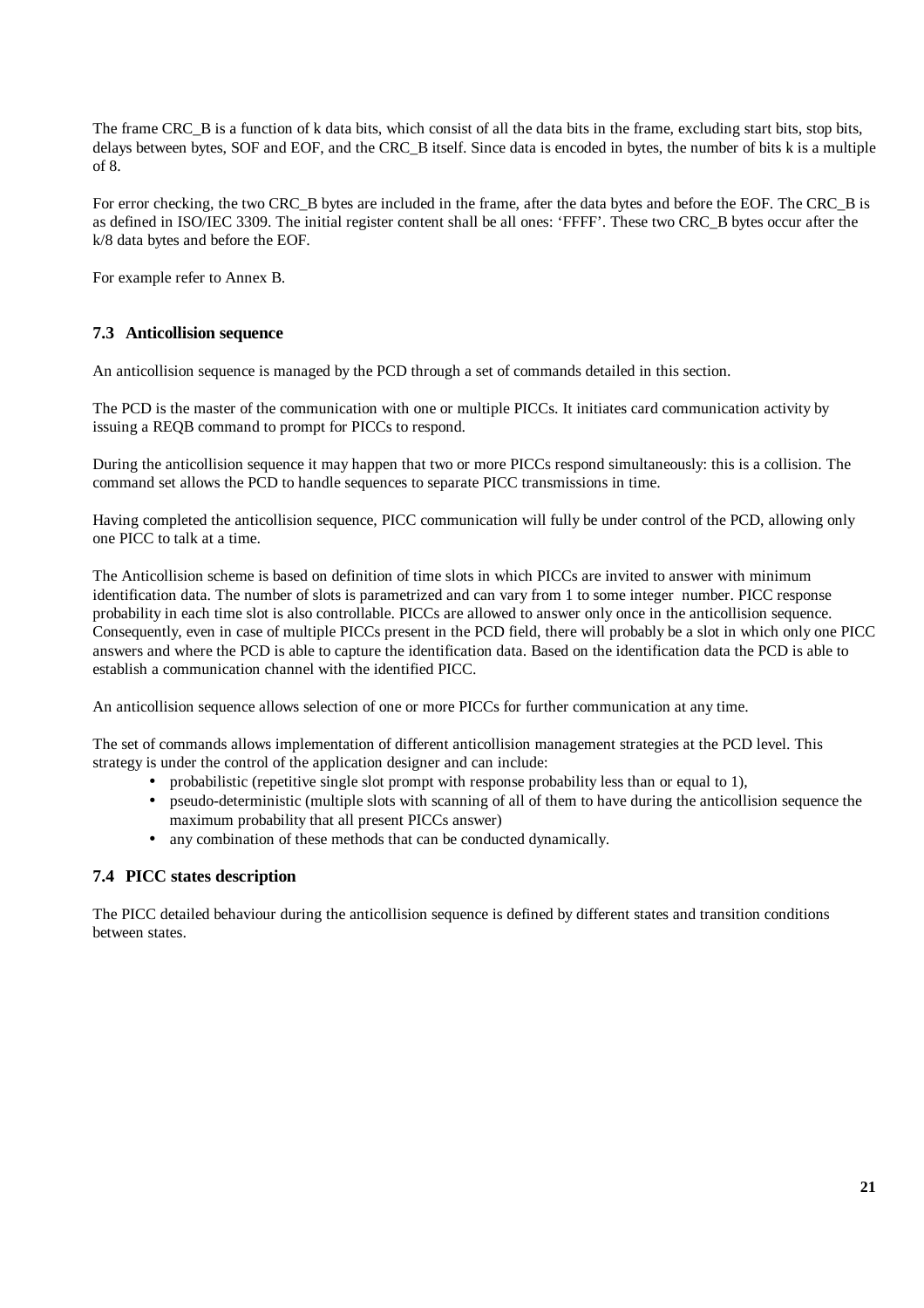# **7.4.1 State transition diagram**





Note 1: R is a number chosen by the PICC in the range from 1 to N (for coding of N see 7.7.4). Note 2: Option 1 – For PICCs not supporting Slot-MARKER command (Probabilistic approach). Option 2 – For PICCs supporting Slot-MARKER command (Time Slot approach).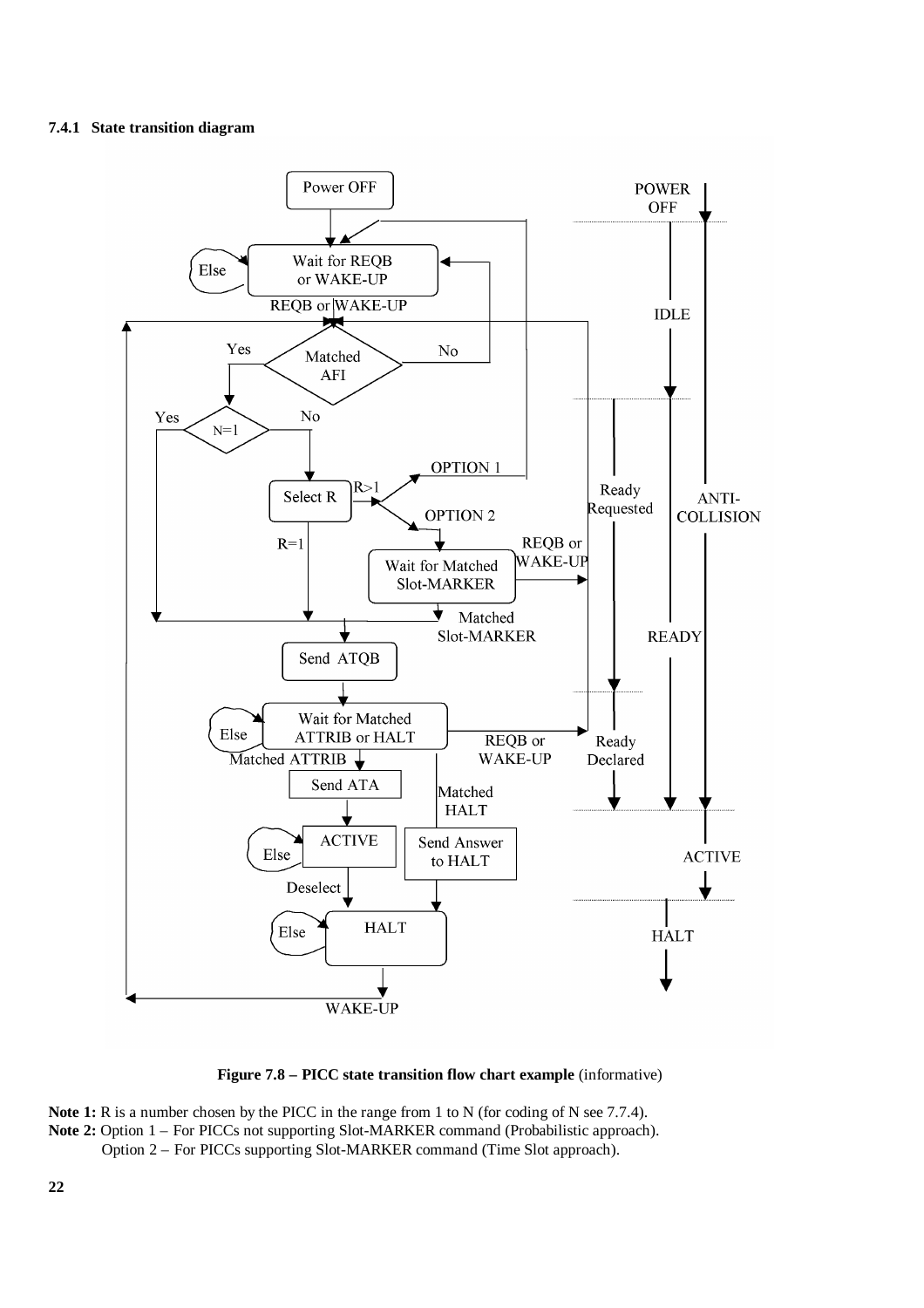### **7.4.2 General statement for state description and transitions**

To any state apply the following exit conditions and transitions:

• The PICC returns to POWER OFF State if the RF field disappears.

To any state specific to the anticollision sequence (except ACTIVE state) the following remarks apply:

- Default communication parameters as defined in the previous section are used.
- The PICC shall not emit subcarrier except to transmit response frames as specified in the previous sections.
- When a PICC is powered on and properly reset it listens to any command frame received from the PCD.
- If a frame from the PCD is valid (correct CRC B), the PICC performs the required action and/or response depending on its state. Note that in anticollision commands the first 3 bits of the data in a frame are (101)b (3 first bits of Anticollision Prefix Byte).
- A PICC does not answer to any command frame not starting with (101)b (3 first bits of Anticollision Prefix Byte).
- PICCs only react to valid frames received (no response sent when transmission errors are detected).

#### **7.4.3 POWER-OFF state**

#### Description:

In the POWER\_OFF state, the PICC is not powered due to lack of carrier energy.

#### State exit conditions and transitions:

If the PICC is in an energizing magnetic field greater than Hmin (see ISO/IEC 14443-2), it shall enter its IDLE state within a delay not greater than tORB.

# **7.4.4 IDLE state**

Description:

In the IDLE state, the PICC is powered. It listens for frames and shall recognize REQB messages.

#### State exit conditions and transitions:

On reception of a valid REQB command frame the PICC defines a unique slot that will be used to send its ATQB, if any. (Valid request means valid frame with REQB command and correct AFI. See REQB command specificaton).

If the defined slot is the first slot the PICC shall transmit an ATQB response frame.

The PICC enters the READY-DECLARED State as soon as its ATQB has been sent.

If the defined slot is not the first slot, the PICC enters the READY-REQUESTED State.

# **7.4.5 READY-REQUESTED substate**

Description:

In the READY-REQUESTED State, the PICC is powered and has defined the unique slot it will use to send its ATQB, if any.

It listens for frames and shall recognize REQB and Slot-MARKER messages.

#### State exit conditions and transitions:

On reception of a valid Slot-MARKER frame, the PICC shall answer an ATQB if its defined slot matches the slot marker. The answer probability in a particular slot shall not be higher than 1/N (N being the parameter of the last REQB received).

The PICC shall enter the READY-DECLARED state as soon as its ATQB has been sent.

If its defined slot does not match the slot marker, the PICC remains in the READY-REQUESTED state.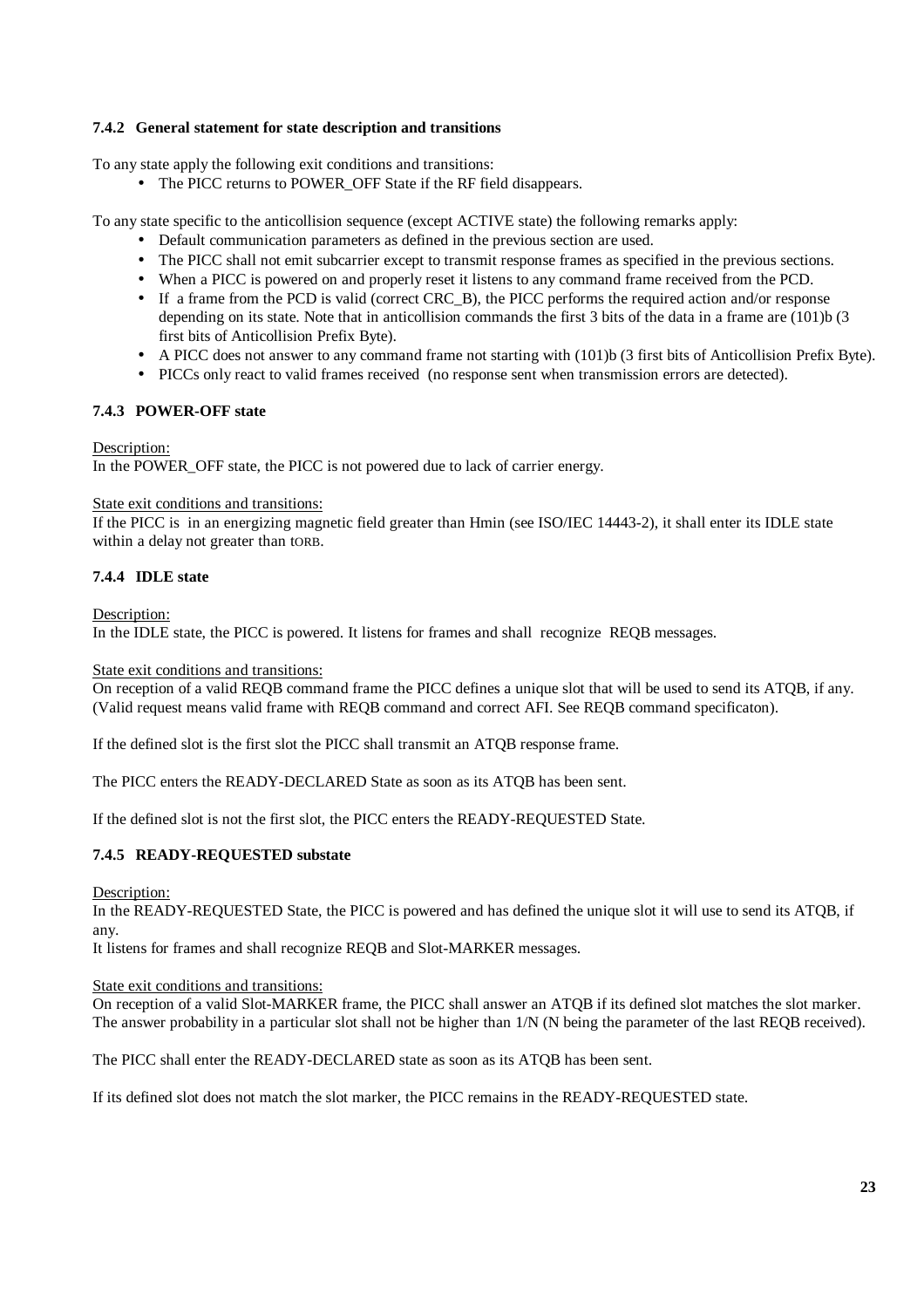On reception of a valid REQB command frame the same conditions and transitions apply as on reception of a valid REQB command frame in the IDLE state.

### **7.4.6 READY-DECLARED substate**

Description:

 In the READY-DECLARED state, the PICC is powered and has sent its ATQB corresponding to the last valid REQB message received.

It listens to frames and shall recognize REQ, ATTRIB and HALT messages.

#### State exit conditions and transitions:

On reception of a valid frame with an ATTRIB Command the PICC shall enter the ACTIVE state if and only if the PUPI in the ATTRIB Command matches the PICC's PUPI.

If the PUPI in the ATTRIB Command does not match the PICC's PUPI the PICC remains in the READY-DECLARED state.

On reception of a valid REQB command frame the same conditions and transitions apply as on reception of a valid REQB command frame in the IDLE state.

On reception of a matched HALT Command the PICC shall enter the HALT state.

#### **7.4.7 ACTIVE state**

Description:

The PICC is powered and has entered a higher layer mode since a channel number (CID) has been assigned to this PICC through the ATTRIB Command.

It listens to any higher layer message properly formatted (proper CID and valid CRC\_B).

The PICC shall not emit subcarrier following any frame with invalid CRC\_B or with another CID than the one assigned.

State exit conditions and transitions:

The PICC enters the HALT state when a valid DESELECT Command frame is received.

Specific remarks:

Valid REQB or Slot-MARKER frames shall not be answered.

A valid frame with an ATTRIB Command shall not be answered.

In the higher layer protocol, specific commands may be defined to return the PICC to other states (IDLE or HALT). The PICC may return to these states only following reception of such commands.

# **7.4.8 HALT state**

Description: The PICC shall respond only to a WAKE-UP Command which brings it back to the idle state.

State exit conditions and transitions: The PICC returns to the POWER\_OFF state if the RF field disappears.

#### **7.5 Command set**

Four primitive commands are used to manage multi-node communication channels

- REQB
- Slot-MARKER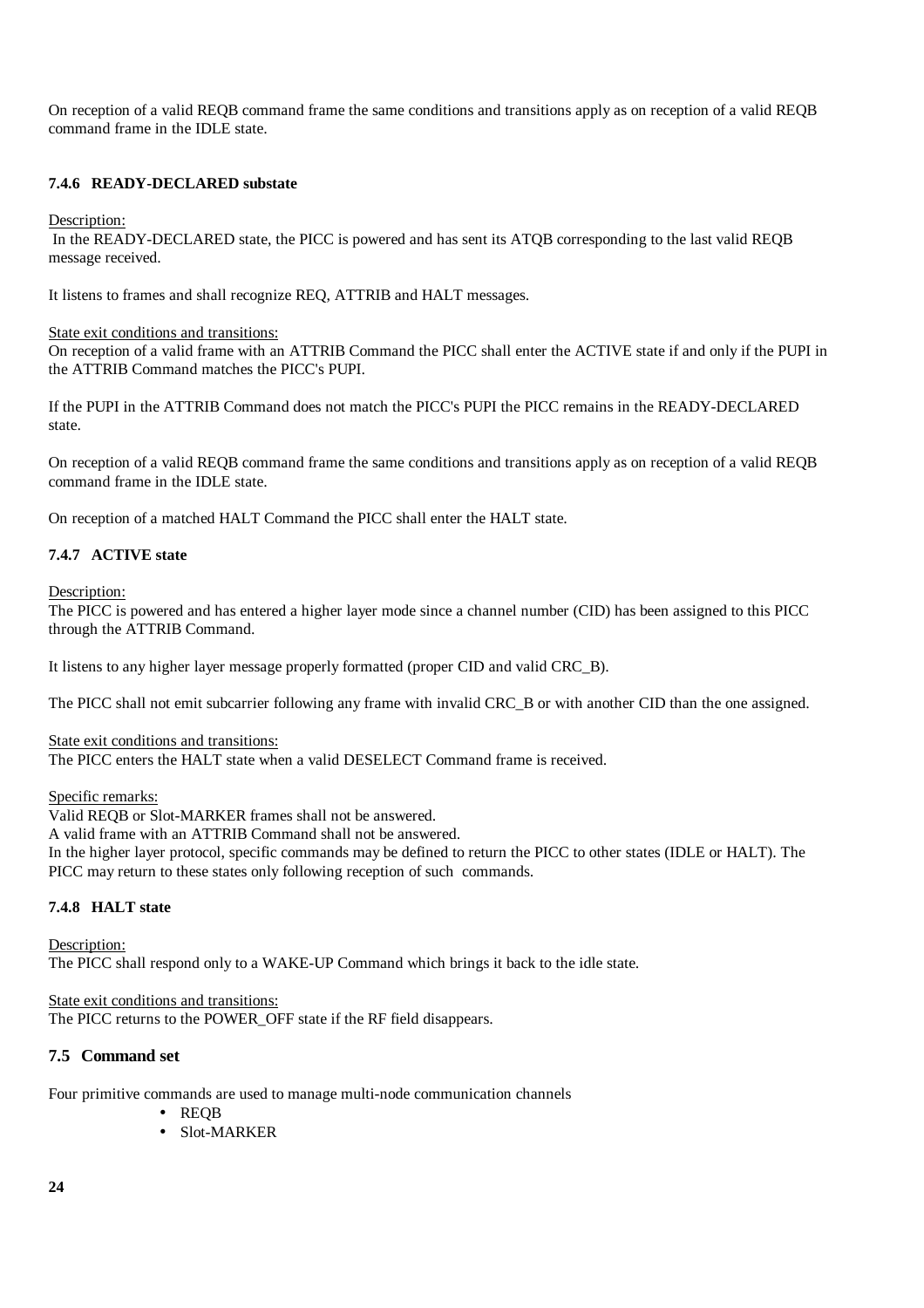- ATTRIB
- HALT

All four commands use the bit and byte formats detailed above.

The commands and the responses of the PICC to these commands are described in the following sections. Any frame received with a wrong format (wrong frame identifiers or invalid CRC\_B) shall be ignored.

# **7.5.1 Anticollision command format**

In order to distinguish all Anticollision commands from application commands, all commands used in the anticollision phase start with the sequence: (101)b.

# **7.6 ATQB and Slot-MARKER response probability rules**

On reception of a valid REQB frame (N being the REQB parameter defining the number of slots):

- If  $N = 1$  and  $AFI = 0$  the PICC shall answer an ATQB and enter the READY-DECLARED state.
- If N is not 1, the PICC shall answer an ATQB with a probability of 1/N.
- If AFI is not 0, only PICCs with applications of the type indicated by the AFI may answer.

On reception of a valid Slot-MARKER frame:

- The PICC shall answer an ATQB if its internally defined slot matches the slot marker number.
- Response probability in a particular slot shall not be higher than 1/N (N being the parameter of the last REQB received).

# **7.7 REQB Command**

The REQB Command sent by the PCD is used to probe the field for PICCs of Type B.

The number of slots (or response probability in each slot) N is included in the command as a parameter to optimize the anticollision algorithm for a given application. Each PICC not in the ACTIVE or HALT states (i.e. in IDLE or READY states) shall process this message and choose which slot it will use (1 out of N possible) to return its ATQB response message.

# **7.7.1 REQB Command format**

Sent by the PCD. Size: 5 Bytes. Format:

| <b>De</b><br> | $\sim$<br>. | <b>RAM</b><br>D۸ | ----<br>$\mathbf{r}$<br><br>$\overline{\phantom{0}}$ |
|---------------|-------------|------------------|------------------------------------------------------|
| svte<br>      | -           |                  | د ب<br>. .                                           |

# **Figure 7.9 – REQB Command format**

**Note:** Information requiring the most processing is located ahead in order to have more time to process it on-line.

#### **7.7.2 Coding of AntiCollision Prefix Byte APf (« First »)**

The AntiCollision Prefix byte is  $APf = '05' = (0000 0101)b$ .

# **7.7.3 Coding of AFI**

AFI (Application Family Identifier) represents the type of application targeted by the PCD and is used to preselect PICCs before the ATQB: Only PICCs with applications of the type indicated by the AFI may answer to a REQB Command with AFI different to '00'.

When AFI equals '00', all PICCs shall process the REQB

The most significant nibble of AFI is used to code one specific or all application families, as defined in Table 7.1.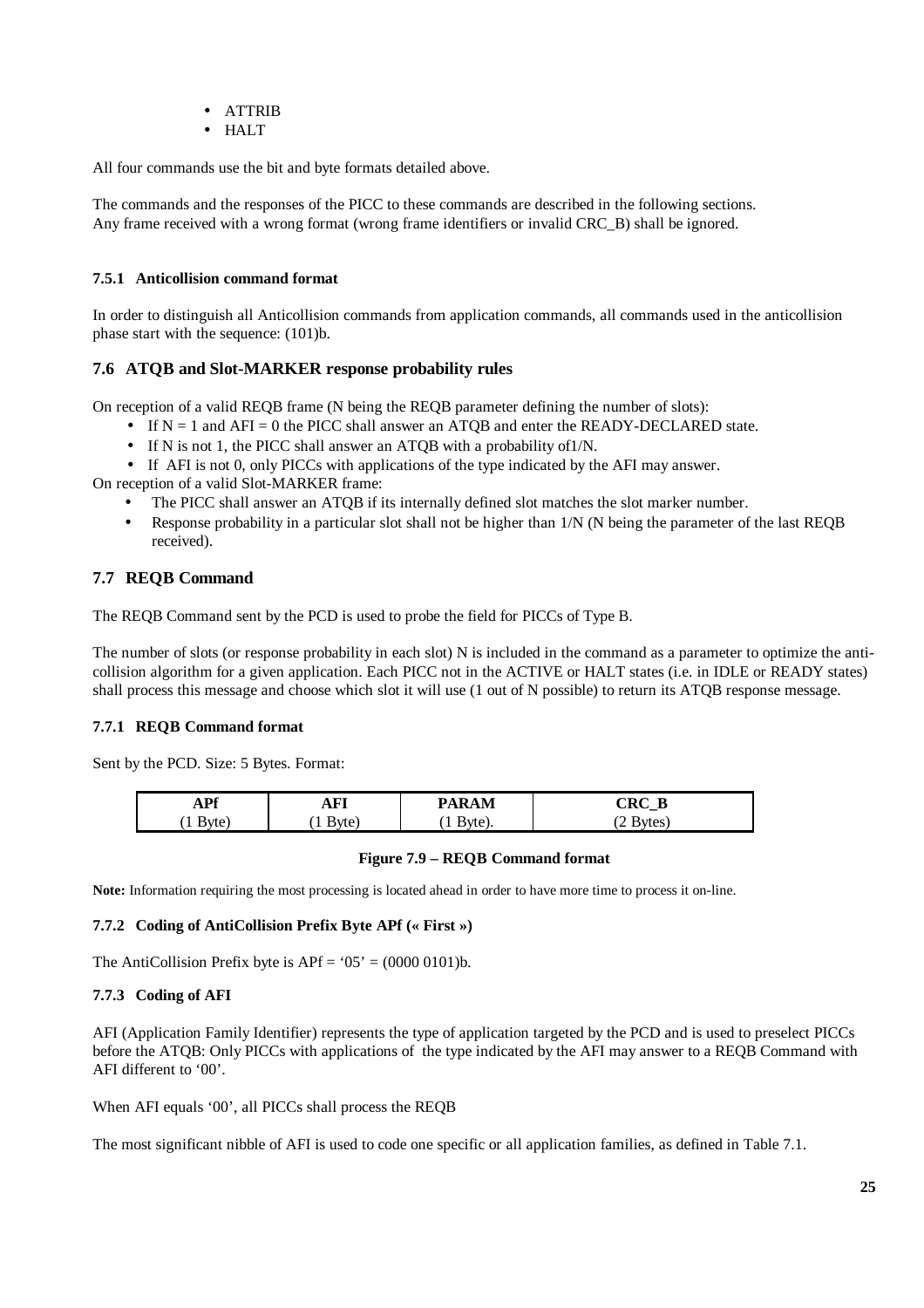The least significant nibble of AFI is used to code one specific or all application sub-families. Sub-family codes different from 0 are proprietary.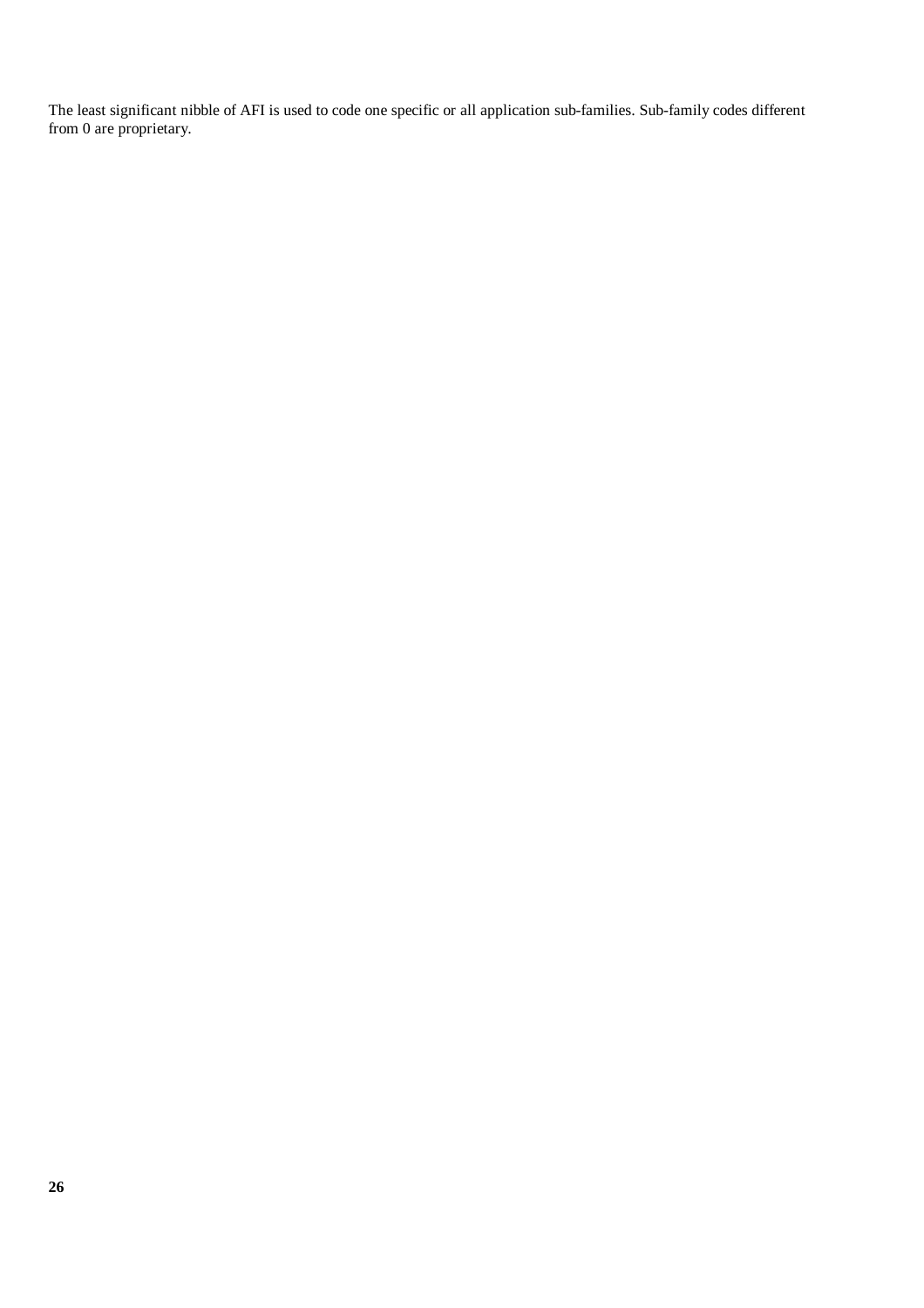| AFI                 | AFI                  | Meaning $-$                    | Examples / Note               |
|---------------------|----------------------|--------------------------------|-------------------------------|
| Most Signif. Nibble | Least Signif. Nibble | PICCs respond from             |                               |
| $\lq 0$             | $\Omega$             | All families and sub-families  | No application preselection   |
| $\cdot$ X $\cdot$   | $\Omega$             | All sub-families of family $X$ | Wide application preselection |
| $\cdot$ X $\cdot$   | $\lq Y$              | Only the Yth sub-family of     |                               |
|                     |                      | family X                       |                               |
| $\cdot 0$           | $\lq\lq Y$           | Proprietary sub-family Y       |                               |
|                     |                      | only                           |                               |
| $\cdot_1$           | 0, Y                 | Transport                      | Mass transit, Bus, Airline,   |
| $\cdot_2$           | 0, Y                 | Financial                      | IEP, Banking, Retail,         |
| $\cdot$ 3'          | $0'$ , $Y'$          | Identification                 | Access Control,               |
| 4'                  | 0, Y                 | Telecommunication              | Public Telephony, GSM,        |
| $\cdot$ 5'          | 0, Y                 | Medical                        |                               |
| $\cdot$ 6'          | 0, Y                 | Multimedia                     | Internet services             |
| $\cdot$ 7'          | 0, Y                 | Gaming                         |                               |
| $\cdot_8$           | 0, Y                 | Data Storage                   | Portable Files,               |
| $9' - F'$           | 0, Y                 | <b>RFU</b>                     |                               |

**Table 7.1 – AFI coding**

**Notes:** 1. If AFI='00', all PICCs shall respond (no preselection). 2.  $X = '1'$  to 'F',  $Y = '1'$  to 'F'

# **7.7.4 Coding of PARAM**

|        |                           | RFU    |        |    |    |    |    |
|--------|---------------------------|--------|--------|----|----|----|----|
| $b8=0$ | $\overline{ }$<br>$l = 0$ | $b6=0$ | $b5=0$ | b4 | υJ | υ∠ | bl |

# **Figure 7.10 – Coding of PARAM**

b4=0: "Normal request" (PICCs in Idle state or Ready state process the Request)

b4=1: "Request All" (PICCs in Idle state or Ready state or HALT state process the Request)

b1 to b3 are used to code the number of slots N according the following table.

| b3 b2 b1 | N          |
|----------|------------|
| 000      | $1 = 2^0$  |
| 001      | $2 = 2^1$  |
| 010      | $4 = 2^2$  |
| 011      | $8 = 2^3$  |
| 100      | $16 = 2^4$ |
| 101      | <b>RFU</b> |
| 11x      | <b>RFU</b> |

#### **Table 7.2 – Coding of N**

Note: For each PICC, the probability of response (ATQB) in the first slot shall be 1/N. Thus, if the probabilistic approach is used in the PCD, N is not used to adjust the number of slots but the probability for the PICC to return its ATQB in this unique slot.

# **7.8 Slot-MARKER Command**

After a REQB Command, the PCD may send up to (N-1) slot-markers to define the start of each time slot. To ensure good reliability, each slot-marker includes 2 CRC\_B bytes.

It is not mandatory for a PICC to support this command. In this case, the PICC shall ignore any Slot-MARKER command. The PICC may only send its ATQ in the first slot.

Slot-markers can be sent

• after the end of an ATQB message received by the PCD to mark the start of the next slot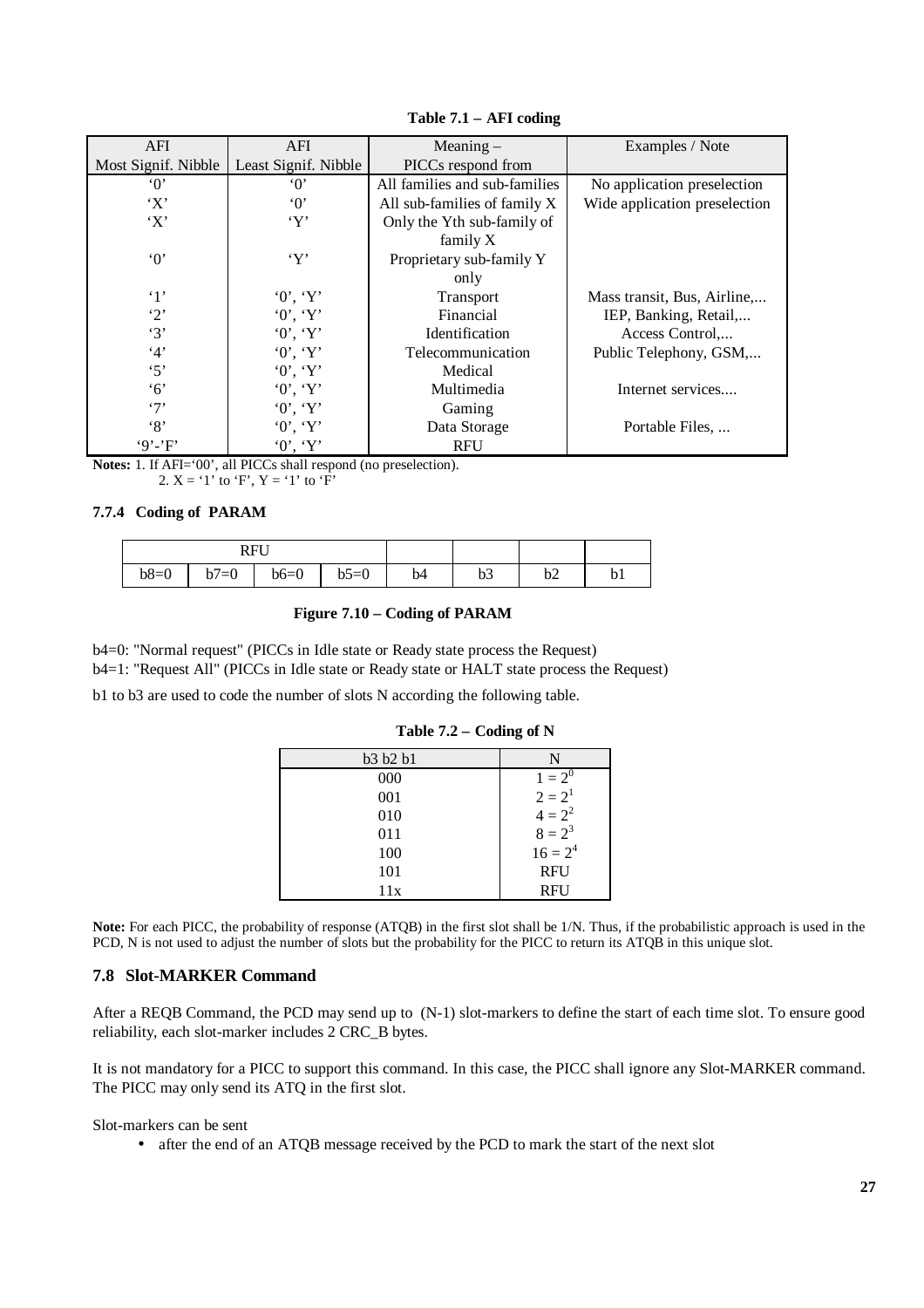• or earlier if no ATQB is received (no need to wait until the end of a slot, if this slot is known to be empty).

#### **7.8.1 Slot-MARKER Command format**

Sent by the PCD. Size: 3 bytes. Format:

| $CRC_B$ |
|---------|
| 400.    |

#### **Figure 7.11 – Slot-MARKER Command format**

#### **7.8.2 Coding of Anticollision Prefix Byte APn**

The Slot-MARKER's first byte is different from the REQB Byte APf.

 $APn = (nnnn 0101)$ b where nnnn is the slot-marker number between 1 and 15.

**Note:** It is not mandatory that the slot-markers are sent sequentially with incremental slot numbers.

# **7.9 ATQB (Answer to Request - Type B) Response**

The response to both REQB and Slot-MARKER Commands is named ATQB (Answer to Request). It is of fixed size (14 Bytes) and limited duration. For ATQB only, TR0 as defined in ISO/IEC 14443-2 shall not be greater than 256/fs.

#### **7.9.1 ATQB format**

ATQB has the following format:

| $-50^{\circ}$ | <b>PHPI</b> | <b>Application Data</b> | <b>Protocol Info</b> | CRC)               |
|---------------|-------------|-------------------------|----------------------|--------------------|
| Byte)         | Bytes       | <b>Bytes</b>            | <b>Bytes</b>         | Bytes <sub>)</sub> |

#### **Figure 7.12 – ATQB format**

#### **7.9.2 PUPI (Pseudo-Unique PICC Identifier)**

A Pseudo-Unique PICC Identifier (PUPI) is used to differentiate PICCs during anticollision. This 4-Byte number may be either a number dynamically generated by the PICC or a diversified fixed number.

#### **7.9.3 Application Data**

This field is used to inform the PCD which applications are currently installed in the PICC. This information allows the PCD to select the wanted PICC in the presence of more than one PICC.

#### **7.9.4 Protocol Info**

This field indicates the parameters supported by the PICC. It is formatted as detailed below.

| <b>Bit Rate capability</b> | <b>Size</b><br><b>Max</b><br>Frame | <b>Type</b><br>Protocol | FWI               | RFU  | FС               |
|----------------------------|------------------------------------|-------------------------|-------------------|------|------------------|
| (8 bits)                   | (4 bits)                           | bits<br>.⊿.             | bits.<br>$\Delta$ | bits | $\sqrt{2}$ bits. |

# **Figure 7.13 – Protocol Info format format**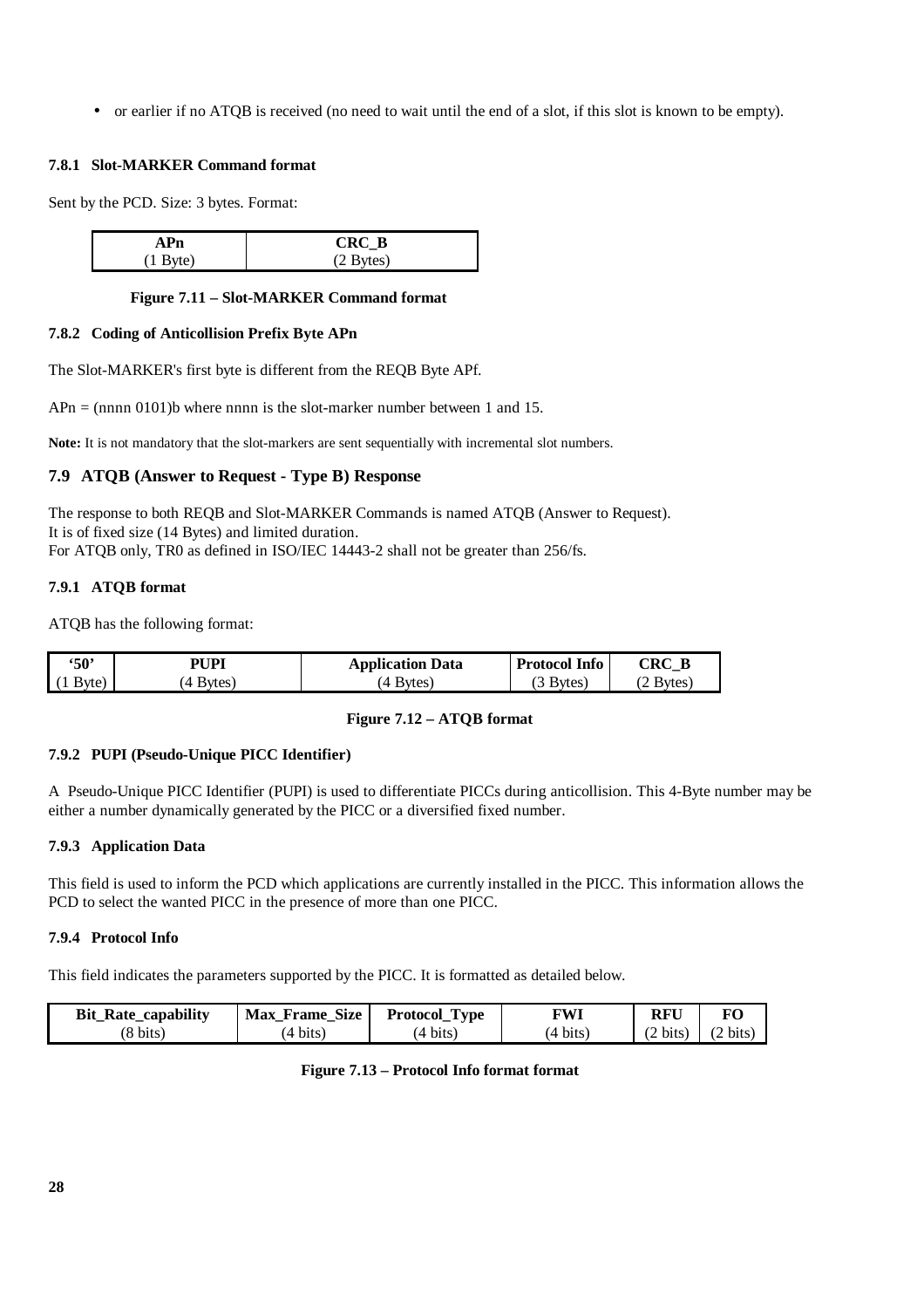# **Bit\_Rate\_capability** (8 bits): see table 7.3

| b8       | h7       | b6 | b <sub>5</sub> | b4       | b3       | b2 | b1                       | Meaning                                                            |
|----------|----------|----|----------------|----------|----------|----|--------------------------|--------------------------------------------------------------------|
| $\theta$ | $\Omega$ | 0  | $\Omega$       | 0        | $\Omega$ | 0  | $\Omega$                 | PICC supports only 106 Kbits/s in both directions                  |
|          |          |    |                | 0        |          |    |                          | Same bit rate from PCD to PICC and from PICC to PCD<br>compulsory  |
|          |          |    |                | $\Omega$ |          |    |                          | PICC to PCD, 1etu = $64 /$ fc, Bit rate is 212 Kbit/s supported    |
|          |          |    |                | $\Omega$ |          |    |                          | PICC to PCD, $1$ etu = 32 / fc, Bit rate is 424 Kbit/s supported   |
|          |          |    |                | $\Omega$ |          |    |                          | PICC to PCD, $1$ etu = $16 /$ fc, Bit rate is 847 Kbit/s supported |
|          |          |    |                | $\Omega$ |          |    |                          | PCD to PICC, $1$ etu = 64 / fc, Bit rate is 212 Kbit/s supported   |
|          |          |    |                | $\Omega$ |          |    | $\overline{\phantom{a}}$ | PCD to PICC, $1$ etu = 32 / fc, Bit rate is 424 Kbit/s supported   |
|          |          |    |                | $\Omega$ |          |    |                          | PCD to PICC, $1$ etu = $16 /$ fc, Bit rate is 847 Kbit/s supported |

### **Table 7.3 – Bit rates supported by the PICC**

**Max\_Frame\_Size** (4 bits): see table 7.4

# **Table 7.4 – Maximum frame sizes**

Maximum frame size that can be received by the PICC is codded as follows:

| Maximum Frame        |    |    |    |    |    | ت  |    |     |     | $9-F$      |
|----------------------|----|----|----|----|----|----|----|-----|-----|------------|
| Size Code in         |    |    |    |    |    |    |    |     |     |            |
| ATOB                 |    |    |    |    |    |    |    |     |     |            |
| <b>Maximum Frame</b> | .6 | 24 | 32 | 40 | 48 | 64 | 96 | 128 | 256 | <b>RFU</b> |
| Size (Bytes)         |    |    |    |    |    |    |    |     |     |            |

**Protocol\_Type** (4 bits): see table 7.5

# **Table 7.5 – Protocol Types supported by the PICC**

| The protocol type that is supported by the PICC is defined as follows: |                |    |    |                                      |  |  |  |
|------------------------------------------------------------------------|----------------|----|----|--------------------------------------|--|--|--|
| b4                                                                     | b <sub>3</sub> | b2 | b1 | Meaning                              |  |  |  |
|                                                                        |                |    |    | <b>PICC</b> supports ISO/IEC 14443-4 |  |  |  |
|                                                                        |                |    |    | Other than ISO/IEC 14443-4           |  |  |  |

Other values are RFU

**FWI**: Frame Waiting time Integer (4 bits), see ISO/IEC 14443-4

**FO**: Frame Option (2bits)

|  |  |  | Table 7.6 – Frame Option supported by the PICC |  |  |  |
|--|--|--|------------------------------------------------|--|--|--|
|--|--|--|------------------------------------------------|--|--|--|

| b2 | Meaning                   |
|----|---------------------------|
| -  | NAD supported by PICC     |
|    | CID supported by the PICC |

#### **7.10 ATTRIB Command**

The ATTRIB Command sent by the PCD shall include information required to select a single PICC.

A PICC receiving a ATTRIB Command with its identifier becomes selected and assigned to a dedicated channel. After being selected, this PICC only responds to commands defined in ISO/IEC 14443-4 which include its unique CID.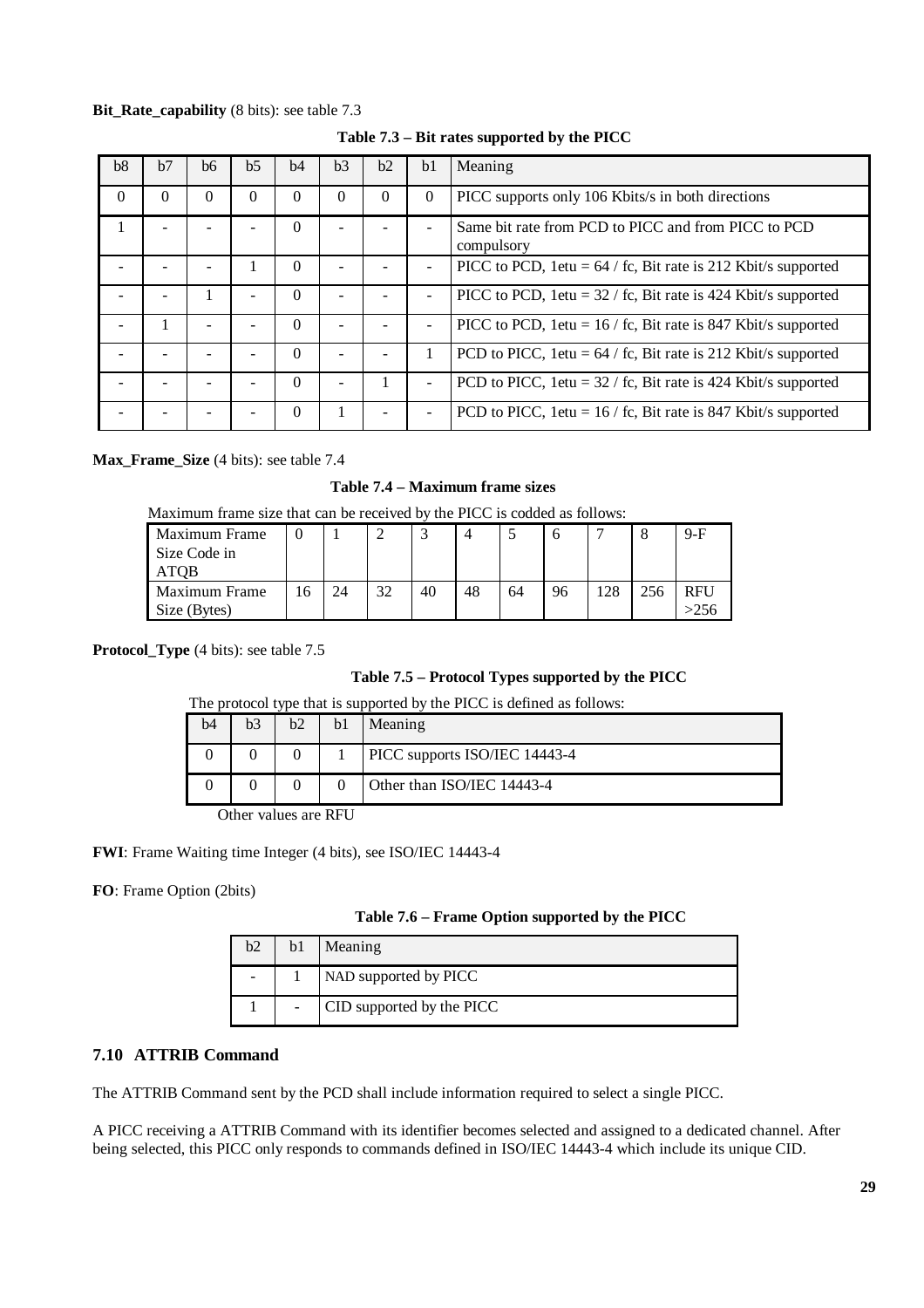# **7.10.1 ATTRIB format**

The format of ATTRIB issued by the PCD is as follows:

| '1D'               | <b>Identifier</b>   | Param 1            | Param 2 Param 3    |          | <b>CID</b>         | <b>Higher laver</b>        | CRC B     |
|--------------------|---------------------|--------------------|--------------------|----------|--------------------|----------------------------|-----------|
| $(1 \text{ byte})$ | $(4 \text{ bytes})$ | $(1 \text{ byte})$ | $(1 \text{ byte})$ | (1 byte) | $(1 \text{ byte})$ | INF                        | (2 Bytes) |
|                    |                     |                    |                    |          |                    | (optional - variable size) |           |

#### **Figure 7.14 – ATTRIB format**

#### **7.10.2 Coding of Identifier**

This identifier is the value of the PUPI sent by the PICC in the ATQB.

#### **7.10.3 Coding of Param 1**

| ™n∩ | w | TD 1 |           | $\mathbf{r}$<br>FΩ<br>ь<br>◡ | <b>SOF</b>        | DEI<br>171         |         |
|-----|---|------|-----------|------------------------------|-------------------|--------------------|---------|
| b8  | - | b6   | hF.<br>υυ | b4                           | $\sim$<br>∽<br>υJ | $h^{\alpha}$<br>∪∠ | ∽<br>υı |

All RFU bits shall be set to zero if not otherwise specified.

#### **Figure 7.15 – Coding of Param 1**

#### **EOF/SOF**

b3 and b4 indicate the PCD capability to support suppression of the EOF and/or SOF breaks from PICC to PCD, which may reduce communication overhead. The suppression of EOF and/or SOF is optional for the PICC. The coding of b3 and b4 is as follows:

 **Table 7.7 – SOF/EOF handling**

| b3 | SOF break | b4 | EOF break |
|----|-----------|----|-----------|
|    | required  |    | required  |
|    | ves       |    | ves       |
|    | no        |    | no        |

#### **TR0**

TR0 indicates to the PICCs the minimum delay before responding after the end of a command sent by a PCD. A default value of 64/fs has been defined in ISO/IEC 14443-2 clause 9.2.5.

| Table 7.8 – TR0 codings |
|-------------------------|
|                         |

| TR0 | Minimum delay before subcarrier transmission |  |  |  |
|-----|----------------------------------------------|--|--|--|
| 00  | 64/fs (default value)                        |  |  |  |
| 01  | 48/fs                                        |  |  |  |
| 10  | 16/fs                                        |  |  |  |
|     | <b>RFU</b>                                   |  |  |  |

**Note:** This delay depends on the PCD performance: it is required by the PCD when switching from transmit to receive.

#### **TR1**

TR1 indicates to the PICCs the minimum delay between subcarrier modulation start and beginning of data transmission. A default value of 80/fs has been defined in ISO/IEC 14443-2 clause 9.2.5.

#### **Table 7.9 – TR1 codings**

| TR <sub>1</sub> | Minimum subcarrier duration without modulation |
|-----------------|------------------------------------------------|
| 00              | 80/fs (default value)                          |
|                 | 64/fs                                          |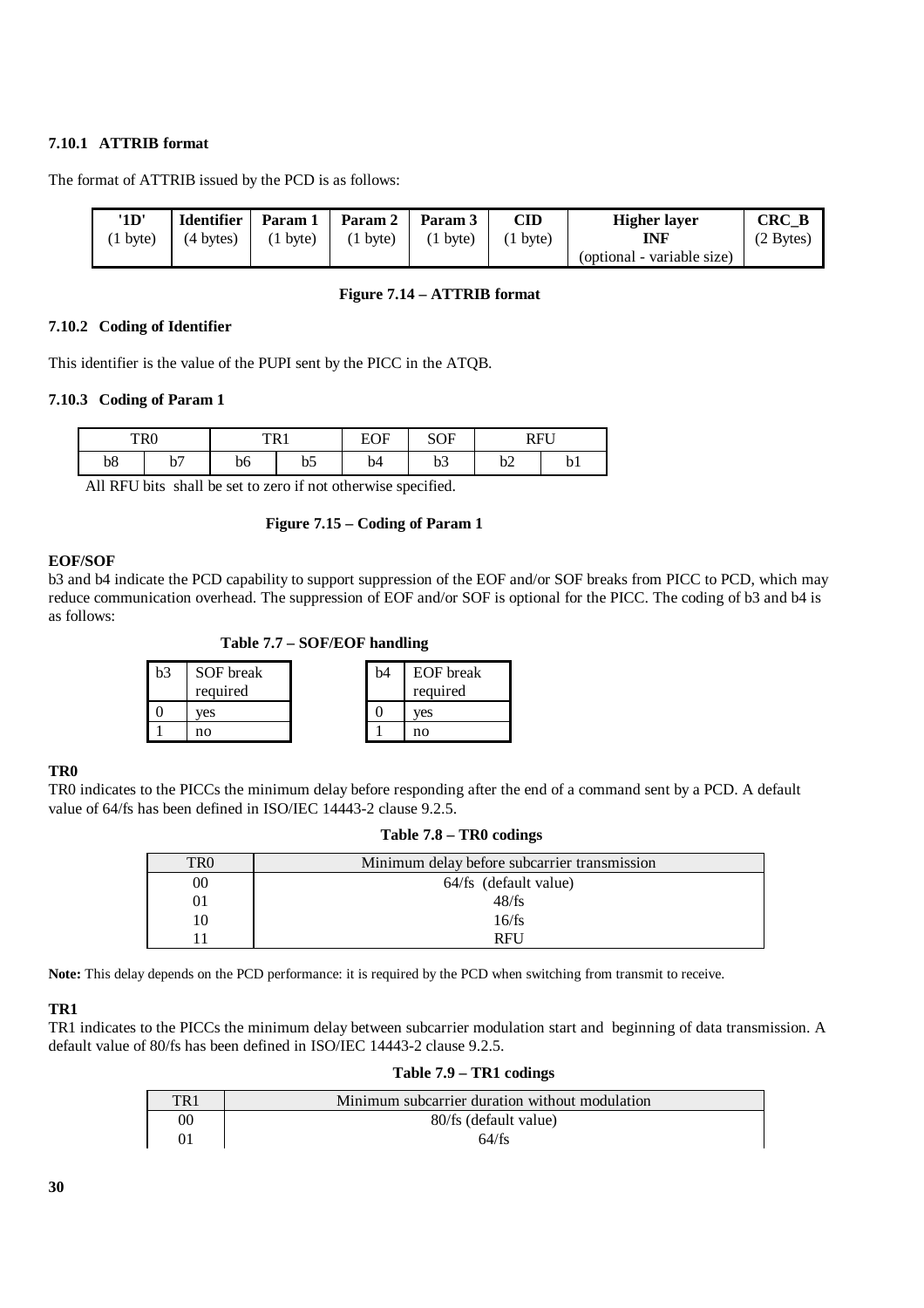| 10      | 16/fs                |
|---------|----------------------|
| $\cdot$ | <b>DEII</b><br>TAT O |

**Note:** This delay depends on the PCD performance: it is required by the PCD for synchronization with the PICC.

#### **7.10.4 Coding of Param 2**

b1 to b4 are used to code maximum frame size that can be received by the PCD as specified in table 7.10.

| Maximum Frame<br>Size Code in<br>ATOB |            |            | ∸  |    |    |    | O  |     |     | $9-F$      |
|---------------------------------------|------------|------------|----|----|----|----|----|-----|-----|------------|
| Maximum Frame                         | <b>RFU</b> | <b>RFU</b> | 32 | 40 | 48 | 64 | 96 | 128 | 256 | <b>RFU</b> |
| Size (Bytes)                          |            |            |    |    |    |    |    |     |     |            |

 **Table 7.10 – Coding of b1 to b4 of Param 2**

b5 to b8 are used for Bit rate selection, as specified in table 7.11.

| Table 7.11 – Coding of b5 to b8 of Param 2 |
|--------------------------------------------|
|                                            |

| b6 b5  | Meaning                                                   |
|--------|-----------------------------------------------------------|
| $00\,$ | PCD to PICC, $1$ etu = $128 /$ fc, Bit rate is 106 kbit/s |
| 01     | PCD to PICC, $1$ etu = 64 / fc, Bit rate is 212 kbit/s    |
| 10     | PCD to PICC, $1$ etu = 32 / fc, Bit rate is 424 kbit/s    |
| 11     | PCD to PICC, $1$ etu = $16 /$ fc, Bit rate is 847 kbit/s  |

| b8 b7 | Meaning                                                   |
|-------|-----------------------------------------------------------|
| 00    | PICC to PCD, $1$ etu = $128 /$ fc, Bit rate is 106 kbit/s |
| 01    | PICC to PCD, $1$ etu = 64 / fc, Bit rate is 212 kbit/s    |
| 10    | PICC to PCD, 1etu = $32 /$ fc, Bit rate is 424 kbit/s     |
| 11    | PICC to PCD, $1$ etu = $16 /$ fc, Bit rate is 847 kbit/s  |

#### **7.10.5 Coding of Param 3**

 $b4 b3 b2 b1 = 0001$  $b8 b7 b6 b5 = RFU = 0000$ 

#### **7.10.6 Coding of CID**

The least significant half byte (b4 to b1) is named Card IDentifier (CID) and defines the logical number of the addressed PICC in the range from 0 to 14. The value 15 is RFU. The CID is specified by the PCD and shall be unique for all PICCs, which are in the ACTIVE State at the same time.

#### **7.10.7 High layer INF**

Any higher layer command may be included. It is not mandatory for the PICC to process successfully any command in this context. The PICC shall however process successfully such message if no application command is included.

# **7.11 Answer to ATTRIB Command**

The PICC shall answer to its first correctly identified PUPI (with valid CRC\_B) ATTRIB Command using the higher layer protocol format.

The PICC shall answer to any valid ATTRIB Command with the format described below.

| CID                | <b>Higher layer Response</b> | <b>CRC B</b>       |
|--------------------|------------------------------|--------------------|
| $(1 \text{ byte})$ | (optional - variable size)   | $(2 \text{Bytes})$ |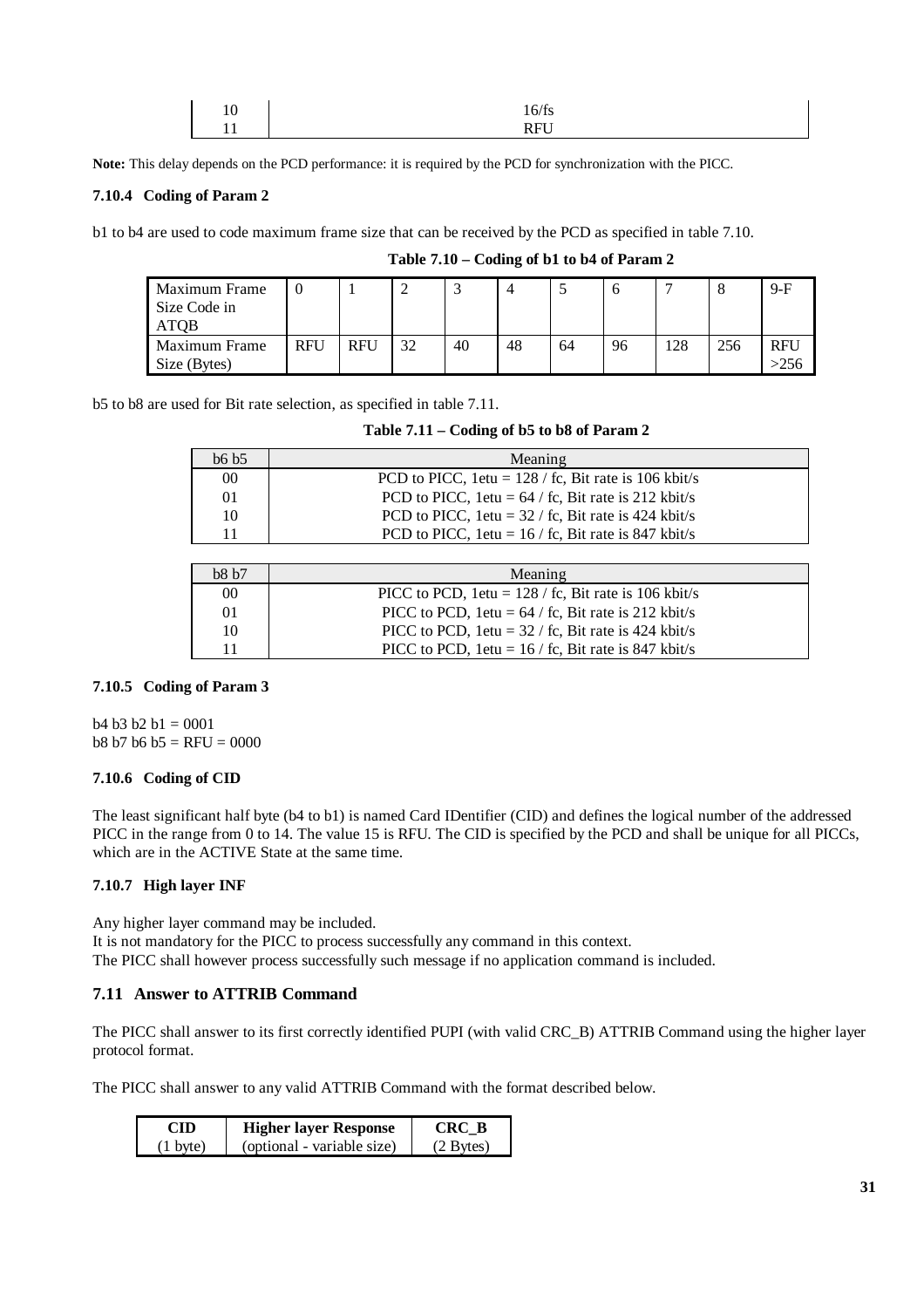#### **Figure 7.16 – Format of the Answer to an ATTRIB Command**

**Note:** Size equals the amount of Higher layer data plus 3 protocol bytes

As illustrated below, a PICC shall answer the empty ATTRIB Command with an empty higher layer response:

| 1D                    | <b>Identifier</b> | $\mathbf{to} 3$<br>Param | $\mathbb C\mathbf{ID}$ | D<br>. к′<br>D |
|-----------------------|-------------------|--------------------------|------------------------|----------------|
| byte.<br>$\mathbf{r}$ | hvtes<br>wo.      | hvte'<br>ຼ<br>◡          | byte.                  | vtes           |

#### **Figure 7.17 – ATTRIB Command sent by the PCD to a PICC**

| .                  | CRC B       |
|--------------------|-------------|
| $(1 \text{ byte})$ | $(2$ Bytes) |

#### **Figure 7.18 – PICC Answer to ATTRIB**

#### **Notes:**

- A properly formatted (valid CID and CRC\_B fields) Answer to any ATTRIB Command is the means for a PCD to detect that PICC selection has been successful.
- Higher layer response indicating that the higher layer command is not supported by the PICC within this context is allowed as long as the PICC response meets the format described above.

#### **7.12 HALT Command and Answer**

This command is used to place a PICC in HALT state thus no more responding to a « Normal REQB ». After answering to this command the PICC shall only answer to a « Wake up REQB » command (see section 7.7)

The format of HALT Command issued by the PCD is as follows:

| $\cdot$ 50' | <b>Identifier</b> (4 bytes) | $\mathbf{C}\mathbf{R}\mathbf{C}^-$ |
|-------------|-----------------------------|------------------------------------|
| $1$ byte)   |                             | Bytes)                             |

#### **Figure 7.19 – Format of the HALT Command**

The identifier is the value of the PUPI sent by the PICC in the ATQB.

The format of Answer to a HALT Command from the PICC is as follows:

|                    | RC B                |
|--------------------|---------------------|
| $(1 \text{ byte})$ | $(2 \text{ Bytes})$ |

 **Figure 7.20 – PICC Answer to HALT**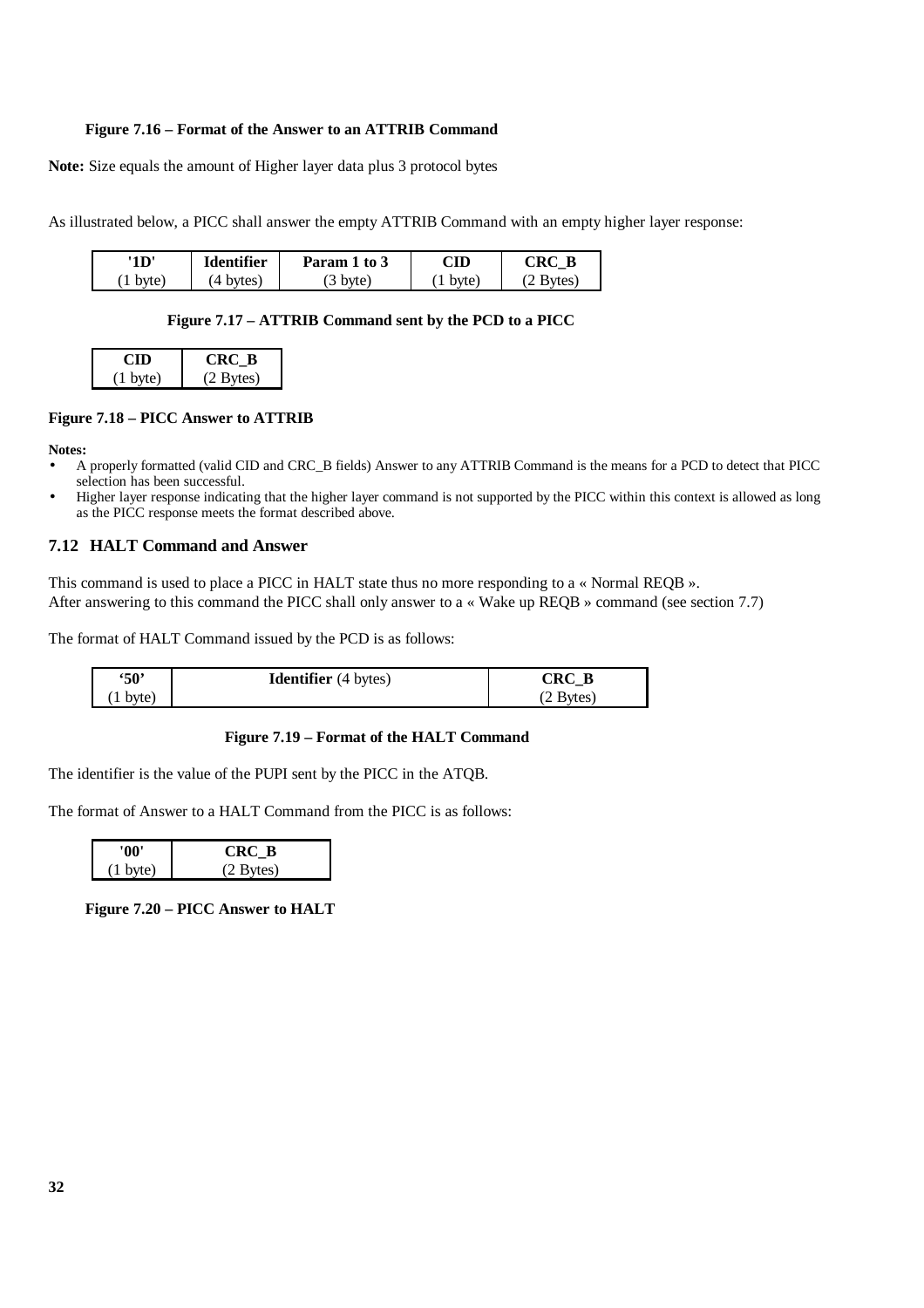# **Annex A** (informative) **Communication example Type A**

This example shows the select sequence with 2 PICCs in the field on the assumption of:

• PICC #1 with UID size: single, value of UID0 is '10' • PICC #2 with UID size: double



**Figure A1 - Select sequence with bit frame anticollision**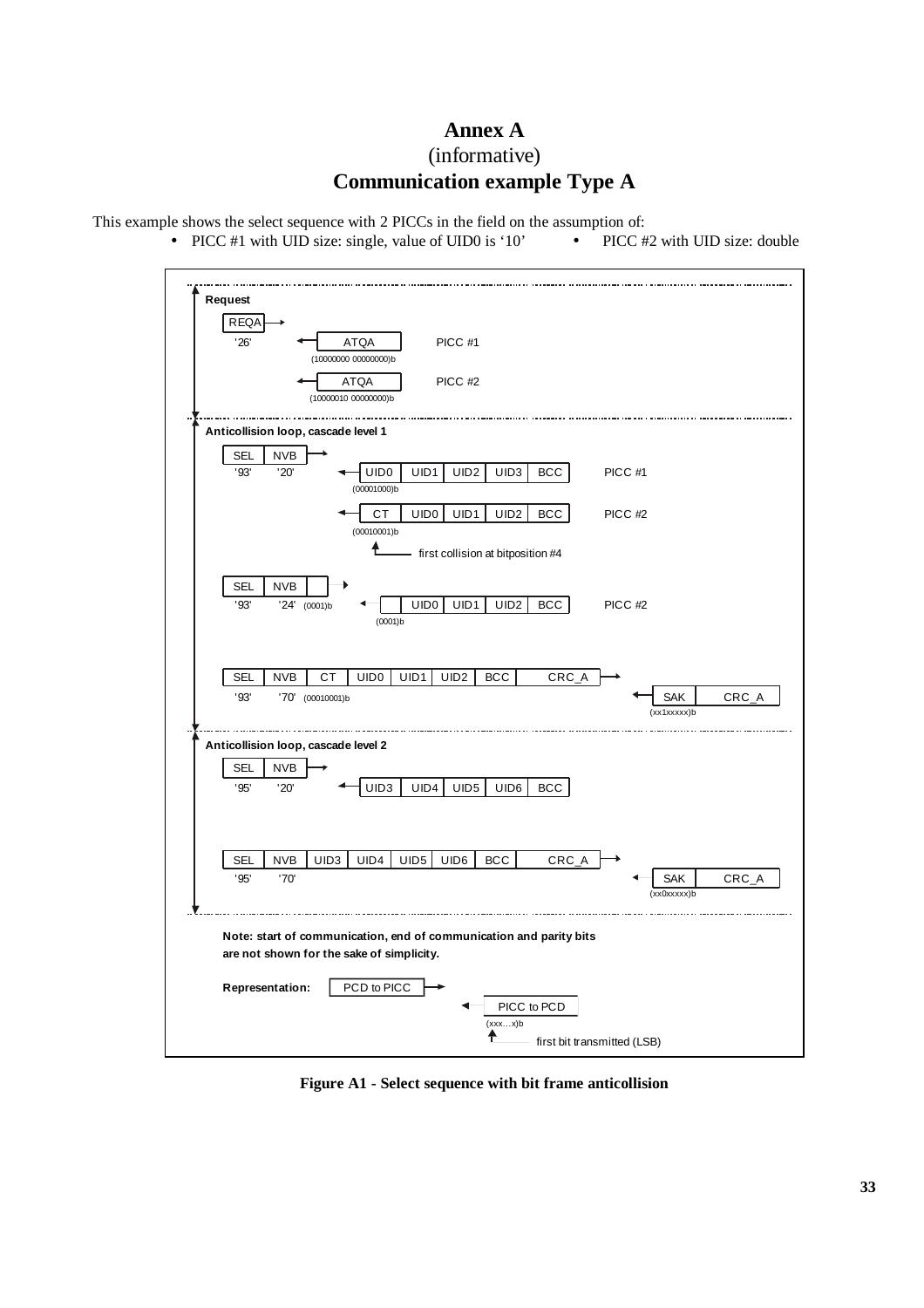# **Explanations to figure A1:**

| <b>Request</b>                         | PCD transmits the REQUEST Command<br>All PICCs respond with their ATQA:<br>PICC #1 indicates bit frame anticollision and UID size: single<br>PICC #2 indicates bit frame anticollision and UID size: double                                                                                                                                                                                                                                                                                                                                                                                                                                                                                                                                                                                                                                                                                                                                                                                                                          |
|----------------------------------------|--------------------------------------------------------------------------------------------------------------------------------------------------------------------------------------------------------------------------------------------------------------------------------------------------------------------------------------------------------------------------------------------------------------------------------------------------------------------------------------------------------------------------------------------------------------------------------------------------------------------------------------------------------------------------------------------------------------------------------------------------------------------------------------------------------------------------------------------------------------------------------------------------------------------------------------------------------------------------------------------------------------------------------------|
| Anticollision loop,<br>cascade level 1 | • PCD transmits an ANTICOLLISION Command:<br>SEL specifies bit frame anticollision and cascade level 1<br>The value '20' of NVB specifies that the PCD will transmit no part of UID CL1<br>Consequently all PICCs in the field response with their complete UID CL1<br>Due to the value '88' of the cascade tag, the first collision occurs at bitposition #4<br>PCD transmits another ANTICOLLISION Command that includes the first 3 bits of<br>$\bullet$<br>UID CL1 that were received before the collision occurs, followed by a (1)b.<br>Consequently the PCD assigns NVB with the value '24'<br>• These 4 bits correspond to the first bits of UID CL1 of PICC $#2$<br>PICC #2 responds with its 36 remaining bits of UID CL1. Since PICC #1 does not<br>$\bullet$<br>respond, no collision occurs<br>Since the PCD "knows" all bits of UID CL1 of PICC #2, it transmits a SELECT<br>Command for PICC#2<br>PICC #2 responds with SAK, indicating that UID is not complete<br>Consequently, the PCD increases the cascade level |
| Anticollision loop,<br>cascade level 2 | PCD transmits another ANTICOLLISION Command:<br>SEL specifies bit frame anticollision and cascade level 2<br>NVB is reset to '20' to force PICC #2 to respond with its complete UID CL2<br>PICC #2 responds with all 40 bits of its UID CL2<br>$\bullet$<br>• PCD transmits the SELECT Command for PICC #2, cascade level 2<br>• PICC $\#$ ? responds with SAK indicating that HID is complete, and transits from                                                                                                                                                                                                                                                                                                                                                                                                                                                                                                                                                                                                                    |

CC #2 responds with SAK, indicating that UID is complete, and transits from READY State to ACTIVE State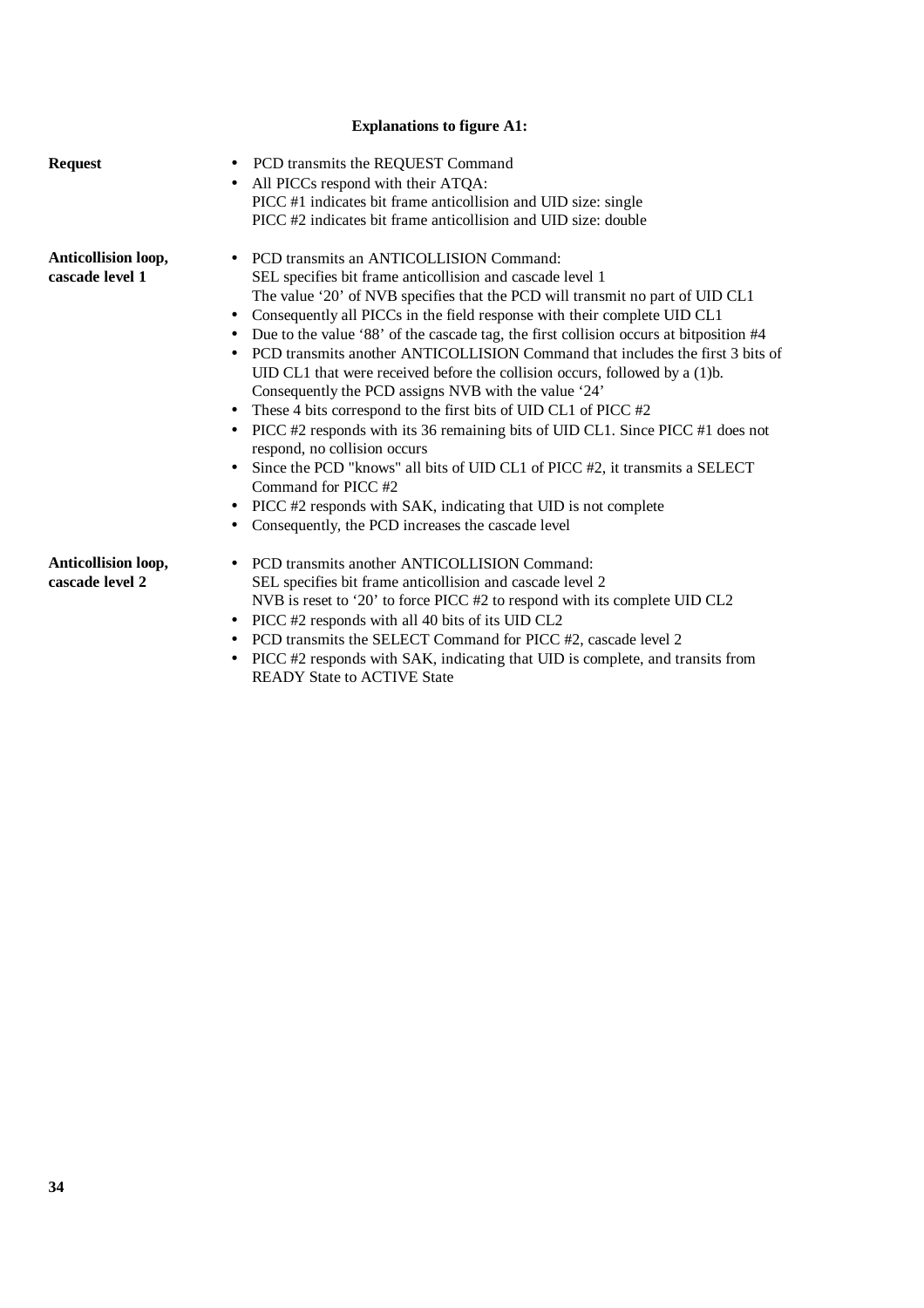# **Annex B** (informative) **CRC\_A and CRC\_B encoding**

# **B.1 CRC\_A encoding**

This annex is provided for explanatory purposes and indicates the bit patterns that will exist in the physical layer. It is included for the purpose of checking an ISO/IEC 14443-3 Type A implementation of CRC\_A encoding.

The process of encoding and decoding may be conveniently carried out by a 16-stage cyclic shift register with appropriate feedback gates. According to ITU-T Recommendation, APPENDIX I, figures I-1/V.41 and I-2/V.41 the flip-flops of the register shall be numbered from FF0 to FF15. FF0 shall be the leftmost flip-flop where data is shifted in. FF15 shall be the rightmost flip-flop where data is shifted out.

Table B1 defines the initial content of the register.

#### **Table B1 - Initial content of 16-stage shift register according to value '6363'**

| FF <sub>0</sub> | EF1 | $EF$ ? | EE?<br>ຼ | FF4 | <b>TIP</b><br>66. | FF6 | FF | FF <sub>8</sub> | <b>FFQ</b> | FF10 | FF11 | FF12 | FF <sub>12</sub><br>╶≺ | FF14 | FF15 |
|-----------------|-----|--------|----------|-----|-------------------|-----|----|-----------------|------------|------|------|------|------------------------|------|------|
|                 |     |        |          |     |                   |     |    |                 |            |      |      |      |                        |      |      |

Consequently, FF0 corresponds to the MSB and FF15 to the LSB.

#### **B.1.1 Examples of bit patterns that will be transmitted via standard frames**

**Example 1:** Transmission of data, first byte = '00', second byte = '00', CRC\_A appended. Calculated CRC  $A = '1EAO'$ 

First bit transmitted

| ◡           |           |   |           |           |                             |   |  |
|-------------|-----------|---|-----------|-----------|-----------------------------|---|--|
| $\sim$<br>N | 0000 0000 |   | 0000 0000 | 0000 0101 | 1000<br>J111 °              | Е |  |
|             | .00.      | D | .00.      | 'AO'      | $^{\circ}1\mathrm{E}$<br>⊥⊥ |   |  |

 **Figure B1 - Example 1 for CRC\_A encoding**

| FFO<br>. . | ${\bf F}{\bf F}1$ | $FF^c$ | FF3<br>. . | FF/ | FF5<br>ຼ<br>. . | FF6<br>ີ | FF7<br>. . | FF8 | FFQ | FF10 | EF1 | FF12 | FF <sub>1</sub> | THE ST<br>FFI4 | TT1F<br><b>HH</b> |
|------------|-------------------|--------|------------|-----|-----------------|----------|------------|-----|-----|------|-----|------|-----------------|----------------|-------------------|
|            |                   |        |            |     |                 |          |            |     |     |      |     |      |                 |                |                   |

**Example 2:** Transmission of datablock, first byte = '12', second byte = '34', CRC\_A appended. Calculated CRC\_ $A = 'CF26'$ 

| ╰        | First bit transmitted |           |                |               |                |             |   |   |
|----------|-----------------------|-----------|----------------|---------------|----------------|-------------|---|---|
| G<br>- 2 | 0100 1000             | 0010 1100 | $\overline{0}$ | 0110 0100     | $\overline{0}$ |             |   | E |
|          | .12                   | 34'       |                | $^{\circ}26'$ |                | ' $\cap$ F' | D |   |

 **Figure B2 - Example 2 for CRC\_A encoding**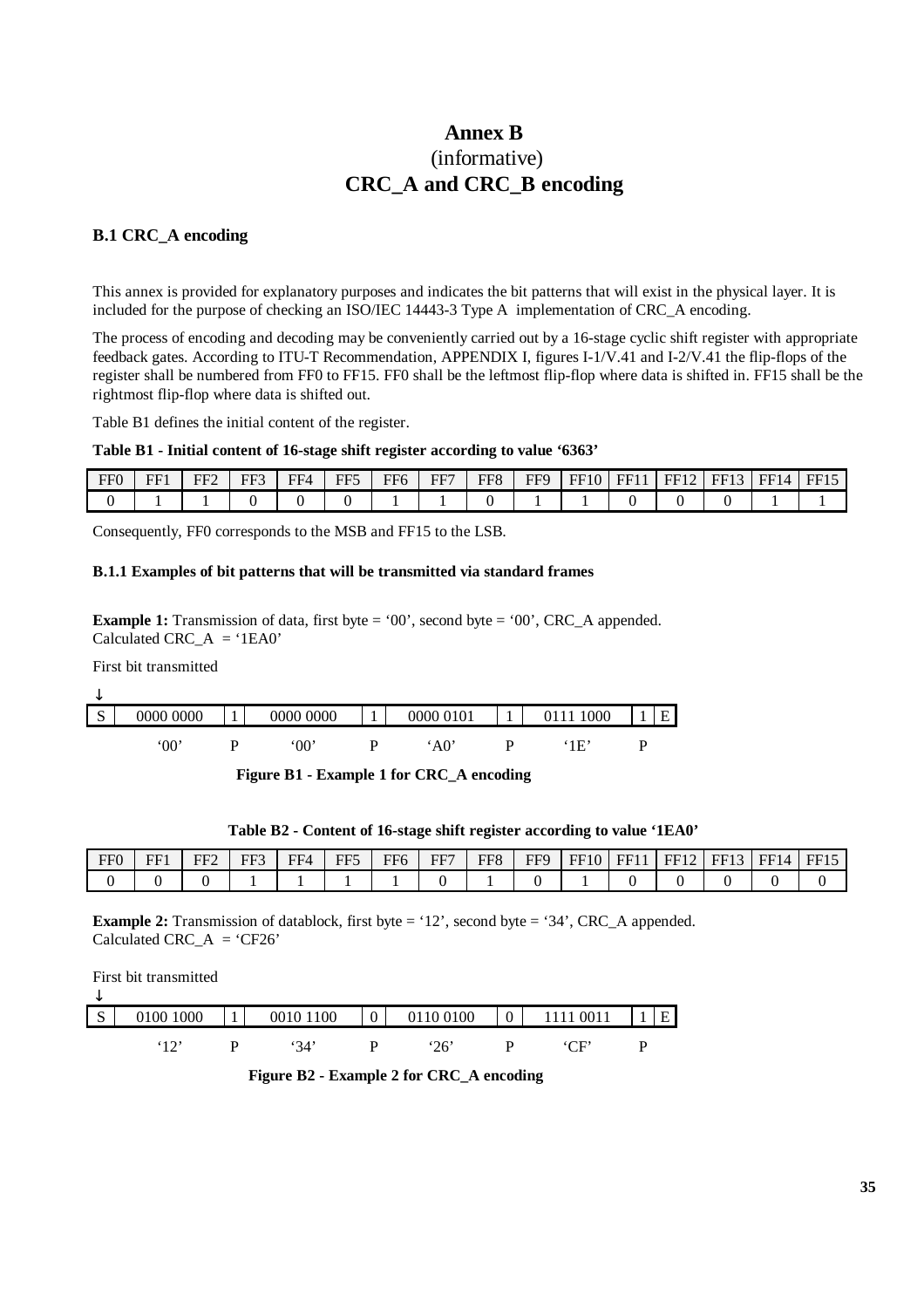|  |  |  | Table B3 - Content of 16-stage shift register according to value 'CF26' |
|--|--|--|-------------------------------------------------------------------------|
|  |  |  |                                                                         |

| FF <sub>0</sub> | FF1 | $FF^{\sim}$ | FF3 | FE4 | $\mathbf{F} \mathbf{F}$ | FF6<br>$\overline{\phantom{a}}$ | FF7 | FF8 | <b>FFQ</b> | FF10 | EF1 | FF<br>ΠZ | EF1 | FF14 | FF15 |
|-----------------|-----|-------------|-----|-----|-------------------------|---------------------------------|-----|-----|------------|------|-----|----------|-----|------|------|
|                 |     |             |     |     |                         |                                 |     |     |            |      |     |          |     |      |      |

### **B.2 CRC\_B encoding**

This annex is provided for explanatory purposes and indicates the bit patterns that will exist in the physical layer. It is included for the purpose of checking an ISO/IEC 14443-3 Type B implementation of CRC\_B encoding. Refer to ISO/IEC 3309 and CCITT X.25 #2.2.7 and V.42 #8.1.1.6.1 for further details.

Initial Value  $=$  'FFFF'

#### **B.2.1 Examples of bit patterns that will be transmitted via standard frames**

**Example 1:** Transmission of first data byte = '00', second data byte = '00', third data byte = '00', CRC\_B appended.

Calculated  $CRC\_B = 'CCC6'$ 

|                     |            | <b>B</b> vte<br>Data<br>l st | <b>B</b> yte<br>2nd<br>Data | 3rd<br><b>B</b> yte<br>Data |             |      |     |
|---------------------|------------|------------------------------|-----------------------------|-----------------------------|-------------|------|-----|
| <b>Frame</b><br>$=$ | <b>SOF</b> | '00'                         | '00'                        | '00'                        | $\sim$<br>U | 'C6' | EOI |

#### **Figure B3 - Example 1 for CRC\_B encoding**

**Example 2:** Transmission of first data byte = '0F', second data byte = 'AA', third data byte = 'FF', CRC\_B appended.

Calculated CRC  $B = 'FCD1'$ 

|                                        |                | <b>Byte</b><br>. st<br>Jata | 2nd<br>Data<br>Byte  | <b>B</b> yte<br>3rd<br>')ata | . .            |                          |        |
|----------------------------------------|----------------|-----------------------------|----------------------|------------------------------|----------------|--------------------------|--------|
| Ð<br>Frame<br>$\overline{\phantom{0}}$ | $C\cap F$<br>◡ | ים חי<br>UI                 | $\Lambda$<br>^<br>ъA | EЕ                           | 'ה־F<br>$\sim$ | $\mathbf{m}$<br><b>ע</b> | н<br>⊷ |

### **Figure B4 - Example 2 for CRC\_B encoding**

**Example 3:** Transmission of first data byte = '0A', second data byte = '12', third data byte = '34', fourth data byte = '56', CRC\_B appended.

Calculated CRC  $B = '2CF6'$ 

|                |            | <b>B</b> yte<br>.st<br>Data | 2nd<br><b>Byte</b><br>Data | <b>B</b> vte<br>3rd<br>Data | 4th<br><b>Byte</b><br>Data | CDC<br>$\sim$       | _   |            |
|----------------|------------|-----------------------------|----------------------------|-----------------------------|----------------------------|---------------------|-----|------------|
| . Frame<br>$=$ | <b>SOF</b> | '0A'                        | 1 <sup>2</sup><br>∸        | '34'                        | יגבי<br>υU                 | $\overline{2}$<br>∼ | 77. | EOE<br>ĽVI |

**Figure B5 - Example 3 for CRC\_B encoding**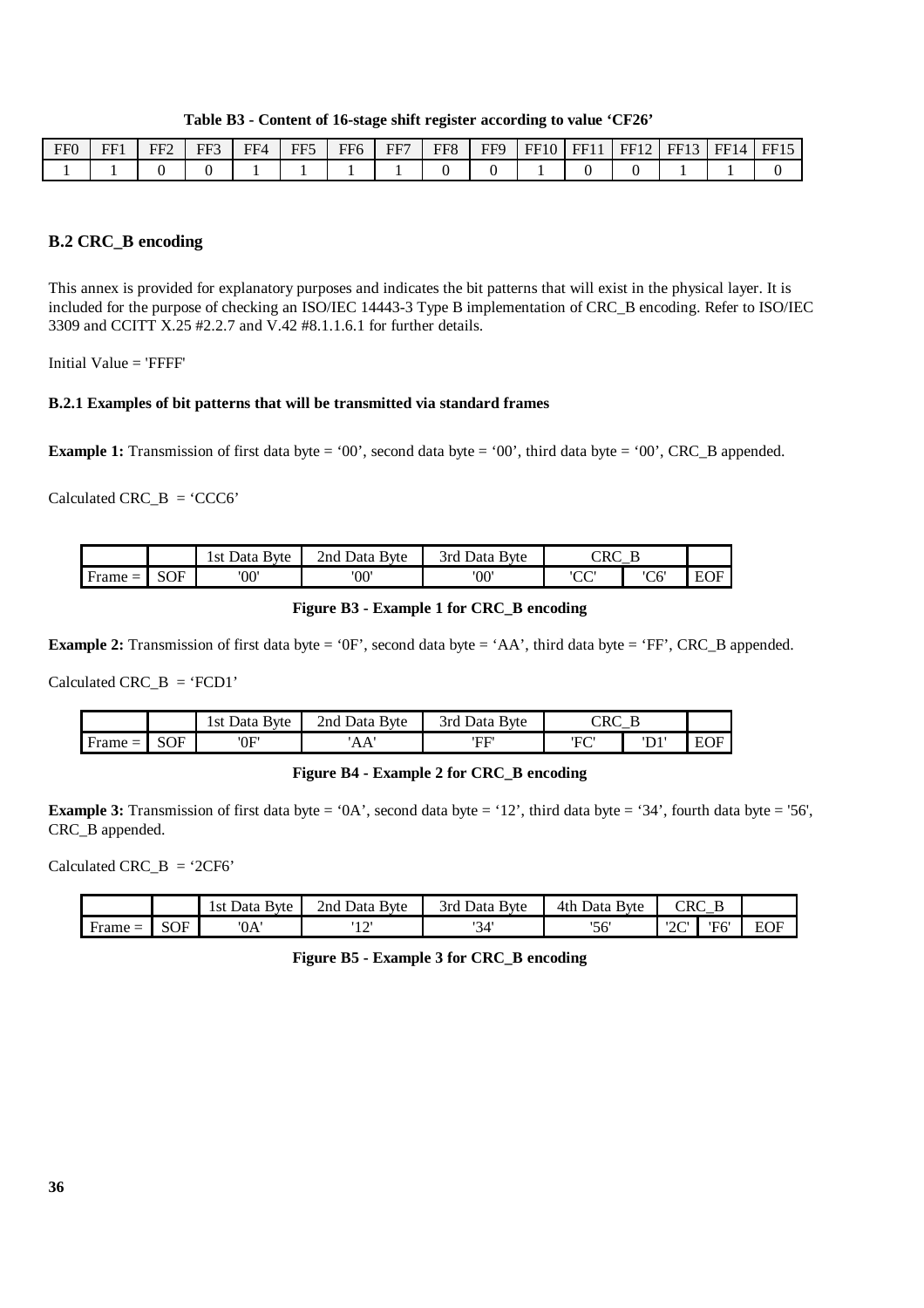#### **B.3 Code sample written in C language for CRC calculation**

```
#include <stdio.h>
#include <stdlib.h>
#include <string.h>
#include <ctype.h>
#define CRC_A 1
#define CRC_B 2
#define BYTE unsigned char
unsigned short UpdateCrc(unsigned char ch, unsigned short *lpwCrc)
{
 ch = (ch^{\wedge}(unsigned char)((*lpwCrc) & 0x00FF));
 ch = (\text{ch}^{\wedge}(\text{ch}<<4));
  *lpwCrc = (*1pwCrc >> 8)^((unsigned short)ch << 8)^((unsigned
short)ch<<3)^((unsigned short)ch>>4);
  return(*lpwCrc);
}
void ComputeCrc(int CRCType, char *Data, int Length,
  BYTE *TransmitFirst, BYTE *TransmitSecond)
{
  unsigned char chBlock;
  unsigned short wCrc;
  switch(CRCType) {
    case CRC_A:
       wCrc = 0x6363; // ITU-V.41
       break;
     case CRC_B:
       wCrc = 0xFFFF; // ISO 3309
       break;
     default:
       return;
   }
   do {
     chBlock = *Data++;
     UpdateCrc(chBlock, &wCrc);
   while (--Length);
   if (CRCType == CRC_B)
    wCrc = -wCrc; // ISO 3309
  *TransmitFirst = (BYTE) (wCrc & 0xFF);
  *TransmitSecond = (BYTE) ((wCrc >> 8) & 0xFF);
  return;
}
BYTE BuffCRC_A[10] = \{0x12, 0x34\};
BYTE BuffCRC_B[10] = (0x0A, 0x12, 0x34, 0x56);
unsigned short Crc;
BYTE First, Second;
FILE *OutFd;
int i;
int main(void)
{
  printf("CRC-16 reference results 3-Jun-1999\n");
```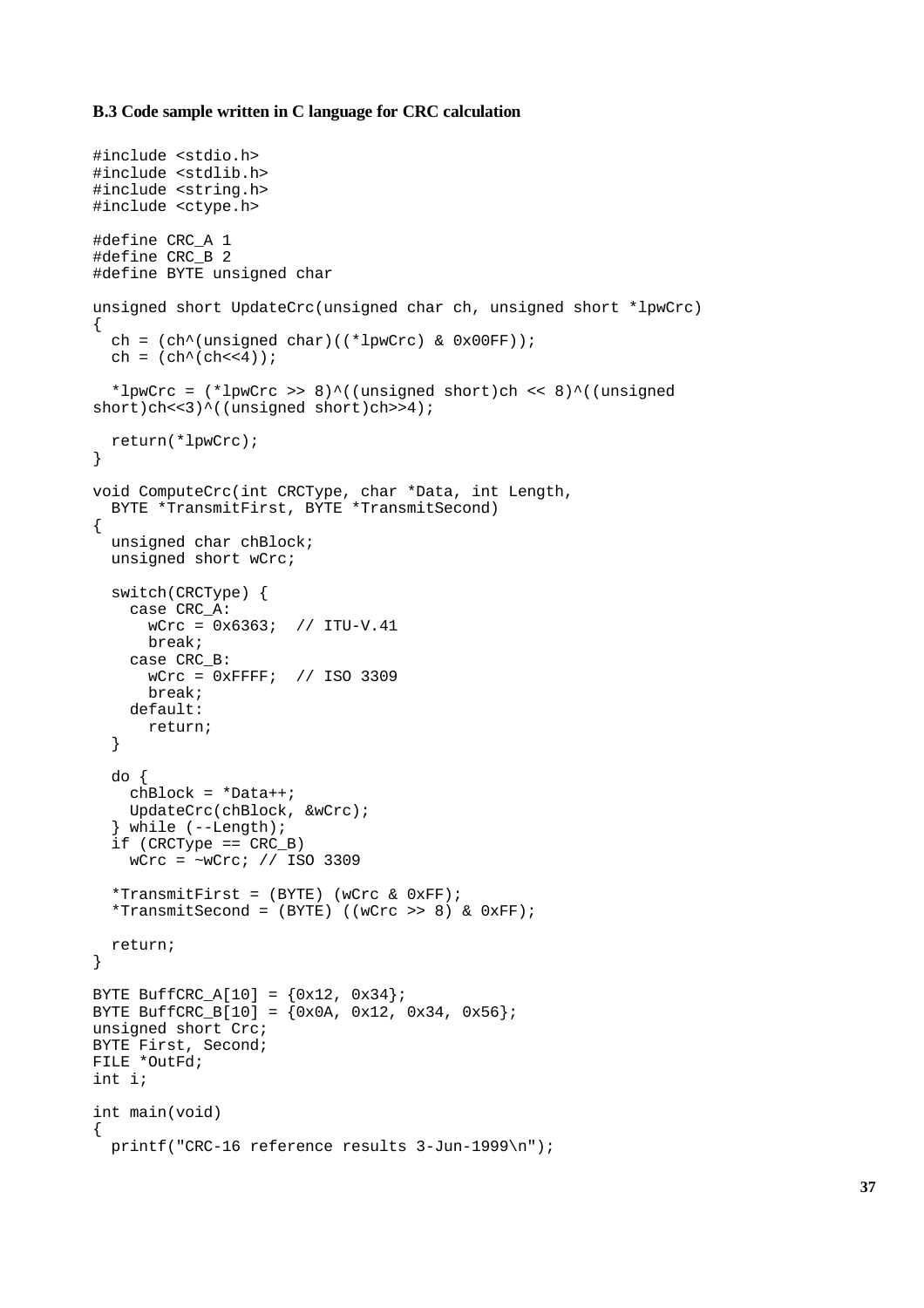```
 printf("by Mickey Cohen - mickey@softchip.com\n\n");
 printf("Crc-16 G(x) = x^16 + x^12 + x^5 + 1\n\times n";
  printf("CRC_A of [ ");
 \bar{f}or(i=0; i<2; i++) printf("%02X ",BuffCRC_A[i]);
 ComputeCrc(CRC_A, BuffCRC_A, 2, &First, &Second);
 printf("] Transmitted: %02X then %02X.\n", First, Second);
  printf("CRC_B of [ ");
 for(i=0; i<4; i++) printf("802X", BuffCRC_B[i]);
  ComputeCrc(CRC_B, BuffCRC_B, 4, &First, &Second);
  printf("] Transmitted: %02X then %02X.\n", First, Second);
  return(0);
```
}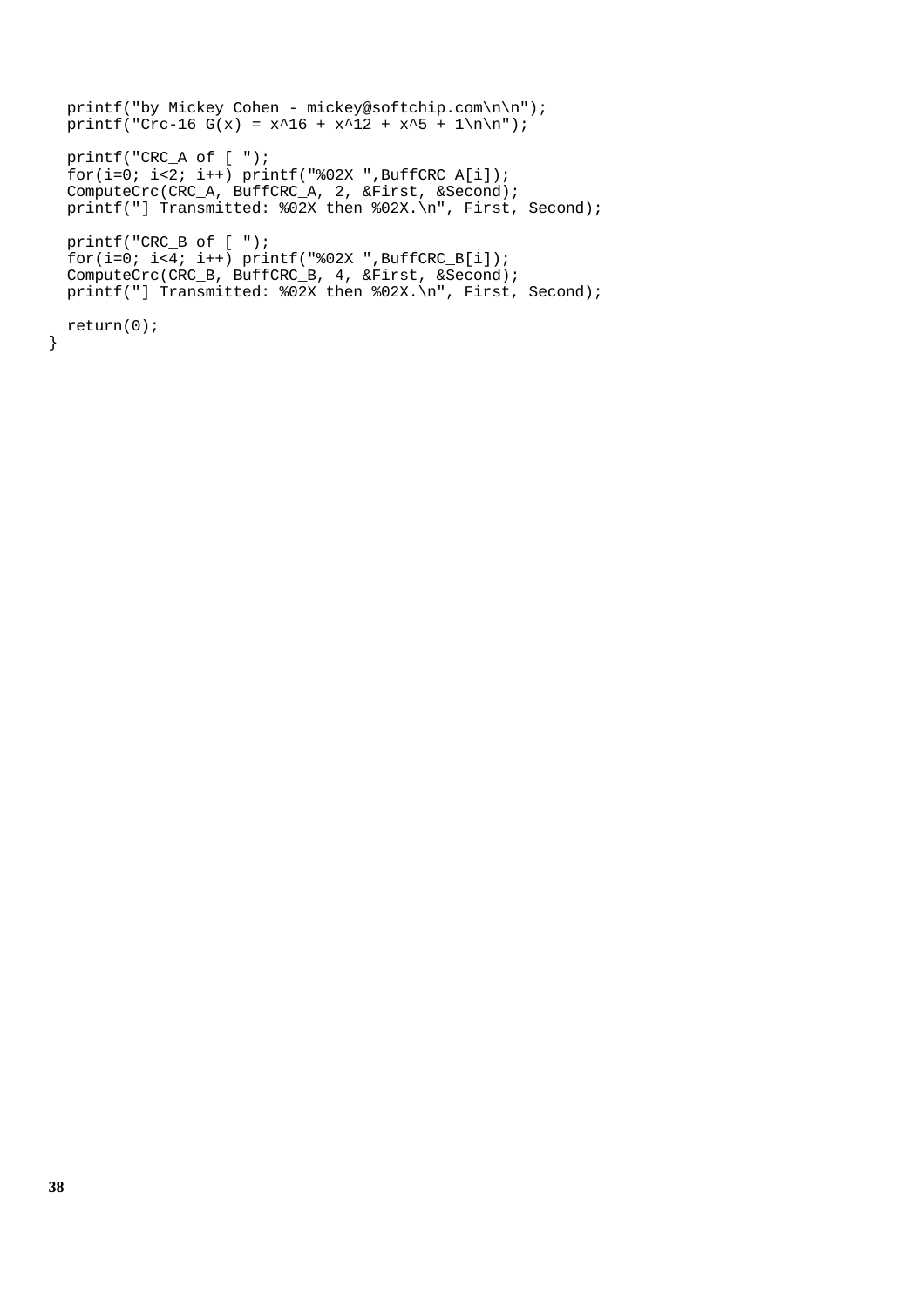# **Annex C**

# (informative) **Type A\_timeslot – Initialization and anticollision**

This annex describes the timeslot detection protocol applicable for PICCs of type A. A PCD supporting Polling for both of Type A and Type B is not required to support this detection protocol as a mandatory anticollision protocol as described in clause 5.

# **C.1 Terms and abbreviations**

See clause 3, and clause. The following are specific to this section of ISO/IEC 14443-3.

| $ATQA_t$      | Answer To reQuest of Type A_timeslot |
|---------------|--------------------------------------|
| ATQ-ID        | Answer To REQ-ID                     |
| CID t         | Card IDentifier of Type A_timeslot   |
| HALT t        | HALT Command of Type A_timeslot      |
| REQA t        | REQuest Command of Type A_timeslot   |
| <b>REQ-ID</b> | <b>REQuest-ID Command</b>            |
| SAK t         | Select AKnowledge of Type A_timeslot |
| SEL t         | SELect Command of Type A_timeslot    |

#### **C.2 Bit, byte and frame format**

#### **C.2.1 Timing definitions**

#### **C.2.1.1 Polling reset time**

Polling reset times of Type A\_timeslot are equal to those of Type A in clause 5.

# **C.2.1.2 Time interval from REQA\_t to ATQA\_t**

PICC returns ATQA\_t after waiting for 32+/-2 etu upon receiving REQA\_t. The PCD may not recognize the coding of the ATQA\_t.

#### **C.2.1.3 Request Guard Time**

The Request Guard Time is defined as the minimum time between the start of bits of two consecutive Request commands. Its value shall be 0,5 ms.

#### **C.2.1.4 Frame Guard Time**

The Frame Guard Time is defined as the minimum time between the rising edge of the last bit and the falling edge of the start bit of two consecutive frames in opposite direction. Its value shall be 10 etu.

#### **C.2.1.5 Timeslot length**

The first timeslot starts in 32 etu after REQ-ID. Each timeslot length is 104 etu consisting of 94 etu for ATQ-ID reception and 10 etu frame guard time succeeding.

#### **C.2.2 Frame formats**

# **C.2.2.1 REQA\_t frame**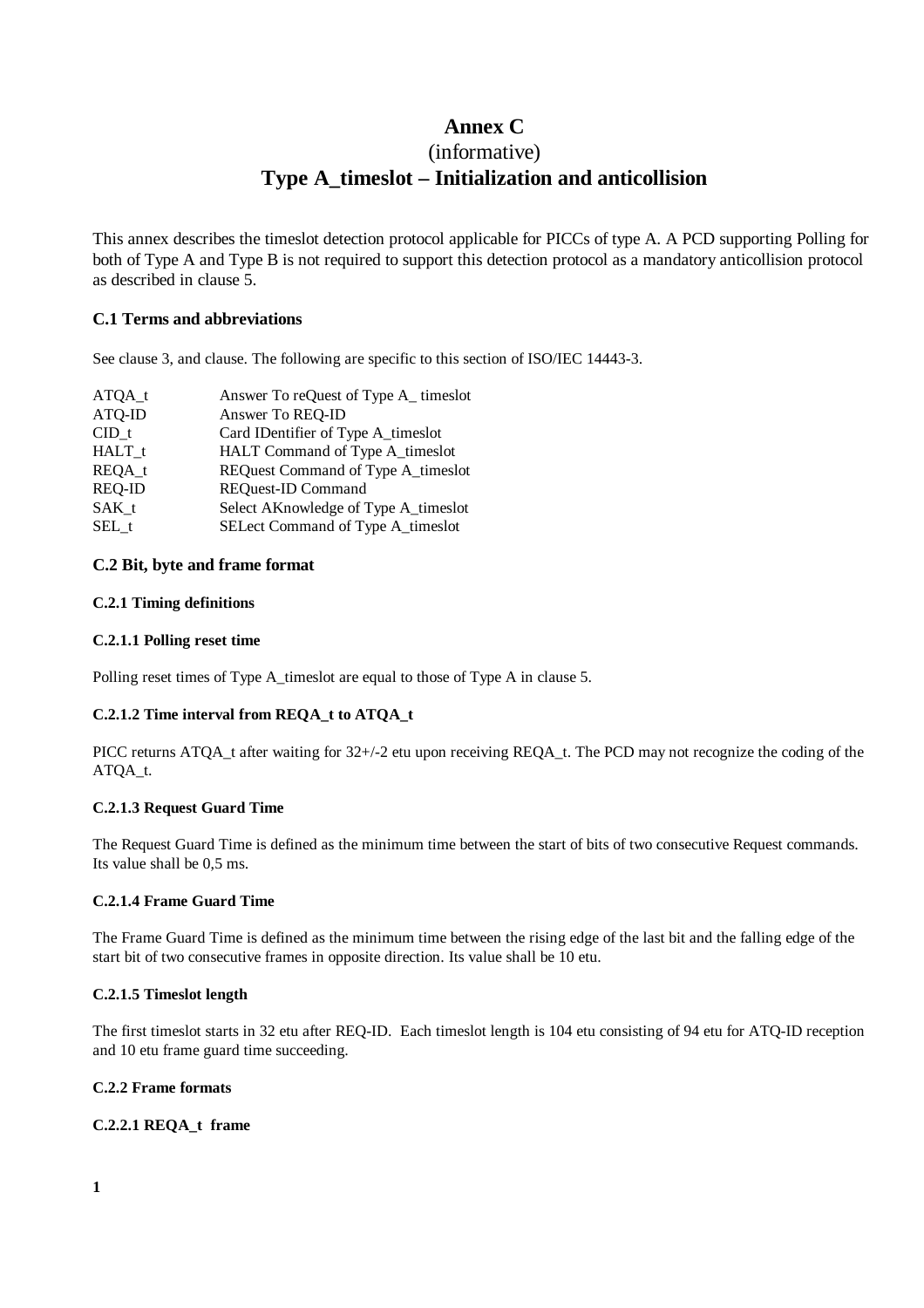See 6.1.7 and table 6.2. The data content is '35' for a REQA\_t.

#### **C.2.2.2 Standard frame**

The LSB of each data byte is transmitted first. Each data byte has no parity. CRC\_B is defined in subclause 7.2.

|                     | data: $n*(8)$ data bits +no parity) |                                  |                                  | CRC B  |   |
|---------------------|-------------------------------------|----------------------------------|----------------------------------|--------|---|
| 1 byte              | $(0 \text{ or } 1$ byte)            | $(0 \text{ or } 1 \text{ byte})$ | $(0 \text{ or } 8 \text{ byte})$ | 2 byte | Ε |
| command or response | (parameter $\overline{1}$ .         | (parameter 2)                    | UID)                             |        |   |

# **C.3 PICC states**

The following clauses provide the states for a PICC, Type A\_timeslot.

#### **C.3.1 POWER-OFF state**

In the POWER-OFF state, the PICC is not energised due to lack of carrier and shall not emit subcarrier.

#### **C.3.2 IDLE state**

This state is entered after the field has been active for a 5 ms delay.

#### **C.3.3 READY state**

This state is entered by REQA\_t.

#### **C.3.4 ACTIVE state**

This state is entered by SEL\_t with its complete UID and CID\_t. The PCD acquires the SAK\_t information from the PICC.

# **C.3.5 HALT state**

This state is entered by HALT\_t from ACTIVE State. In this state, the PICC is mute.

### **C.4 Command/response set**

Four sets of command and response are used.

| Type     | Name          | Coding $(b8-b1)$                          | Meaning                                 |
|----------|---------------|-------------------------------------------|-----------------------------------------|
| Command  | REQA_t        | $(b7-b1)$                                 | Request PICC Type A timeslot to         |
|          |               | $(0110101)b (=35')$                       | answer ATQA_t. REQA_t is                |
|          |               |                                           | accompanied by two parameters.          |
| Response | $ATQA_t$      | any one-byte content of '00' to 'FF'      | Answer to REQA_t. PCD can               |
|          |               |                                           | recognise the existence of Type A       |
|          |               |                                           | times ot PICC. However, the PCD is      |
|          |               |                                           | not required to recognise the coding of |
|          |               |                                           | the ATQA_t.                             |
| Command  | <b>REQ-ID</b> | $(00001000)$ b $(= '08')$                 | Request the PICC to answer its UID to   |
|          |               |                                           | one of times lots                       |
| Response | ATQ-ID        | $(00000110)b (= '06')$                    | Answer 8-byte UID to one of 4           |
|          |               |                                           | timeslots. ATQ-ID is accompanied by     |
|          |               |                                           | its 8-byte UID                          |
| Command  | SEL t         | $(01000NNN)b$ , $(NNN=CID_t No.(0-7))$    | Select the PICC with its UID and set    |
|          |               | $(01100NNN)b$ , $(NNN+8=CID t No.(8-15))$ | the CID $t$ .                           |
|          |               |                                           | SEL_t is accompanied by 8-byte UID      |
| Response | SAK t         | $(1000xxxx)$ b $(= 8X', Y = 0'$ unless    | Acknowledge SEL t*                      |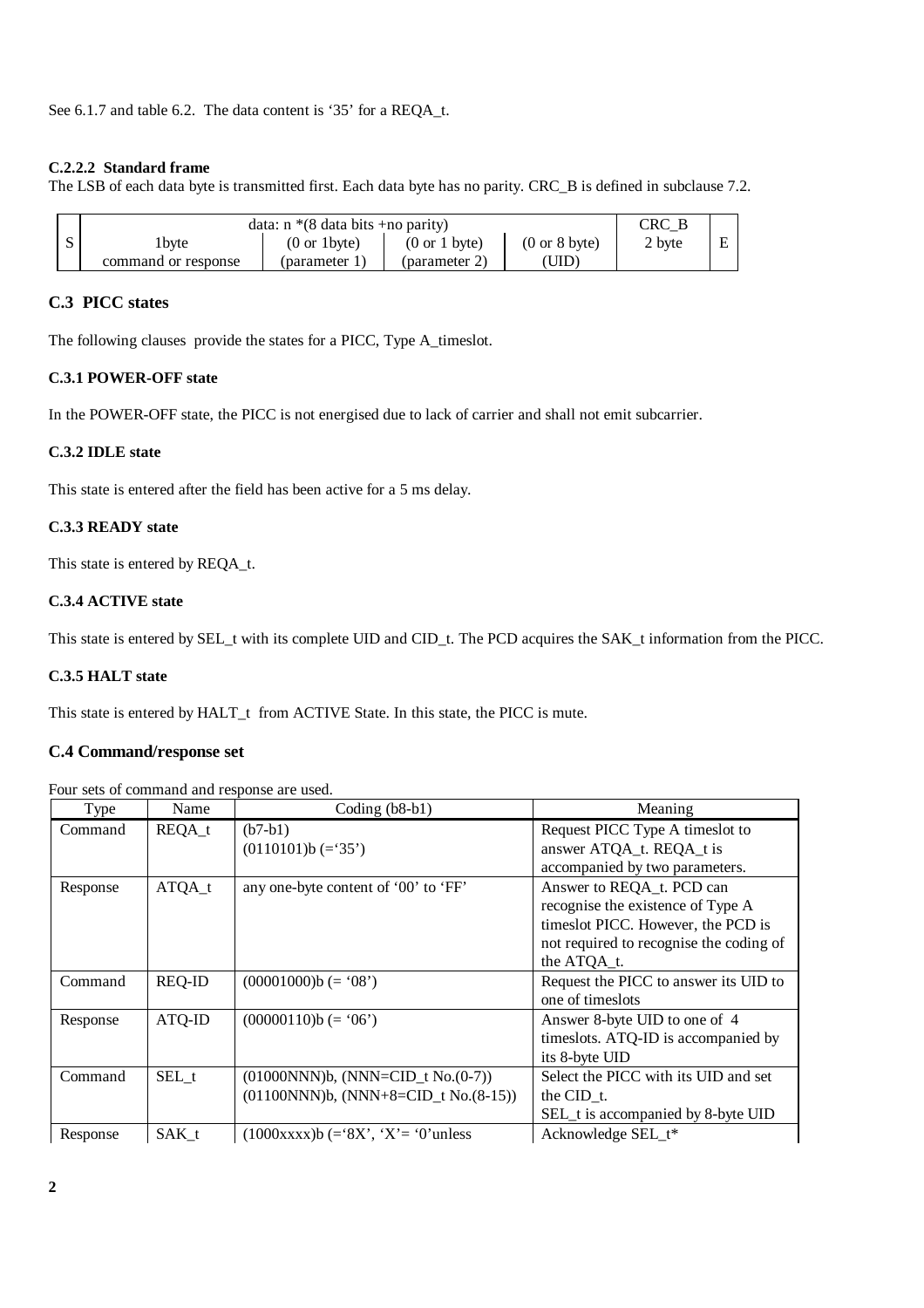|                                                                 |                   | otherwise specified)                                                                                                                                                                                                                                                                                                                                                        |                                  |
|-----------------------------------------------------------------|-------------------|-----------------------------------------------------------------------------------------------------------------------------------------------------------------------------------------------------------------------------------------------------------------------------------------------------------------------------------------------------------------------------|----------------------------------|
| Command                                                         | HALT t            | $(00011NNN)b$ , $(NNN=CID t No.(0-7))$                                                                                                                                                                                                                                                                                                                                      | Halt the PICC with its CID t and |
|                                                                 |                   | $(00111NNN)b$ , $(NNN+8=CID t No.(8-15))$                                                                                                                                                                                                                                                                                                                                   | release its CID t.               |
| Response                                                        | Answer to         | $(00000110)$ b (= '06')                                                                                                                                                                                                                                                                                                                                                     | Acknowledge HALT t               |
|                                                                 | HALT <sub>t</sub> |                                                                                                                                                                                                                                                                                                                                                                             |                                  |
| $\mathbf{u}$ and $\mathbf{u}$ and $\mathbf{u}$ and $\mathbf{u}$ |                   | $TCA \cap TCA \cup 11121$<br>$\mathbf{1}$ $\mathbf{1}$ $\mathbf{1}$ $\mathbf{1}$ $\mathbf{1}$ $\mathbf{1}$ $\mathbf{1}$ $\mathbf{1}$ $\mathbf{1}$ $\mathbf{1}$ $\mathbf{1}$ $\mathbf{1}$ $\mathbf{1}$ $\mathbf{1}$ $\mathbf{1}$ $\mathbf{1}$ $\mathbf{1}$ $\mathbf{1}$ $\mathbf{1}$ $\mathbf{1}$ $\mathbf{1}$ $\mathbf{1}$ $\mathbf{1}$ $\mathbf{1}$ $\mathbf{$<br>$\cdots$ |                                  |

\* Additional information available. Details are to be specified in ISO/IEC 14443-4.

|  |  | Parameters of REQ-ID Command |  |
|--|--|------------------------------|--|
|--|--|------------------------------|--|

|                       | Parameters | Meaning                                                   |
|-----------------------|------------|-----------------------------------------------------------|
| P <sub>1</sub>        | $b8-b7$    | Timeslot length, $b7=1$ : for 8-byte UID, $b8=0$          |
|                       | $b6-h1$    | Number of times lots, $b3=1$ : for 4 times lots, Others=0 |
| $\mathbf{p}^{\prime}$ |            | $00^{\circ}$                                              |

### **C.5 Timeslot anticollision sequence**

The flow chart of sequence is shown as below in figure C1.



**Figure C1 - Flow chart of Timeslot-type Anticollision**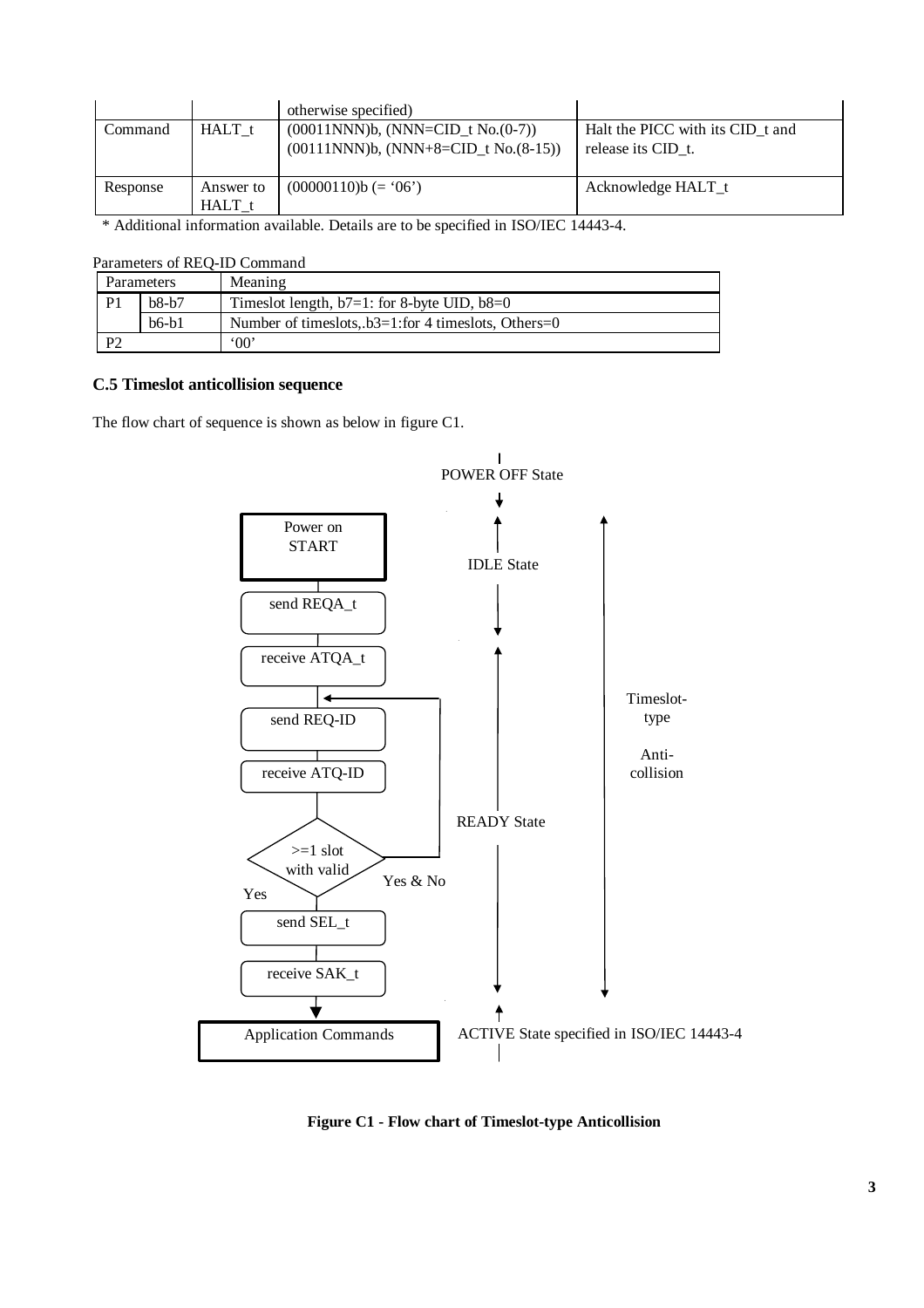# **Annex D** (informative) **Detailed PICC Type A State Diagram**

This informative annex describes a detailed state diagram for type A including substates which are not defined in the main body of the standard. This state diagram takes all possible state transitions caused by commands of this part of 14443 into account. Transmission error-handling is not included.

The following symbols apply for detailed state diagram shown in figure D1 below.

| <b>REQA</b>  | <b>REQA Command</b>                          |
|--------------|----------------------------------------------|
| <b>WUP</b>   | <b>WAKE-UP Command</b>                       |
| AC           | <b>ANTICOLLISION Command (matched UID)</b>   |
| nAC          | ANTICOLLISION Command (not matched UID)      |
| <b>SEL</b>   | SELECT Command (matched UID)                 |
| nSEL         | SELECT Command (not matched UID)             |
| <b>HALT</b>  | <b>HALT</b> Command                          |
| <b>DESEL</b> | DESELECT Command, defined in ISO/IEC 14443-4 |

PICCs being compliant with ISO/IEC 14443-3 but not using ISO/IEC 14443-4 may leave the SELECTED States by proprietary commands.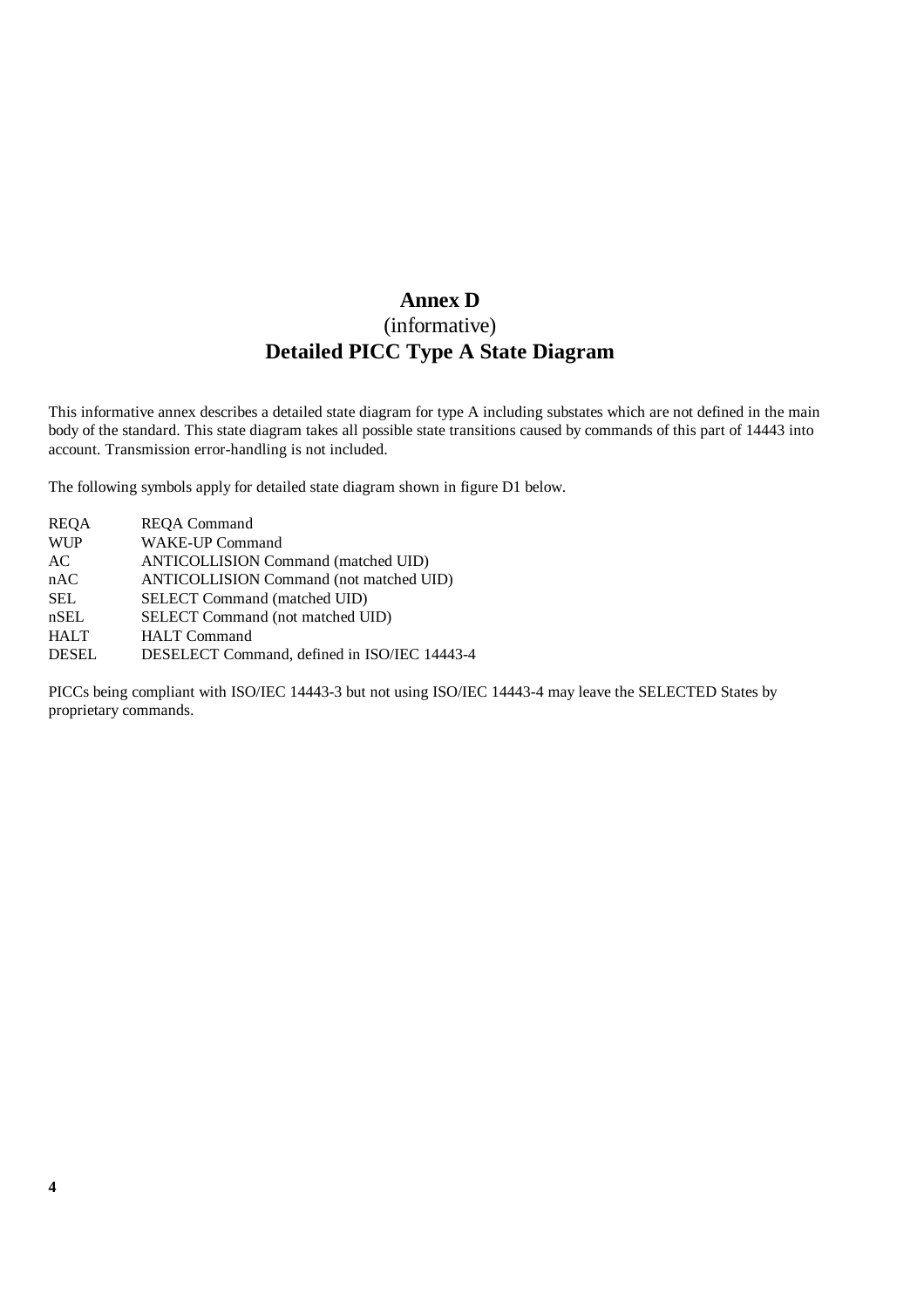

**Figure D1 - Detailed PICC Type A state diagram**